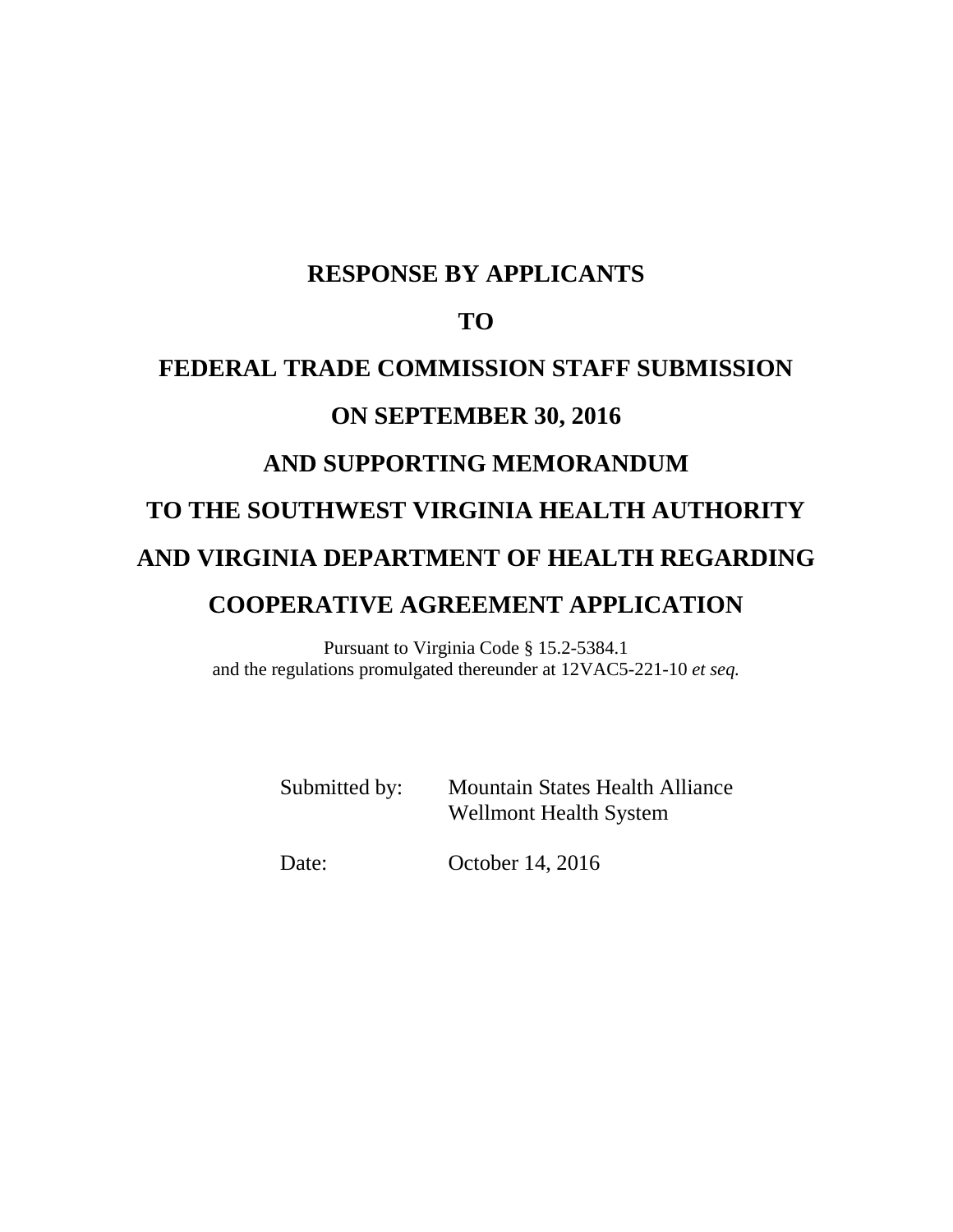Mountain States Health Alliance and Wellmont Health System ("the Parties") submit this response and supporting memorandum to address the submission dated September 30, 2016, by Federal Trade Commission staff ("staff") to the Southwest Virginia Health Authority and Virginia Department of Health ("staff comments") regarding the Parties' Cooperative Agreement Application ("Application"). As discussed below, staff's comments lack merit and do not overcome the compelling reasons for issuance of a Cooperative Agreement in this matter.<sup>1</sup>

#### **I. INTRODUCTION**

Sixteen months ago when it unanimously passed the Cooperative Agreement Law, the Commonwealth of Virginia clearly articulated and affirmatively expressed a policy to improve the welfare of Southwest Virginians by encouraging integration among healthcare providers, even in anticompetitive transactions, if the overall net effect is to facilitate better care for rural patients:

The policy of the Commonwealth related to each participating locality is to encourage cooperative, collaborative, and integrative arrangements, including mergers and acquisitions among hospitals, health centers, or health providers who might otherwise be competitors. To the extent such cooperative agreements, or the planning and negotiations that precede such cooperative agreements, might be anticompetitive within the meaning and intent of state and federal antitrust laws, the intent of the Commonwealth with respect to each participating locality is to supplant competition with a regulatory program to permit cooperative agreements that are beneficial to citizens served by the Authority, and to invest in the Commissioner the authority to approve cooperative agreements recommended by the Authority and the duty of active supervision to ensure compliance with the provisions of the cooperative agreements that have been approved. Such intent is within the public policy of the Commonwealth to facilitate the provision of quality, cost-efficient medical care *to rural patients*. 2 (emphasis added).

The General Assembly's action to institute this policy solely in Southwest Virginia is a response to the unique and very substantial health needs of this region. The Authority's *Blueprint for Health Improvement and Health-Enabled Prosperity* (updated January 7, 2016)<sup>3</sup> identifies many critical issues for the Southwest Virginia counties served by the Parties.<sup>4</sup> For example, the 2015 America's Health Rankings report<sup>5</sup> finds that Virginia ranks  $31<sup>st</sup>$  in the nation in smoking; the Virginia counties in the Parties' geographic service area exceed the national average for smoking by a range of 21% to 33%. These counties have obesity rates that exceed Virginia statewide levels, ranging from 29% to 35%. Teenage pregnancy rates in the Virginia

 $<sup>1</sup>$  As the staff point out, their comments do not necessarily represent the views of the Federal Trade Commission or of any</sup> individual Commissioner. (staff comments at n.1)

 $^{2}$  Virginia Code Section 15.2-5384.1.A.

<sup>3</sup> *Goals Update, available at*[: https://swvahealthauthority.net.](https://swvahealthauthority.net/)

<sup>&</sup>lt;sup>4</sup> All references to "Virginia counties" refer to counties in the New Health System's Geographic Service Area.

<sup>5</sup> *Virginia State Data*, America's Health Rankings, United Health Foundation, Annual Report 2015, *available at*: [http://www.americashealthrankings.org/VA.](http://www.americashealthrankings.org/VA)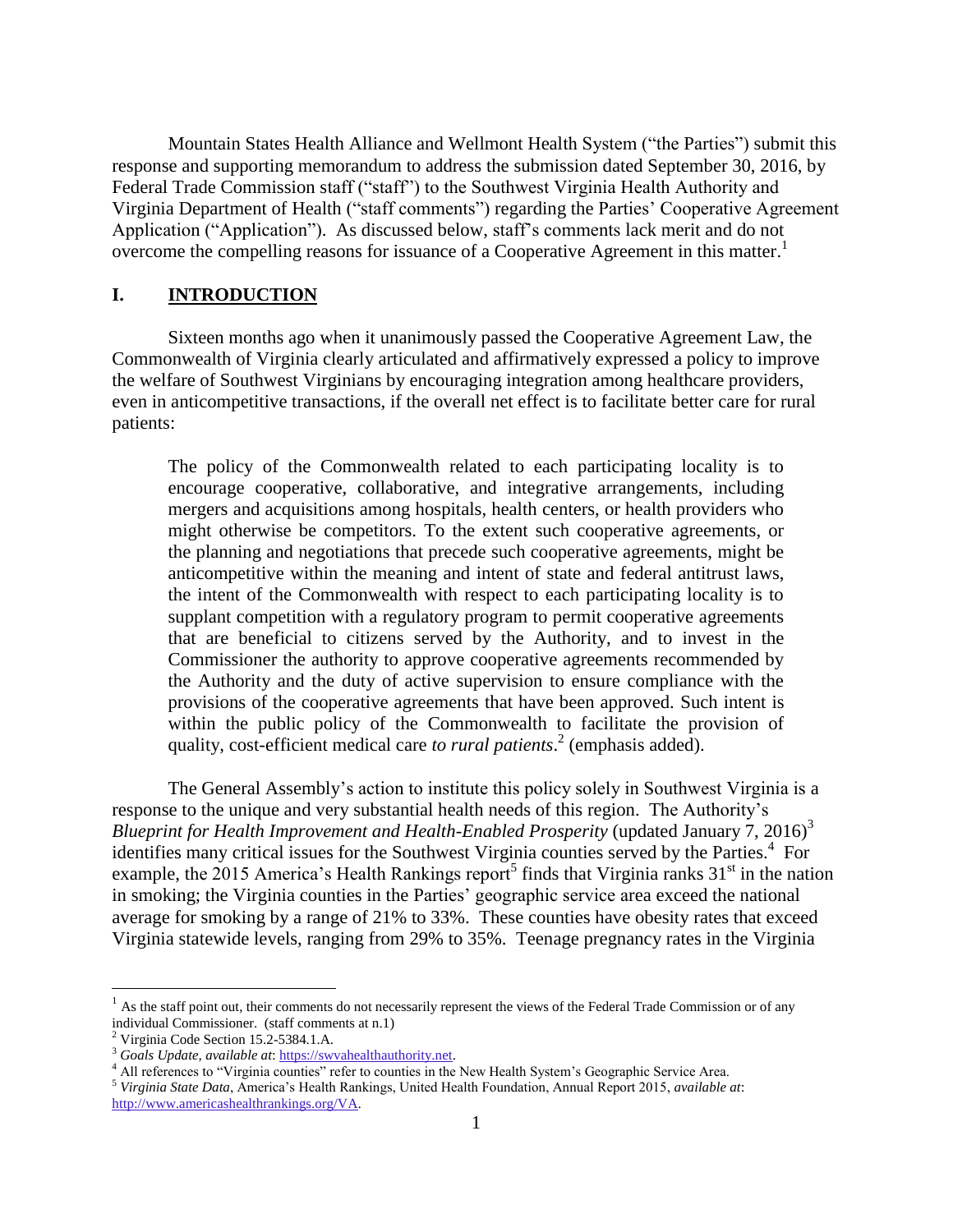counties exceed the national average of 26.5 births per 1,000 adolescent females,<sup>6</sup> and four of the counties have rates that exceed double the national average (Dickenson, Lee, Smyth, and Wise). Low birthweight is also an issue of concern. Only three of the Virginia counties– Grayson, Russell and Wythe – have low birthweight rates that are better than the state average. Of the eleven Virginia counties, all eleven exceed the state average for mortality rate due to drug poisoning. Dickenson County's rate is the highest in either Tennessee or Virginia. Physical inactivity, obesity, tobacco abuse and substance abuse are major health challenges that disproportionately impact residents of Southwest Virginia, and are associated with other health challenges and conditions. The Parties' Application reported key statistics on the population in all Virginia counties in the service area, and Virginia state-wide averages for physical inactivity, obesity, tobacco use, and substance abuse. (Application Table 15.2 at 71)

Health conditions such as these, combined with external factors as outlined below, have contributed to financial pressures facing rural hospitals and difficulties in sustaining inpatient services, because these damaging health outcomes disproportionately impact the poor and substantially add to the charity care burden of the rural facilities. Historically, Wellmont and Mountain States have supported these hospitals financially, and most rural hospitals of Wellmont and Mountain States operate with negative or very low operating margins. The staff seemingly assume that because this financial support has existed in the past that each of the systems will continue, or even can continue, such support in the future. Without the synergies resulting from the merger, there should be no such assumption. In 2015, Mountain States and Wellmont collectively invested more than \$19.5 million to ensure that inpatient services would remain available in smaller communities, and \$11 million of that funding was directed to the Parties' Virginia rural hospitals.

Most of the Parties' Virginia rural hospitals currently have an average daily census of thirty patients or less, with licensed bed occupancy at these hospitals ranging from 0.1% to 36.7%.<sup>7</sup> The populations of the Virginia counties in the Geographic Service Area are declining or stagnant, and this trend is expected to continue. The economic strain on the Parties is serious and must be addressed, particularly because the Parties' survival is crucial for the residents in these rural counties to continue to have access to medical care. In addition to the operating losses of their rural hospitals, Wellmont and Mountain States have accumulated nearly \$1.5 billion of debt as a result of supporting redundant costs borne by the market and duplicating services and programming as separate health care systems. The significant ongoing duplication of costs and health care services in the region cannot be sustained with the status quo.

The Parties are not alone in these experiences. According to the University of North Carolina Sheps Center, 78 rural hospitals have closed since 2010, including eight in Tennessee and one in Virginia,<sup>8</sup> and more than 600 could be vulnerable going forward.<sup>9</sup> Wellmont and

<sup>6</sup> *Trends in Teen Pregnancy and Childbearing*, Office of Adolescent Health, U.S. Department of Health & Human Services, *available at::* <http://www.hhs.gov/ash/oah/adolescent-health-topics/reproductive-health/teen-pregnancy/trends.html>and search "Trends in Teen Pregnancy and Childbearing."

<sup>&</sup>lt;sup>7</sup> See Application Tables 5.2 and 5.3, pages 18-19.

<sup>8</sup> *See 78 Rural Hospital Closures: January 2010 – Present*, The Cecil G. Sheps Center for Health Services Research at the University of North Carolina, *available at*[: https://www.shepscenter.unc.edu/programs-projects/ruralhealth/rural-hospital-](https://www.shepscenter.unc.edu/programs-projects/ruralhealth/rural-hospital-closures/)

[closures/](https://www.shepscenter.unc.edu/programs-projects/ruralhealth/rural-hospital-closures/) (accessed October 13, 2016). Twelve rural hospitals have closed since the Application was filed in February, 2016, including two rural hospitals in Tennessee.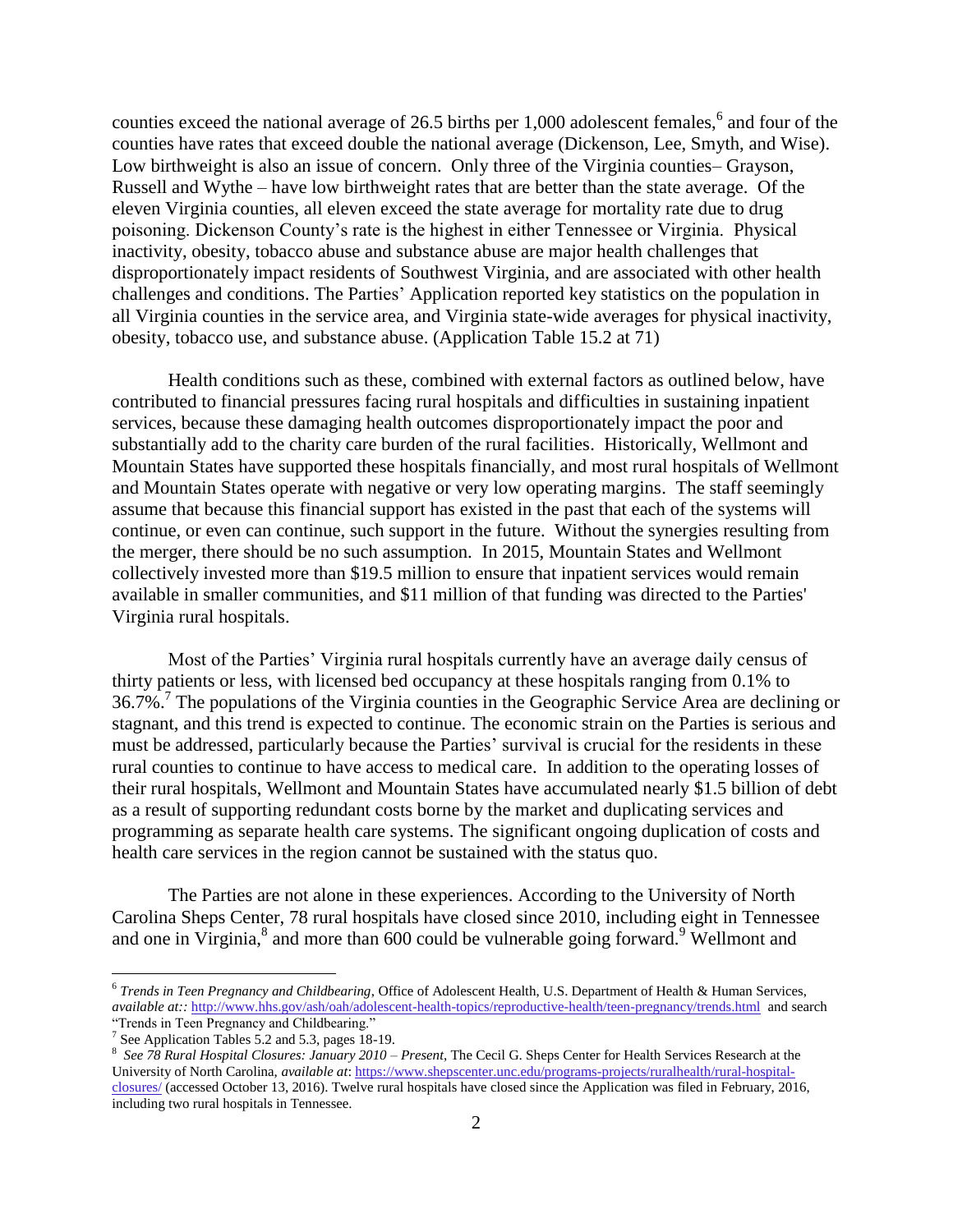Mountain States, along with other providers nationwide, are faced with reduced payment for services, services moving from the inpatient to the outpatient setting, and higher patient out-ofpocket costs due to increased copayments and deductibles which have led to more hospital bad debt. The challenges are intensified in Southwest Virginia, a rural area with extremely low Medicare payment rates, high volumes of Medicaid and uninsured populations, declining population and significant health care challenges, as noted in the Application.

The policy expressed in the Cooperative Agreement Law to facilitate the provision of quality, cost-efficient medical care to Southwest Virginia's rural patients is of such high importance to the Legislature that the law encourages mergers that are "anticompetitive within the meaning and intent of state and federal antitrust laws." In those instances, the Commonwealth's intent is "to supplant competition with a regulatory program to permit cooperative agreements that are beneficial to" Southwest Virginians.<sup>1</sup>

In their comments, staff pay very little attention to the serious health challenges confronting Southwest Virginia's rural patients or the serious challenges facing the rural hospitals that form the underpinnings to the Legislature's new policy approach to resolve those challenges. Staff make clear that they disagree with the Legislature's policy choice to institute a regulatory program that supplants competition with respect to healthcare transactions for Southwest Virginians. Repeatedly, staff's disagreement with the concept of cooperative agreements permeates their commentary about the merits of the Parties' Application. Staff's policy opinions are not relevant. Under longstanding U.S. Supreme Court doctrine, a sovereign state policy is beyond the reach of federal antitrust laws. See *infra* at Section III for a more detailed discussion of this point.

Staff try to make their case against approval of the Parties' Application by arguing that the merger is anticompetitive under a traditional antitrust analysis. This antitrust focus is misplaced and ignores the very reason the Parties are seeking active state supervision. The merged health system would operate in a regulated program that places strong constraints on any attempted exercise of market power. Among other things, the merged system will be subject to a cap on rate increases to reduce the pace of health care cost growth, conduct restrictions, commitments to invest hundreds of millions of dollars into initiatives for improving quality, access and population health, and regular reporting requirements and other accountability mechanisms to government officials who not only actively supervise the system but also can institute proceedings to terminate the Cooperative Agreement if needed. Staff take inadequate account of these substantial regulatory restrictions and the overwhelming benefits to the region through the Parties' commitments, merger efficiencies, and other measures. Staff's comments regarding these and other features of the Cooperative Agreement also repeatedly ignore facts that do not support their narrative to oppose cooperative agreements at all costs.

<sup>&</sup>lt;sup>9</sup> See iVantage's 2016 Rural Relevance: Vulnerability to Value Study, which assesses rural and Critical Access Hospital performance; Ellison, A. (2016, February). The rural hospital closure crisis: 15 key findings and trends. Becker's Hospital CFO. Retrieved from http://www.beckershospitalreview.com/finance/the-rural-hospital-closure-crisis-15-key-findings-and-trends.html; Rural Hospital Closures: 2010-Present (2016); and Kaufman BG, Thomas SR, Randolph RK, Perry JR, Thompson KW, Holmes GM, and Pink GH. 2016. The rising rate of rural hospital closures. Journal of Rural Health 32(1):35-43.

<sup>10</sup> Virginia Code Section 15.2-5384,2.A.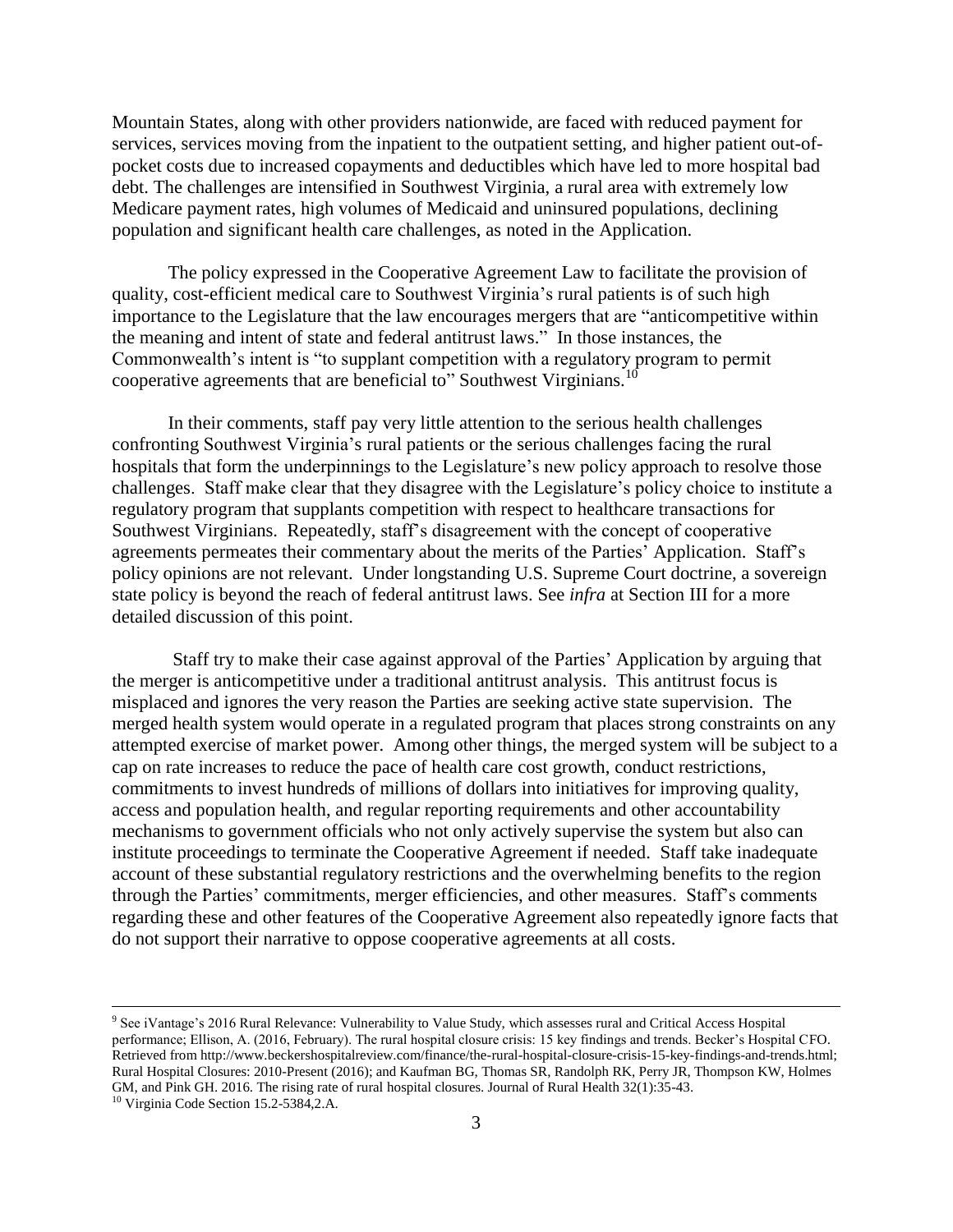In contrast to the staff's assessment, the Parties are aware of the many letters and statements submitted for the record to the Authority by a variety of business, government and community leaders who, upon their own conclusions, support approval of the Cooperative Agreement Application. These individuals represent companies, municipalities, consumers, employees and families directly affected by this decision. That they have taken the time to educate themselves on the proposal, and have engaged with the Authority, speaks volumes about the level of community interest in this endeavor. It also speaks to the transparency and inclusiveness of the process.

A few examples of commentary which speak to these issues came from area employers, government officials and residents who offer their own educated views of the situation:

> "*Although competition is generally thought of as the best way to keep prices down, competition in the health care sector works differently than competition in other sectors, due to additional cost redundancies associated with new facilities and equipment. Health care costs for Strongwell increased by 23% between 2015-2016. Eliminating the duplication of services and materials would help decrease costs, and assist Strongwell by keeping costs affordable and ensuring a greater degree of price certainty*."

> > David Ring, Bristol, VA, Strongwell Corporation, Manager of Government Affairs and Strategic Projects, Comments at public hearing October 3, 2016

"*Our Chamber of Commerce represents well over 500 businesses and individuals.… We believe integrating [the Parties] into one locally governed health system would provide our community and region great benefits. Our residents already face the challenge of limited health insurance options and this proposed new, integrated system will allow our residents the opportunities to use the physicians and facilities closest to them… Our current relationships with both systems give us comfort knowing local people will be making decisions locally*."

> Suzanne Lay, Abingdon, VA, Washington County Chamber of Commerce, Executive Vice President, Letter dated September 20, 2016 to the Authority

"*I believe this merger will provide a better health care system for our community by providing affordable and high quality care that would be more accessible to our residents…. Also, we must keep our jobs in our area and by this merger I believe we would have a stronger workforce because it would encourage better pay and some of the most qualified workers could stay in the area*."

> Donald Baker, Town of Clintwood, VA, Mayor/Town Manager, Letter dated September 28, 2016 to the Authority

"*The New Health System would lead to more manageable costs for employers, while still allowing employees to get the care that they need. In order to remain competitive in the current climate shaped by the economic conditions, demographics, and government policy changes, a health care system must proactively focus on managing costs, improving quality, and finding efficient and finding efficient and innovative ways to improve operations and services. Eastman believes the proposed merger could allow the New Health System to continue to make available and affordable high quality health care in the region*."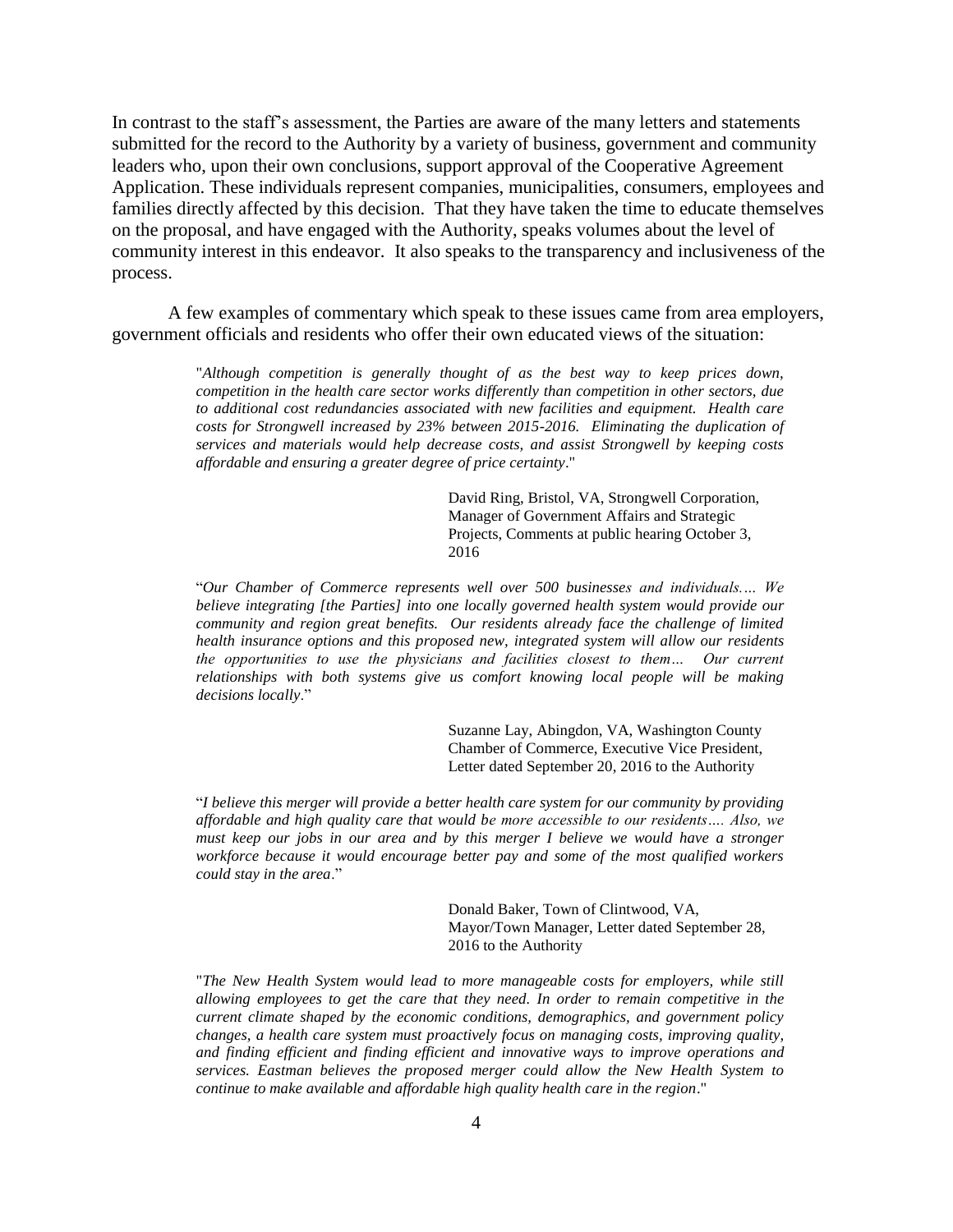David Woodmansee, Johnson City, TN, Eastman Chemical Company, Vice President, Assistant General Counsel & Assistant Secretary, Comments at a public meeting held on June 7, 2016.

"*[I]n today's world, we should all aspire to drive collaborative community change… It means working collaboratively on community-wide and community-based strategies that can drive real change – not tweaks in the status quo…. I agree with the sentiment that communities are Better when they work Together*."

> Travis W. Staton, Abingdon, VA, United Way of Southwest Virginia, Chief Executive Officer, Letter dated September 29, 2016 to the Authority.

"*The challenges of providing quality health care in a rural area are unique and many hospitals and other health care facilities have been forced to close down due [to] the difficulty in maintaining financial viability…. [T]he merger would result in a much stronger health care institution than either Wellmont or Mountain States could ever hope to be on their own. Many economies of scale would occur from the merger that will make the new entity much stronger and more stable financially. In the long run, the merger will result in improved health care for all of the citizens of Southwest Virginia from a health care system that is stronger and better positioned to grow and improve into the future*."

> Dr. Scott Hamilton, Big Stone Gap, VA, Mountain Empire Community College, President, Letter dated September 28, 2016 to the Authority.

"*I am a private citizen who lives, in Southwest, VA and purchases health coverage for 50 employees and their dependents….During the past decade our annual insurance premiums have climbed higher each and every year. Unfortunately, we have been required to pass along a large share of these increases to our employees to keep ourselves in business. We live in a rural area where education is often limited leading to high occurrences of obesity, diabetes, smoking, overall poor diet and drug use…. With Commonwealth oversight the combined health systems will integrate patient care, focus on specific needs of the community while keeping jobs in our region and remaining financially viable in the fast-changing health care industry. I urge you to support the merger and support the long term health of our region*."

> Eric Miller, Abingdon, VA, Wolf Hills Fabricators, President and Owner, Letter dated September 19, 2016 to the Authority.

"*The region would be improved due to the proposed merger. Calling attention to the proposed commitments to address some of the region's most pressing problems, including obesity, substance abuse, and diabetes, duplication of services get in the way of true effectiveness and delivery of services. The proposed merger would eliminate the duplication of services and would allow the areas that need the greatest attention be addressed*."

> Beth Rhinehart, Bristol VA/TN Chamber of Commerce, President and Chief Executive Officer, Comments at public hearing October 3, 2016.

"*I had concerns when the proposed merger was initially announced. My fears were that the absence of competition in healthcare services for our region would not be a good thing.*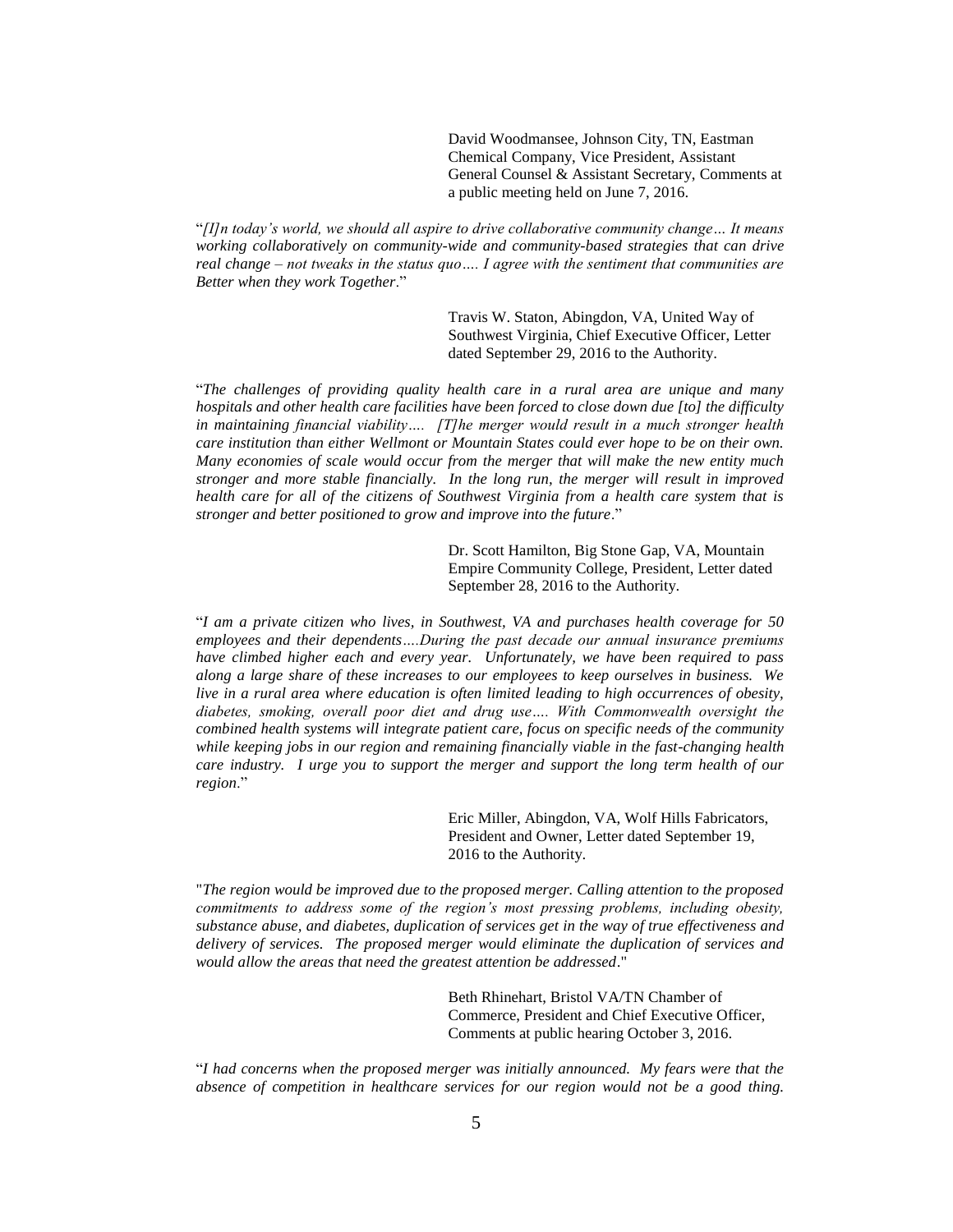*Subsequently, I have devoted a fair amount of time to better understanding the kinds of protections that will be placed into any agreement that receives approval by Virginia…. I recognize the challenges that these health care systems face operating rural hospitals in an economically depressed region of our state. Bringing the two systems together to realize significant financial savings is the only viable way to provide businesses and individuals in our area with quality affordable healthcare*."

> Bruce Hatch, Abingdon, VA, Lawson and Hatch Financial Services, Principal, and immediate past chairman of the Johnston Memorial Hospital Foundation, Letter dated September 26, 2016 to the Authority.

"[*T]his merger would be the best solution for our region in overall healthcare. We see a positive future for our region and feel this comprehensive Health Care System will be an asset to retain and recruit businesses*."

> Rick Surratt, Clintwood, VA, Dickenson County Chamber of Commerce, President/CEO, Letter dated September 16, 2016 to the Authority.

"*Keeping [Russell County Medical Center] open and sustainable is one of my top priorities….MSHA and Wellmont have pledged to keep all hospitals functioning as health care facilities for five years. In our current unstable economic environment, a promise like that give me hope. It tells me that the leaders of these two organizations care deeply about our region and want to make investments here that other outside health systems have never and would never make…. This merger will provide quality care at a lower cost, will invest in the health of our people and will give me, as a local elected official, a very attractive incentive to recruit badly needed industry and jobs to Russell County*."

> David Eaton, Honaker, VA, Russell County Board of Supervisors, Vice Chairman, letter received by Authority September 2016.

"*We believe the merger of Mountain States and Wellmont would improve the delivery of health insurance in both states. The combining of these two entities would help attract the best and brightest physicians…. It would also enhance needed services such as mental health care, and illegal substance and prescription medication abuse treatment*."

> James K. Gilley, Norton, VA, South-West Insurance Agency, Inc., Senior Vice President, letter dated September 26, 2016.

# **II. STAFF'S POLICY OBJECTIONS ARE NOT RELEVANT**

The Virginia Legislature has clearly articulated and affirmatively expressed a policy for Southwest Virginia to supplant competition with regulation for mergers that meet the statutory requirements of the Cooperative Agreement Law, which specifically identifies rural patients as targeted beneficiaries of this policy. Staff clearly believe that the Commonwealth's policy for improving healthcare conditions in the rural communities of Southwest Virginia is in error. They contend that "[c]ompetition is the most reliable and effective mechanism for controlling healthcare costs while preserving quality of care, including in rural areas facing economic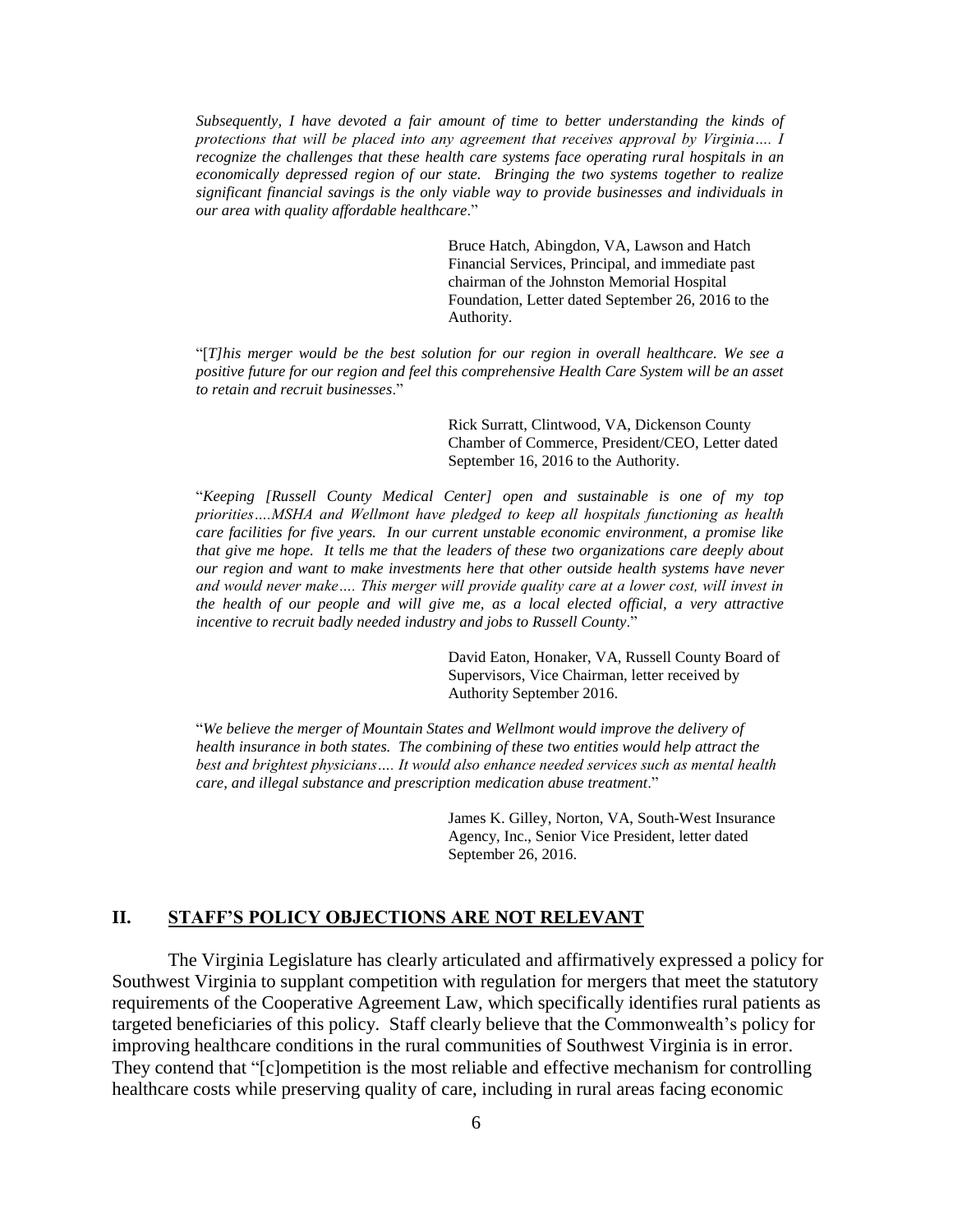challenges." (staff comments at 2) They argue that "[c]ompetition is no less important in rural and economically stressed communities than it is in urban and more prosperous ones." (*Id.* at 10) Repeatedly throughout their submission, staff interject their policy bias into comments ostensibly directed to the merits of the Parties' Application under the Cooperative Agreement Law.

Staff's disagreement with Virginia's public policy choices has no significance in this proceeding and should be discarded on its face. The Virginia General Assembly's decision to enact the Cooperative Agreement Law is solely within the purview of Virginia. Over seven decades ago, in *Parker v. Brown*, 317 U.S. 341 (1943), the U.S. Supreme Court held that Congress did not intend the federal antitrust laws to apply to states acting in their sovereign capacities. Virginia acted in its sovereign capacity when the Legislature passed the Cooperative Agreement Law and the Governor signed it into law. The staff's opinion that competition is the preferred policy for Southwest Virginia healthcare consumers over the regulatory model encompassed in the Cooperative Agreement Law is legally irrelevant, and seems to attempt to prioritize the staff's policies over that of the Commonwealth's. The Commonwealth's policy objectives, however, are very different from the staff's. $^{11}$ 

#### **III. STAFF'S TRADITIONAL ANTITRUST LAW ANALYSIS DOES NOT RESPOND TO THE ISSUES IN THE COOPERATIVE AGREEMENT LAW**

Turning to the Cooperative Agreement Law, staff contend that the Authority should evaluate the Parties' Application according to the FTC's methods for merger analysis. Staff say this is appropriate because their antitrust approach is "similar to that which the Authority and the Commissioner will take when reviewing cooperative agreement applications." (staff comments at 7) Staff is incorrect. A traditional antitrust analysis does not respond to the different policy goals embedded the Cooperative Agreement Law.

<sup>&</sup>lt;sup>11</sup> A recent Federal Trade Commissioner herself recognized that the agency does not possess sufficient information to opine on non-competition-related public policy goals of state laws that restrict competition. In a January 8, 2016, dissent to an FTC and Dept. of Justice joint statement on repeal of the South Carolina Certificate of Need statute, then-Commissioner Julie Brill states:

<sup>&</sup>quot;My concern is I do not believe the Agencies possess sufficient relevant information to opine on noncompetition-related public policy goals of the CON laws. Our experience is broad but it does not extend to every issue. The FTC should advise South Carolina policy makers based on our area of expertise competition—and not overstep our collective knowledge. Health care policy makers at the state level are faced with difficult issues separate and apart from the strong benefits competition brings to health care markets. These include the critically important issue of preserving access to care for the needy, and doing so in a complex market, involving informational asymmetries among patients, providers, and payors. In this context, it is important to understand that competition will not move resources from those that can afford health care to those that cannot. As the Agencies stated in 2004:

<sup>&#</sup>x27;competition is not a panacea for all of the problems with American health care. Competition cannot provide its full benefits to consumers without good information and properly aligned incentives. Moreover, competition cannot eliminate the inherent uncertainties in health care, or the informational asymmetries among consumers, providers, and payors. Competition also will not shift resources to those who do not have them."

FTC staff's comments are an example of the agency's representatives "overstepping their collective knowledge" and clearly lack merit in this proceeding. Former Commissioner Brill's full statement can be found at [https://www.ftc.gov/system/files/documents/public\\_statements/905323/160111ftc-doj-sclaw](https://www.ftc.gov/system/files/documents/public_statements/905323/160111ftc-doj-sclaw-statement.pdf?utm_source=govdelivery)[statement.pdf?utm\\_source=govdelivery](https://www.ftc.gov/system/files/documents/public_statements/905323/160111ftc-doj-sclaw-statement.pdf?utm_source=govdelivery) (citation omitted).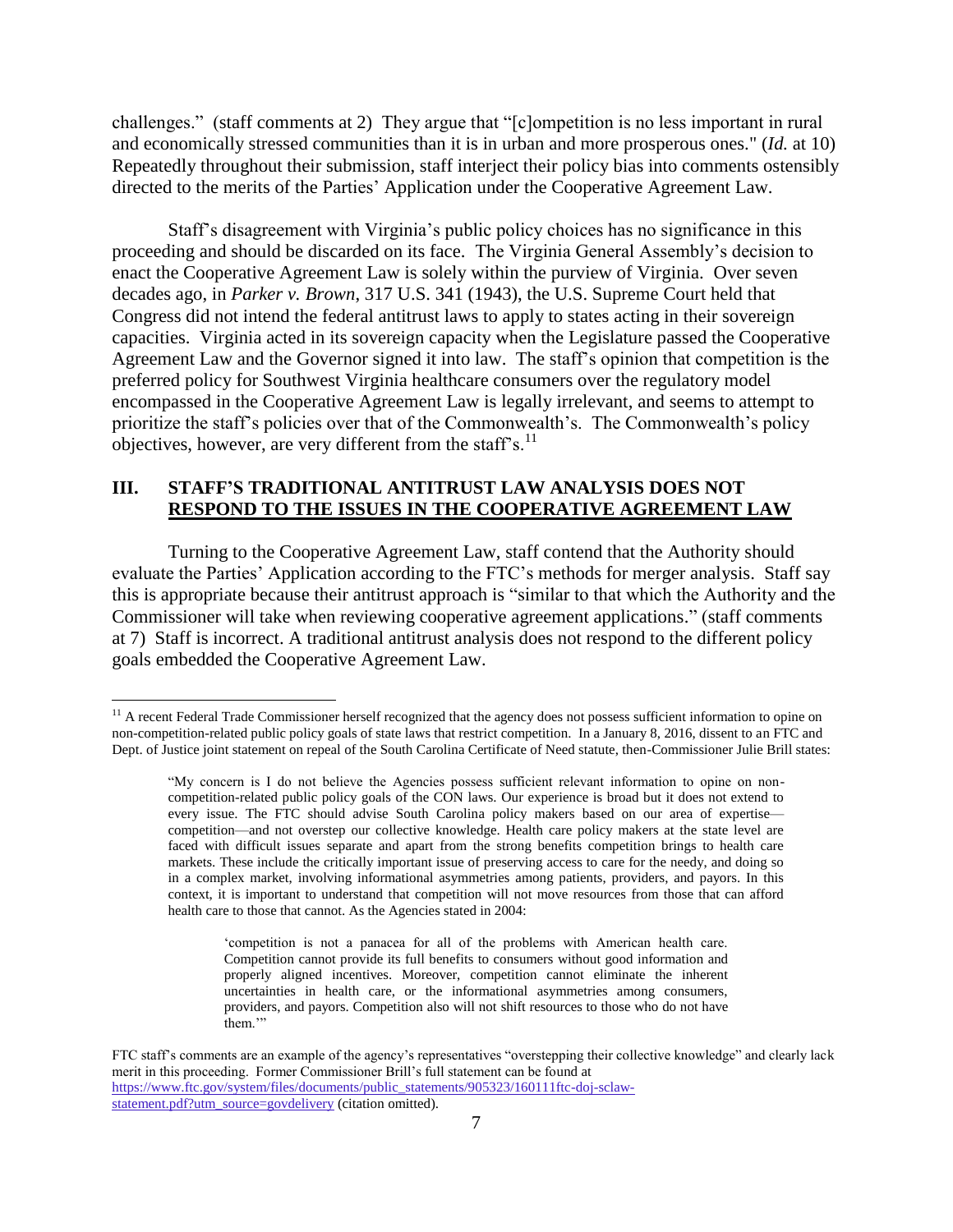#### **A. State Policy And Not Antitrust Law Governs Cooperative Agreements**

The Virginia Legislature established a significantly different set of analytical factors for the consideration of mergers under the Cooperative Agreement Law from those used by the FTC to scrutinize traditional mergers under the antitrust laws. The Cooperative Agreement Law authorizes *approval* of anticompetitive mergers that meet the Law's evidentiary tests. The antitrust laws *prohibit* anticompetitive mergers. This fundamental distinction is lost in the staff's comments. The result is a submission replete with incorrect and unhelpful analysis that is disconnected from the policy goals and evidentiary requirements applicable to cooperative agreement applications. (See *infra* at Section IV for more detailed discussion of inaccuracies in the staff comments.)

Staff urge the Authority and Commissioner to scrutinize the Parties' merger under the methods of the FTC-Department of Justice Horizontal Merger Guidelines. (See staff comments at 7) The Merger Guidelines are designed to "identify and *challenge* competitively harmful mergers while avoiding unnecessary interference with mergers that are either competitively beneficial or neutral." (staff comments at 7; emphasis added) That is not the right framework for considering a cooperative agreement application. The Virginia statute does not mandate a "challenge [to] competitively harmful mergers" or even the denial of an application merely for the reason that the merger is anticompetitive. Rather, under the Cooperative Agreement Law, mergers that might be anticompetitive under the antitrust laws can be authorized pursuant to a policy that supplants "competition with a regulatory program to permit cooperative agreements that are beneficial to citizens served by the Authority."  $12$ 

The regulatory program replaces any lost market-based competition in order to achieve pro-consumer benefits in other ways. It does this through mechanisms such as rate restrictions to ensure reasonable prices, conduct restrictions to ensure non-exclusionary practices, obtaining commitments from the Parties to pursue high quality performance, and obtaining significant other commitments to invest money from merger-generated cost savings into programs that will improve population health, expand access to care, and create community benefits tailored specifically to the needs of Southwest Virginia's rural patients. All of the latter commitments offer significant public advantage above and beyond market protections. Active and ongoing supervision of these commitments is implemented, moreover, to ensure the system's compliance with the policy goals articulated by the Legislature in the Cooperative Agreement Law that displaces competition with regulation. Staff's antitrust/Merger Guidelines analysis does not take proper account of this regulatory framework.

#### **B. Efficiencies In A Cooperative Agreement Are Not Governed By Antitrust Analysis**

The gap between staff's antitrust-centric analysis and that which the Authority must undertake in this proceeding is perhaps most pronounced with respect to consideration of the cost efficiencies and other community benefits likely to flow from the merger. Under the

<sup>12</sup> Virginia Code Section 15.2-5384.1.A.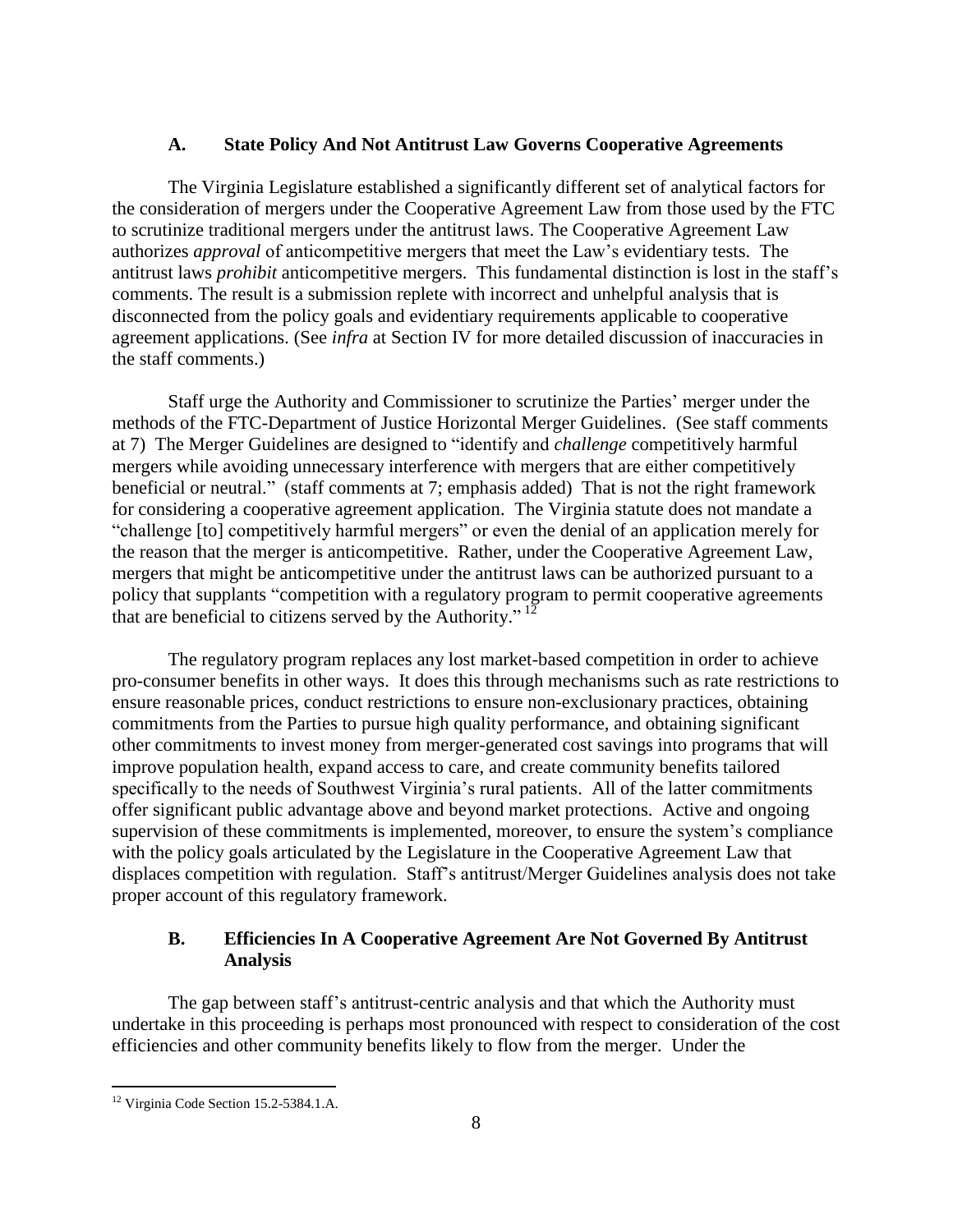Cooperative Agreement Law, even potentially anticompetitive mergers qualify for approval if the totality of cost-savings, synergies, community benefits and other advantages from the merger (collectively herein, "efficiencies") exceed the disadvantages that may result from the loss of competition between the merging Parties.<sup>13</sup> The potential disadvantages can be minimized by mechanisms such as rate caps for pricing, restrictions on anticompetitive conduct, commitments to improve quality measurably, and active supervision along with the power to withdraw approval of the cooperative agreement.

The staff's approach to efficiencies under its Merger Guidelines is focused solely on whether the efficiencies enhance *competition* – not on other policy goals, such as Virginia's policy "to facilitate the provision of quality, cost-efficient care to rural patients." <sup>14</sup> The FTC does not credit an efficiency unless that efficiency is "merger-specific" (likely achievable only through the merger at issue or another merger that is equally anticompetitive absent the efficiency) and is substantiated as to how it will "enhance the merged firm's ability and incentive to compete." (Merger Guidelines § 10) Efficiencies will persuade the FTC not to challenge a merger only if they "are of a character and magnitude such that *the merger is not likely to be anticompetitive* in any relevant market." (*Id.*; emphasis added) To make that determination, the FTC considers only whether the efficiencies "likely would be *sufficient to reverse the merger's potential harm* to customers in the relevant market." (*Id.*; emphasis added)

Each of these antitrust-focused efficiency restrictions in the Merger Guidelines operates to further federal antitrust law's principal purpose, which is to *prevent* mergers and conduct that are anticompetitive. Conversely, the purpose of the Cooperative Agreement Law is to create a pathway for *approval* of mergers which might be seen as anticompetitive if they qualify under the statute's balancing test for benefits versus disadvantages, coupled with active supervision to ensure that the balance of net benefits is maintained in keeping with state policy. Efficiencies that would not be credited under the Merger Guidelines because they would not be sufficient to reverse the merger's potential harm in a specifically defined relevant market can be accorded weight under the Cooperative Agreement Law. Virginia Cooperative Agreement Law establishes a regulatory program with substantial checks on the merged entity's ability to charge anticompetitive prices or engage in exclusionary conduct, along with active supervision to ensure compliance. Such is the case with this merger, which sharply limits any risk of potential disadvantages while enabling the provision of numerous benefits of substantially greater weight. It should also be noted that due to the significance of the investment commitments being made by the merged system, there is overwhelming incentive for the system to achieve the synergies outlined in the Application.

Staff repeatedly invoke competition-based Merger Guidelines concepts when arguing why none of the community benefits and other efficiencies described in the Parties' Application warrants meaningful weight or any weight. Those arguments are belied by the facts and should be rejected.

<sup>&</sup>lt;sup>13</sup> Virginia Code Section 15.2-5384.1.E.1 and F.2.

<sup>&</sup>lt;sup>14</sup> Virginia Code Section 15.2-5368.B.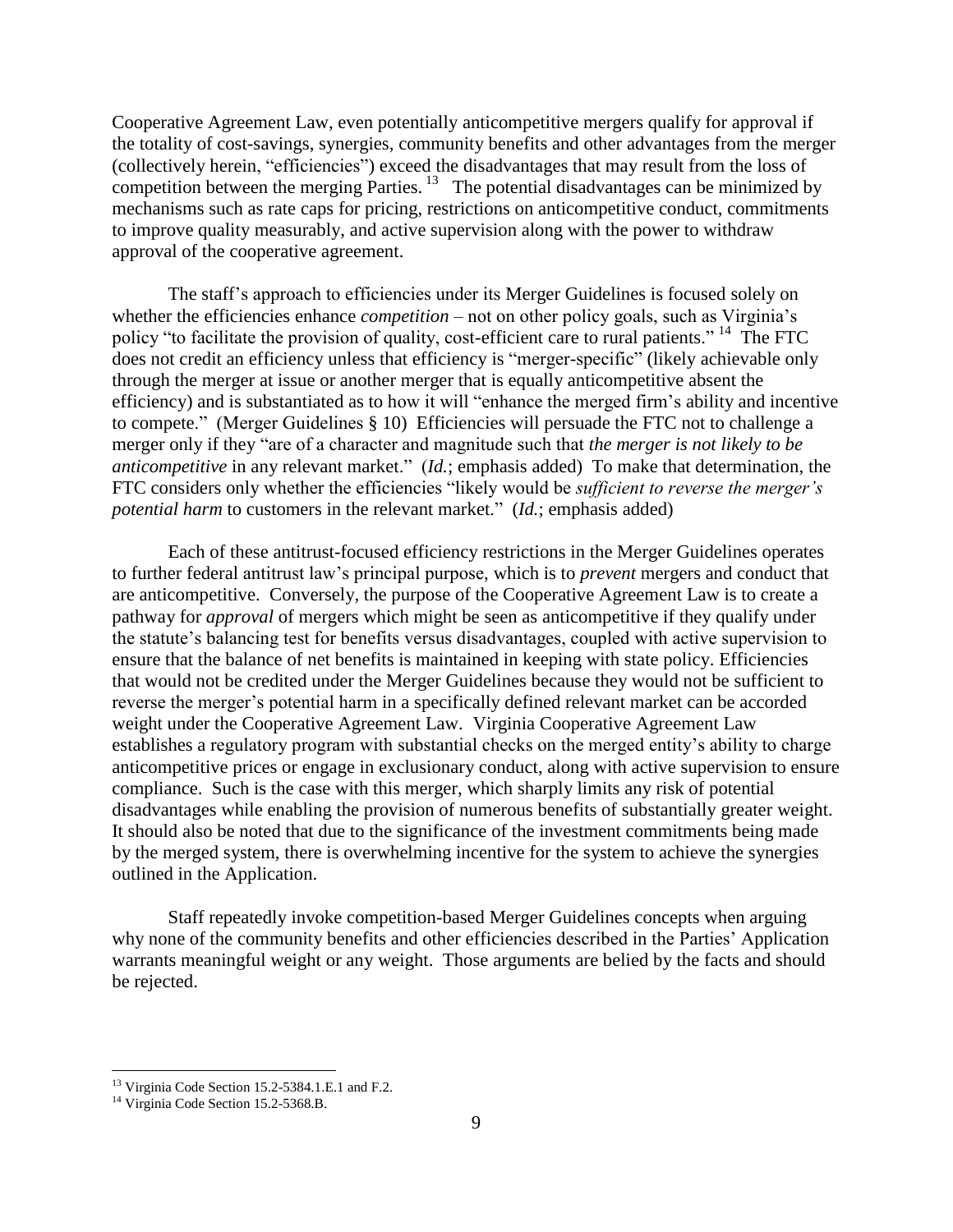# **C. West Virginia Recently Rejected The Same Staff Arguments**

Conspicuously absent from staff's submission is any reference to the recent detailed and carefully reasoned decision of the West Virginia Health Care Authority ("WVHCA") approving a cooperative agreement between two West Virginia hospitals.<sup>15</sup> The WVHCA approved that cooperative agreement pursuant to a recently enacted West Virginia statute very similar to the Virginia statute, including provisions for ongoing oversight and active supervision by state agencies of cooperative agreements and exemption from scrutiny under state and federal antitrust laws. Just like the Virginia Cooperative Agreement Law, the West Virginia statute requires the WVHCA to weigh the advantages and disadvantages of a proposed cooperative agreement by taking into consideration many of the same factors that are set forth in the Virginia statute.

In the proceeding before the WVHCA, staff filed a lengthy opposition to the West Virginia hospitals' application that was very similar to staff's submission in this case. The WVHCA rejected staff's arguments on a variety of grounds. Most notable is the WVHCA's response to staff's attempts to persuade it to analyze the proposed merger using the same traditional antitrust/Merger Guidelines approach that staff espouse here. WVHCA decided that "this is not a federal antitrust case" and that the West Virginia Legislature "specifically provided an exemption from state and federal antitrust laws for any actions of hospitals and health care providers under the Authority's jurisdiction when made in compliance with orders, directives, rules, approvals or regulations issued or promulgated by the board," citing W.Va. Code 16-29B-26. (W. Va. Decision at 35) According to the WVHCA, West Virginia sets forth a different standard for approval from that advocated by staff, and the WVHCA will not apply a standard reserved for an antitrust action to a state law matter. (*Id.* at 36)

Many of the WVHCA holdings with respect to staff's specific arguments are strikingly pertinent here:

- Due to increased combined volume, the merged entities have greater ability to offer sub-specialty care, because critical mass for tertiary sub-specialist level work is much more achievable and the hospitals separately lack sufficient volume to recruit physician specialists for such programs as highly complex orthopedic and cancer surgery and a kidney transplant program. (*Id.* at 10, 28-29)
- In response to staff criticism that commitments and benefits were not merger specific, the WVHCA held that the proposed cooperative agreement involves issues of health care law under the West Virginia statute, not a federal antitrust matter. (*Id.* at 13)
- With respect to improved quality, the WVHCA noted that unification of protocols and practice will bring efficiency and improve quality of care, including for example, using evidence-based medicine to have a sepsis protocol in both hospitals. (*Id.* at 30, 32)

 $\overline{a}$ <sup>15</sup> In Re: Cabell Huntington Hospital, Inc., Cooperative Agreement No. 16-2/3-001, June 22, 2016 ("W.Va. Decision").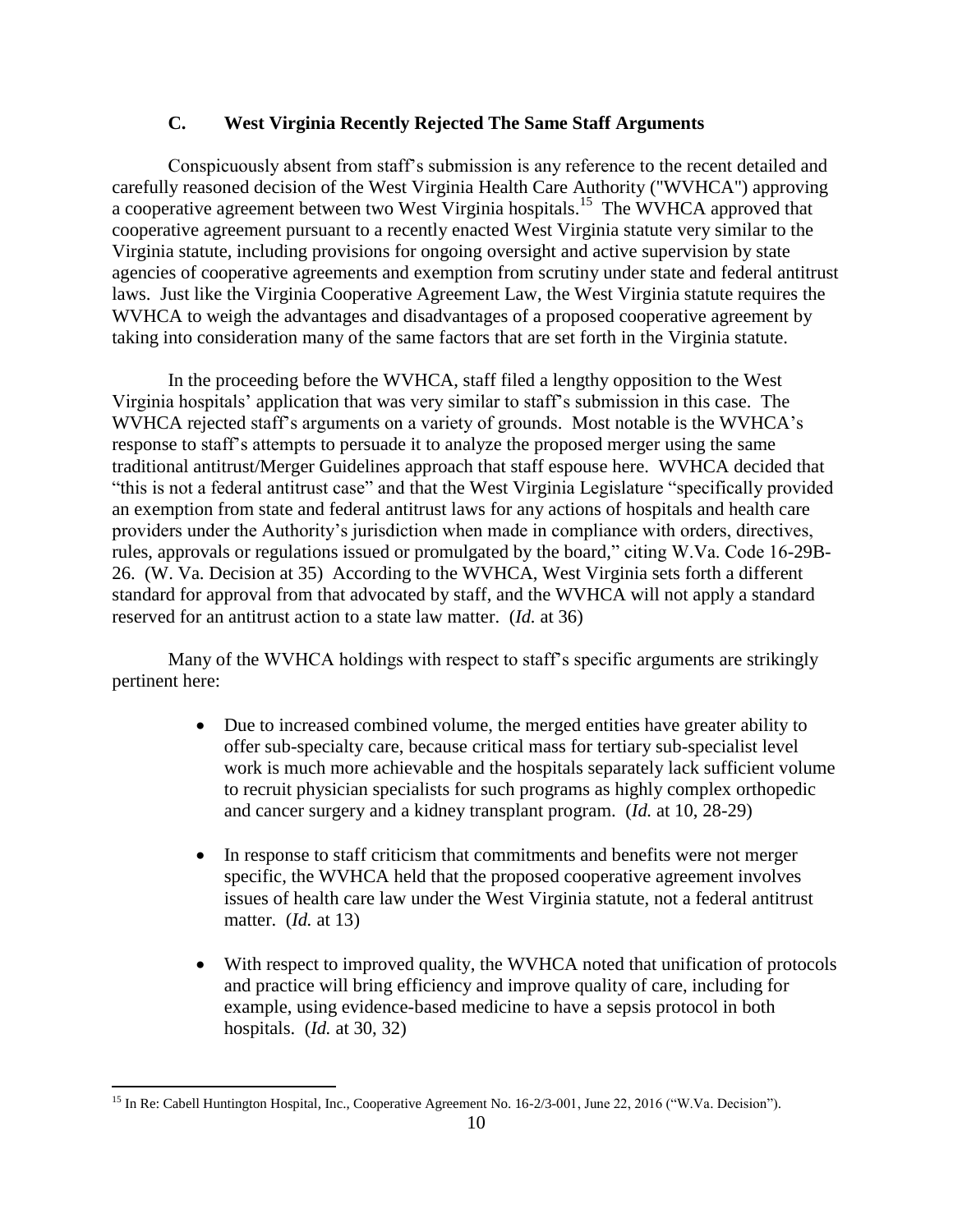- The hospitals have made enforceable commitments to establish a fully integrated and interactive medical record system at both hospitals, so that a patient's encounters will be more readily available. The WVHCA emphasized the importance of a modern database and fully integrated and interoperable medical records system so that patient encounters at each hospital can be readily available to treating physicians at either hospital in real time, which is particularly important for hospitals located in close proximity to each other where patients may seek services at one hospital one day and at another a different day. (*Id.* at 30)
- According to the WVHCA: "No population health strategy can succeed without robust integrated data analytics for the entire population across the entire continuum of care." (*Id.* at 30)
- The WVHCA specifically credited "numerous articles" from members of the academic community and governing specialty organizations that support the proposition that high volume is associated with better outcomes across a wide range of procedures and conditions. (*Id.* at 31)
- The WVHCA credited the efficiency estimates of the hospitals, rejecting the contention that the efficiencies must be merger specific, stating that it will not apply a standard reserved for an antitrust action to a state law matter. (*Id.* at 36)
- The WVHCA specifically noted the continued significant support by the hospitals for medical education in the region and that this level of support could be drastically reduced or eliminated if one of the hospitals was acquired by another hospital system. While objectors argued that other hospitals may be willing to make similar commitments, "[b]ased upon the importance of these programs to service area residents, the Authority is unwilling to jeopardize these programs." (*Id.* at 40, 43-45)
- The WVHCA was particularly concerned about jeopardizing these medical education programs in an area in which risk factors for cardiology services are so high, such as those for obesity and smoking. (*Id.* at 40) In this regard, the WVHCA noted the hospitals' support for education of primary care physicians who will serve in rural communities, commitments which are too critical to the community to jeopardize based on speculation. (*Id.* at 17) In primary care and in specialty areas, most residents end up practicing within 50 miles of the training program. (*Id.* at 18)
- The hospitals argued that a single hospital system can better analyze community needs and formulate and implement education and other programs to engage the community. The WVHCA rejected the staff's contentions regarding lack of specific goals or timeframe, noting that the hospitals had committed to terms for developing goals for population health improvement for the next ten years and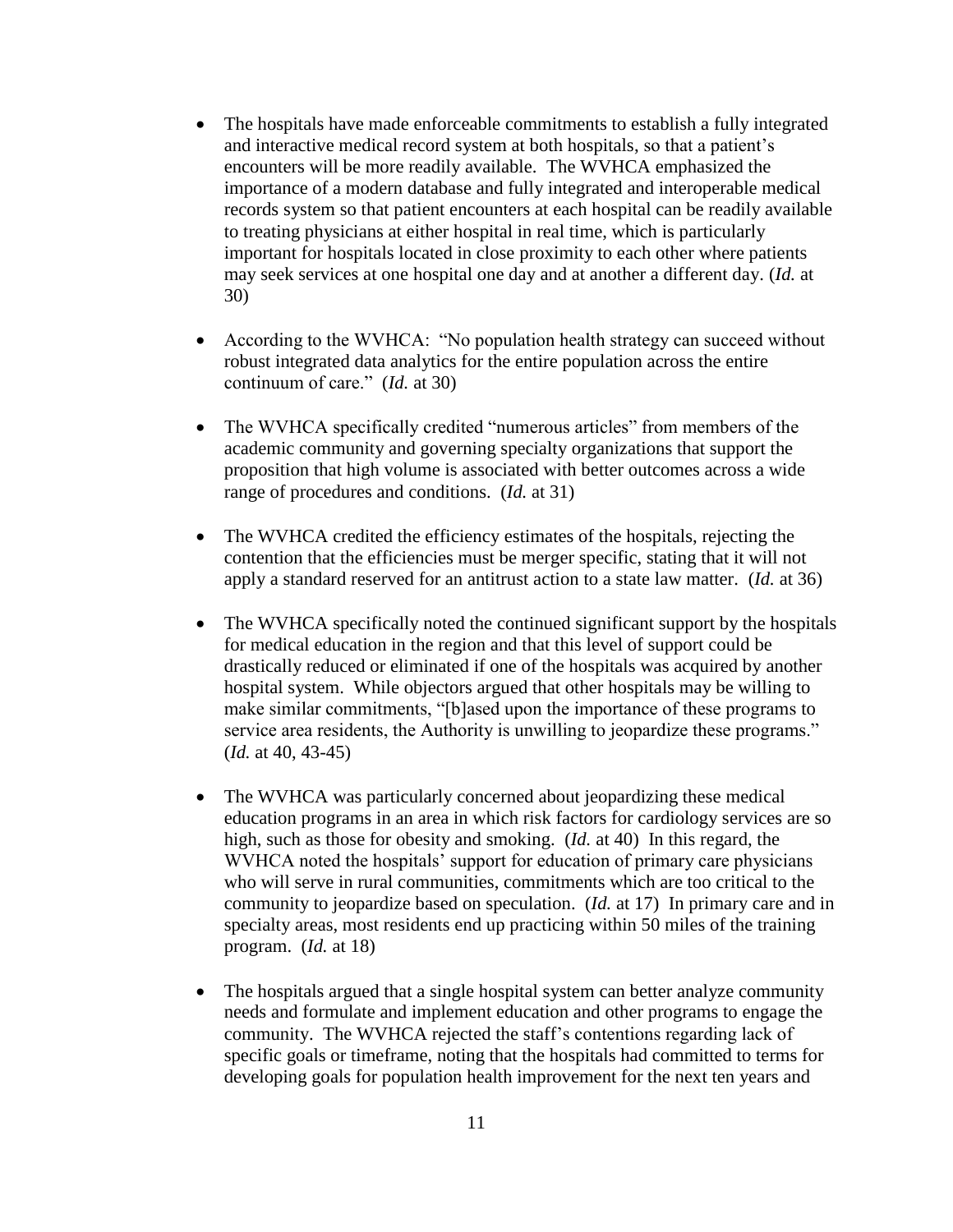that a merger of the two hospitals would enhance quality because increased volume in specific areas has shown to lead to better outcomes. (*Id.* at 47-49)

- While the staff argued that the hospitals should be more specific about the duplication to be avoided, the WVHCA stated that a merged system will clearly not be purchasing duplicative equipment. (*Id.* at 51-54)
- The WVHCA specifically focused on the fact that the population to be served has more significant health challenges than the United States generally. Specifically, the higher rates of many chronic conditions, such as obesity, diabetes, heart disease and cancer and behavioral issues such as drug use, smoking and poor nutrition have made these conditions particularly difficult for health care providers to address in a meaningful way. The WVHCA concluded that combining the two hospitals "aligned with other providers along the care continuum as well as stakeholders in the community creates a unique opportunity to marshal resources in a coordinated way and tackle these longstanding, expensive problems that reduce quality of life for so many of the state's most vulnerable citizens and communities." (*Id.* at 21) In this regard, the WVHCA specifically noted the philosophy and culture of the governing boards, composed of local community and consumer representatives. (*Id.* at 95)
- Constraints on increases in total costs of care While the staff argued that the hospital's rate commitments, including a benchmark rate, were vague, the WVHCA rejected those arguments as speculative. (*Id.* at 57)

In conclusion, the WVHCA stated with respect to the cooperative agreement:

It creates an opportunity for savings which are specific to this transaction and could not be achieved by another purchaser of [Saint Mary's Medical Center (SMMC)]. It enables a fully integrated and interactive medical records system which will have far more importance for hospitals in close proximity to each other than could be achieved were SMMC to be acquired by a remotely located purchaser. It permits system wide coordination of community health initiatives. It assures local control of SMMC and continued support by SMMC for the Joan C. Edwards School of Medicine. It makes possible the implementation of common protocols and establishment of the centers of excellence through a single hospital system serving the region. It enhances the ability of the hospitals to recruit highly trained physicians. It makes possible the expansion of services locally so that the requirement for burdensome patient travel to other areas will be reduced.

[The acquiring hospital] notes that it is important to remember that [the acquired hospital] will be sold. The benefits listed above as well as many other benefits from the transaction could be lost to the community if [the latter hospital] is sold to another purchaser. (*Id.* at 100)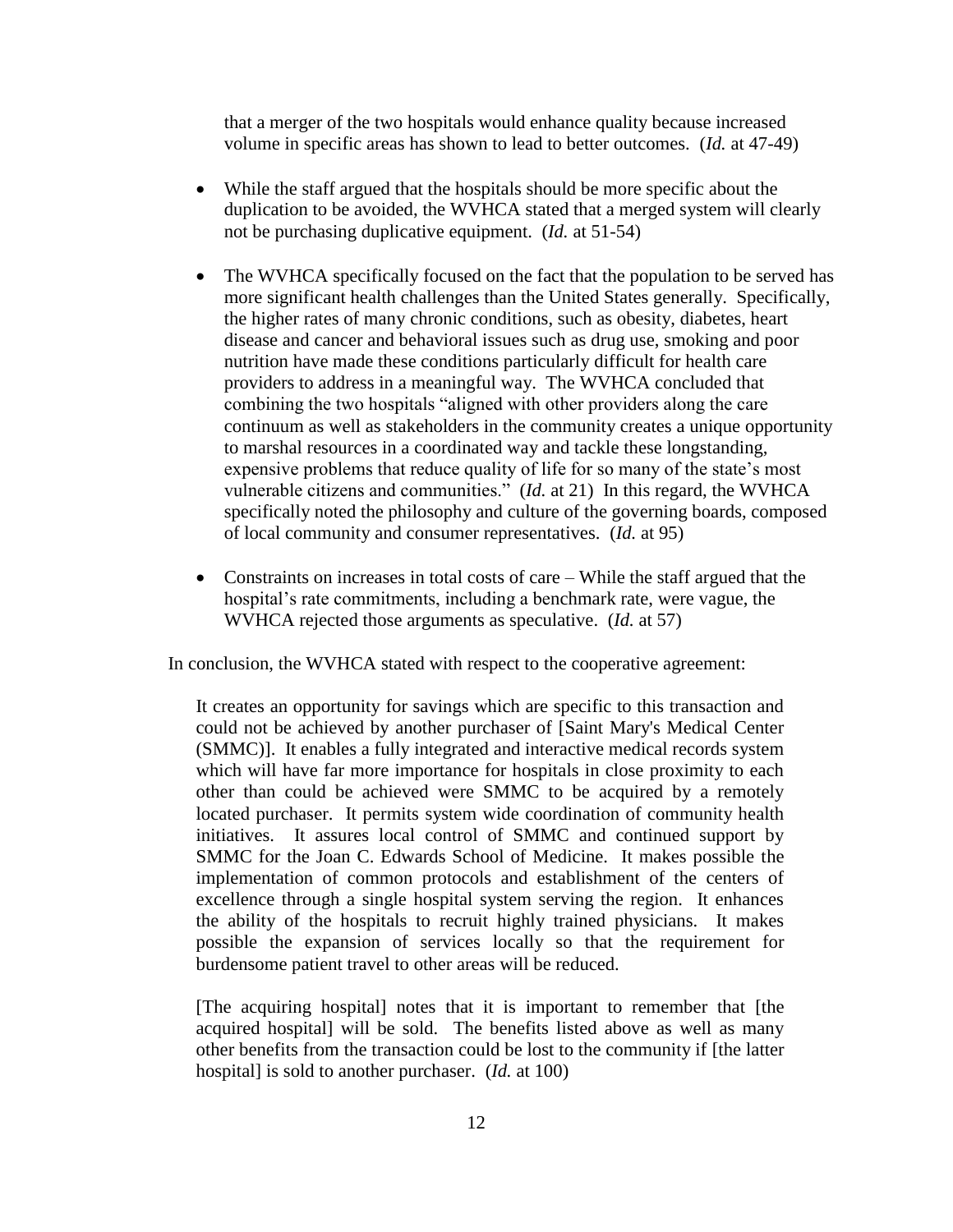The WVHCA's rationale for its rejection of staff's antitrust law arguments concerning the application for a cooperative agreement in that state has equal force in the Southwest Virginia region and proposed Cooperative Agreement here. Accordingly, the staff's comments to the Parties' Cooperative Agreement should also be rejected.

# **IV. STAFF'S COMMENTS ON THE STATUTORY FACTORS LACK MERIT**

In their comments, staff address the individual statutory factors that the Authority must evaluate when assessing the potential benefits and disadvantages resulting from the merger. Staff assess these factors under an antitrust law framework and do not identify a single aspect of the merger that they view to be a benefit. Staff's comments contain irrelevant antitrust arguments and unfounded criticisms of the Parties' substantial commitments to the region and their demonstration of substantial benefits resulting from the merger.

The Parties respond below to the staff's specific comments, but first address a few points in the FTC's Executive Summary. Most of the claims in the Executive Summary are raised again in later sections of staff's submission and the Parties respond to them elsewhere below.

Staff state broadly that they recognize the challenges facing many states regarding unmet healthcare needs in rural communities and the regulatory and financial pressures that providers face in delivering healthcare services in those areas. (staff comments at 1) But nowhere in their submission do they acknowledge let alone address the specific, pervasive health problems confronting patients in Southwest Virginia that the Parties have detailed in their Application and subsequent submissions to the Authority (briefly mentioned above). Staff do not squarely address the strained economic conditions that have led to the need for an investment of \$11 million by the Parties to ensure inpatient services continue to remain available in the Southwest Virginia communities and the high number of rural hospital closures across the country. These are examples of facts that underlie Virginia's cooperative agreement policy and illustrate the rationale for the Parties' Application but the staff does not acknowledge or comment on them.

In fact, in the face of these distressed health and economic conditions, staff state without substantiation that "[c]ompetition between Mountain States and Wellmont *greatly benefits* area employers and residents."<sup>16</sup> (*Id.* at 2; emphasis added) Obviously, the Legislature has concluded that this is not the case, or at least that a regulatory program can have the potential to outperform competition's effects. The effects of a competition policy in Southwest Virginia include, among other things, a hospital closure within the past two year, and a shortage of specialists such as endocrinologists in a region suffering from a high rate of diabetes. Such specialists are difficult to support in a rural market where scarce hospital resources are significantly divided and where the competitive focus often includes a duplication of costly inpatient services. These conditions are reflected in the overwhelming community support for the merger discussed above.

Staff express concern that a Cooperative Agreement "would undermine" the Authority's goals, but they do not answer, for example, where the region will find financial resources of the magnitude of the Parties' commitments for significant incremental investment in population

<sup>&</sup>lt;sup>16</sup> See Section I. above for comments in support of the merger from area employers.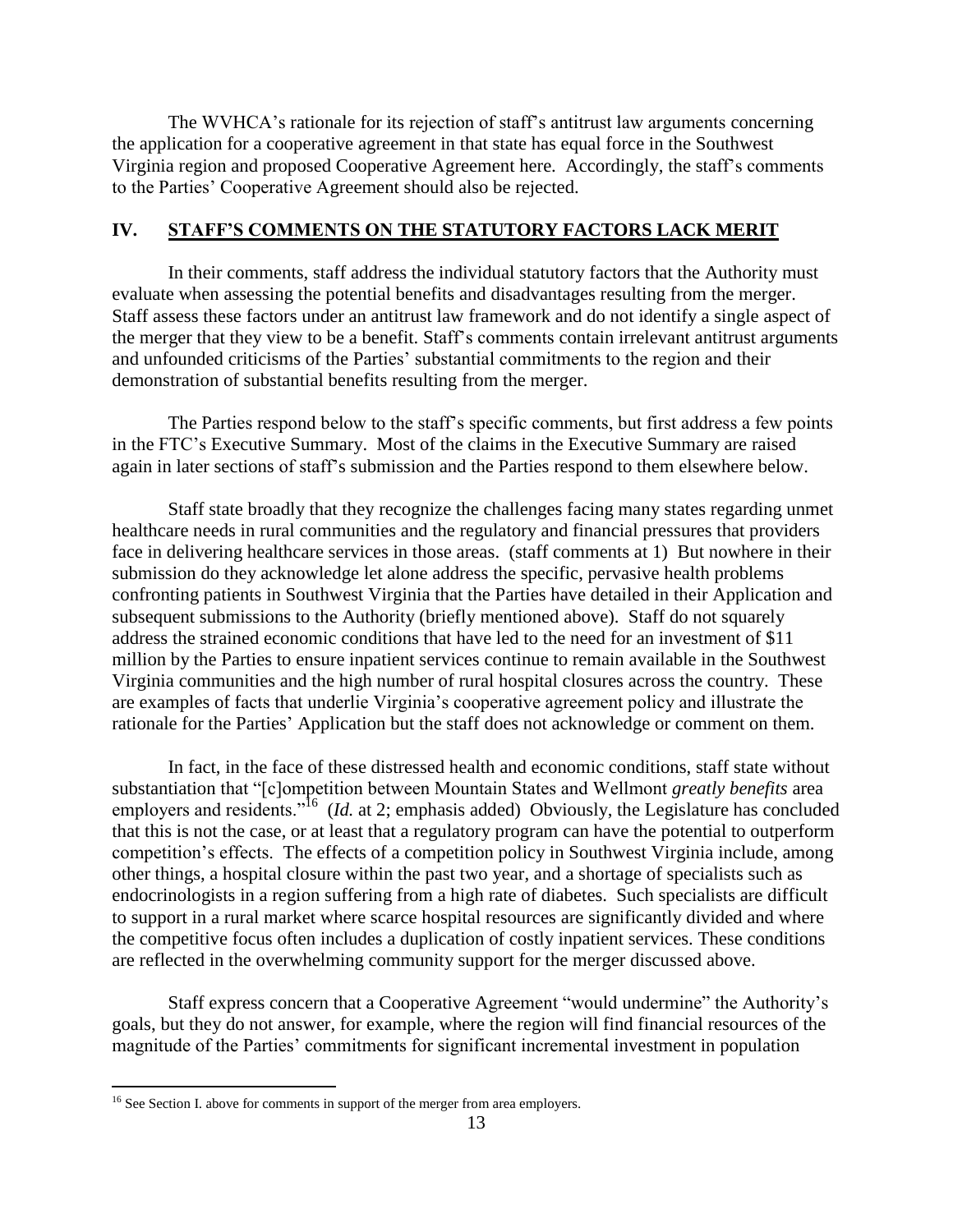health, addiction recovery and treatment, expansion of specialty services and the other region goals if the Authority denies the Parties' Application. In fact, since the Authority has no alternative funding source for addressing these priorities, the staff ignore completely the value of the resources that are being made available as a result of the Cooperative Agreement. These funds are available only through synergies generated by the merger under the Cooperative Agreement.

#### **A. Staff's Market Share And Concentration Analysis Are Not Informative**

Staff argue that benefits from the Cooperative Agreement do not likely outweigh the disadvantages and that the merger "would likely lead to increased prices and reduced quality and availability of healthcare services in Southwest Virginia and Northeast Tennessee." (staff comments at 8) The staff's discussion does not take into account the fact that the merged health system will be subject to a rate cap commitment that will prevent anticompetitive prices. It also does not address the Parties' commitments to improve quality and expand access, among other things. There also is no discussion by staff of the active supervision that Virginia will exercise over the merged entity.

Staff evaluated the Cooperative Agreement Law's statutory factors "in conjunction with [their] standard analysis under the Merger Guidelines" (*Id.*) Staff concluded that Mountain States and Wellmont are competitors and the two largest health systems in their 21-County geographic service area in Virginia and Tennessee. This is not in dispute. The staff discussion of market shares and concentration statistics merely informs the Authority that in the staff's view the merger may be anticompetitive. The staff's discussion does not address whether the benefits from the merger outweigh its disadvantages under the Cooperative Agreement Law.

Staff's market share and concentration analysis also highlight the fact that it was highly foreseeable to the Virginia General Assembly when it enacted the Cooperative Agreement Law that one of the few hospital mergers (or perhaps the only one) that would potentially trigger an application for a cooperative agreement in the region targeted by the law was a Mountain States-Wellmont merger. The Cooperative Agreement Law only applies to the Southwest Virginia region served by the Authority; it does not apply to any other region in the Commonwealth. This suggests that the Legislature passed the law with this very merger in mind as one that has the potential to improve the cost and quality of healthcare services to meet the significant and challenging needs of the rural patients in Southwest Virginia. The staff cannot and should not supplant the judgment of the Legislature with their own policy priorities. The Legislature clearly recognized the potential that such a merger would have for the region.

#### **B. Post-Merger Rate-Setting And Contract Negotiations With Insurers Will Be Transparent and Verifiable**

In their comments at subparts A.2 and A.3, staff contend, respectively, that the merger "would greatly enhance the hospital's bargaining power" over hospital rates and over certain physician specialty rates, "which would lead to substantially higher prices for consumers." (*Id.* at 19 & 21) Staff, cross-referencing to Section VI.A of their submission, state that the price commitments made by the Parties to the Authority and Commissioner "are unlikely to mitigate this harm." (*Id.* at 20 & 21) They contend that the Parties' commitments lack transparency and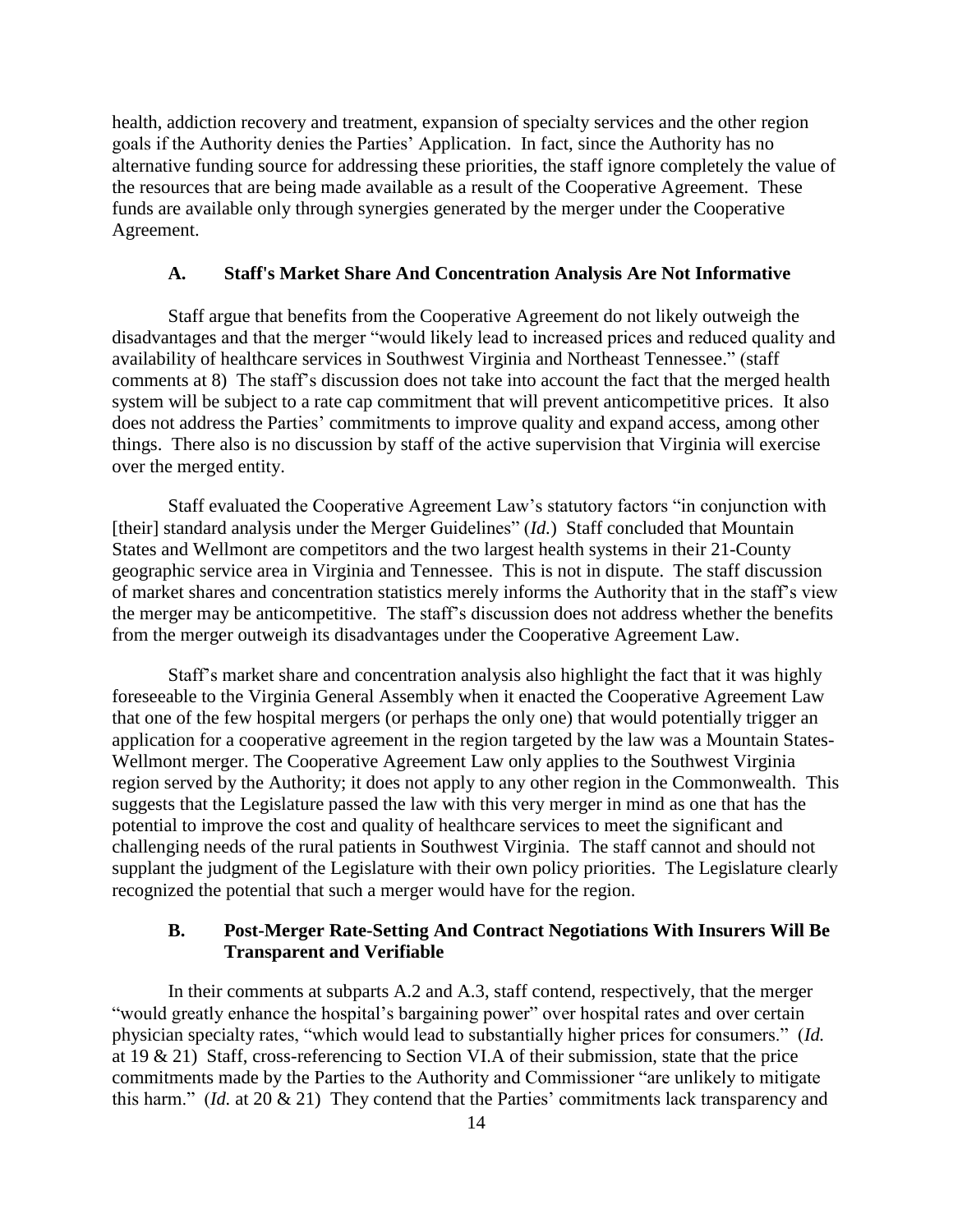are subject to the Parties' manipulation. This reflects a fundamental misinterpretation of the facts. The Parties' proposed commitments would create a substantial constraint on rates that keeps them at levels commensurate with a competitively bargained contract. The process is transparent and readily subject to verification by commercial payers and state supervisory authorities.

#### **1. Staff Err On The Timing And Effect Of The Rate Commitments**

As set forth in the Application, the Parties have agreed to two distinct rate commitments. The first is to reduce any inflator increase for Principal Payers by 50% in the first contract year following the first fiscal year after the formation of the New Health System ("One Year 50% Rate Reduction Commitment"). This would automatically reduce the rate of increase in any existing Principal Payer contract with a fixed inflator or indexed inflator measured by a particular index by 50% of the fixed rate. The second commitment is to not increase negotiated rates by more than a fixed index rate for both existing and prospective Principal Payer contracts. For negotiated hospital rates, this cap is the hospital Consumer Price Index (CPI) minus 0.25%. For physician and outpatient service rates negotiated by the New Health System, the cap is medical care CPI minus 0.25% (collectively, the Rate Cap Commitment).

The staff have made two erroneous assumptions concerning the timing of the Parties' rate commitments. Staff mistakenly assume that these commitments are intended to operate only in sequence, with the Rate Cap Commitment taking effect only *after* the One Year 50% Rate Reduction Commitment has expired. This error further leads staff to assume that there will be a one year gap following consummation of the merger before any rate commitment enters into effect. Both of these assumptions are wrong.

The Parties commit to apply the Rate Cap Commitment *immediately upon consummation*  of the merger. The meaning of this commitment is clear. First, the Rate Cap Commitment will apply to *existing* Mountain States or Wellmont Principal Payer contracts that are in effect at the time the merger is consummated. Thus, if an existing Principal Payer contract provides for a 4% annual hospital rate inflator and the calculated hospital rate cap at the time the merger is consummated is 3%, then the annual inflator under that contract will be reduced to match the rate cap. Second, the Rate Cap Commitment will apply *with immediate effect* to any future Principal Payer contracts signed after consummation of the merger. Thus, if the New Health System enters into a new contract with a Principal Payer 90 days after consummation of the merger, the Rate Cap Commitment will apply. Contrary to staff's assertions, there is no window following consummation of the merger during which the New Health System could negotiate contracts with Principal Payers that are not subject to any rate commitments.

In addition to the immediate benefit of the Rate Cap Commitment, the Parties have also agreed to a One Year 50% Rate Reduction Commitment. The meaning of this commitment is also clear. In the first fiscal year following the first contract year after the consummation of the merger, the New Health System will reduce existing fixed rate increases in commercial contracts with Principal Payers by 50%.

An example using a contract with multiple year inflators of 4% is illustrative. Assuming for analysis that the merger closes January 31, 2017, the Rate Cap Commitment would be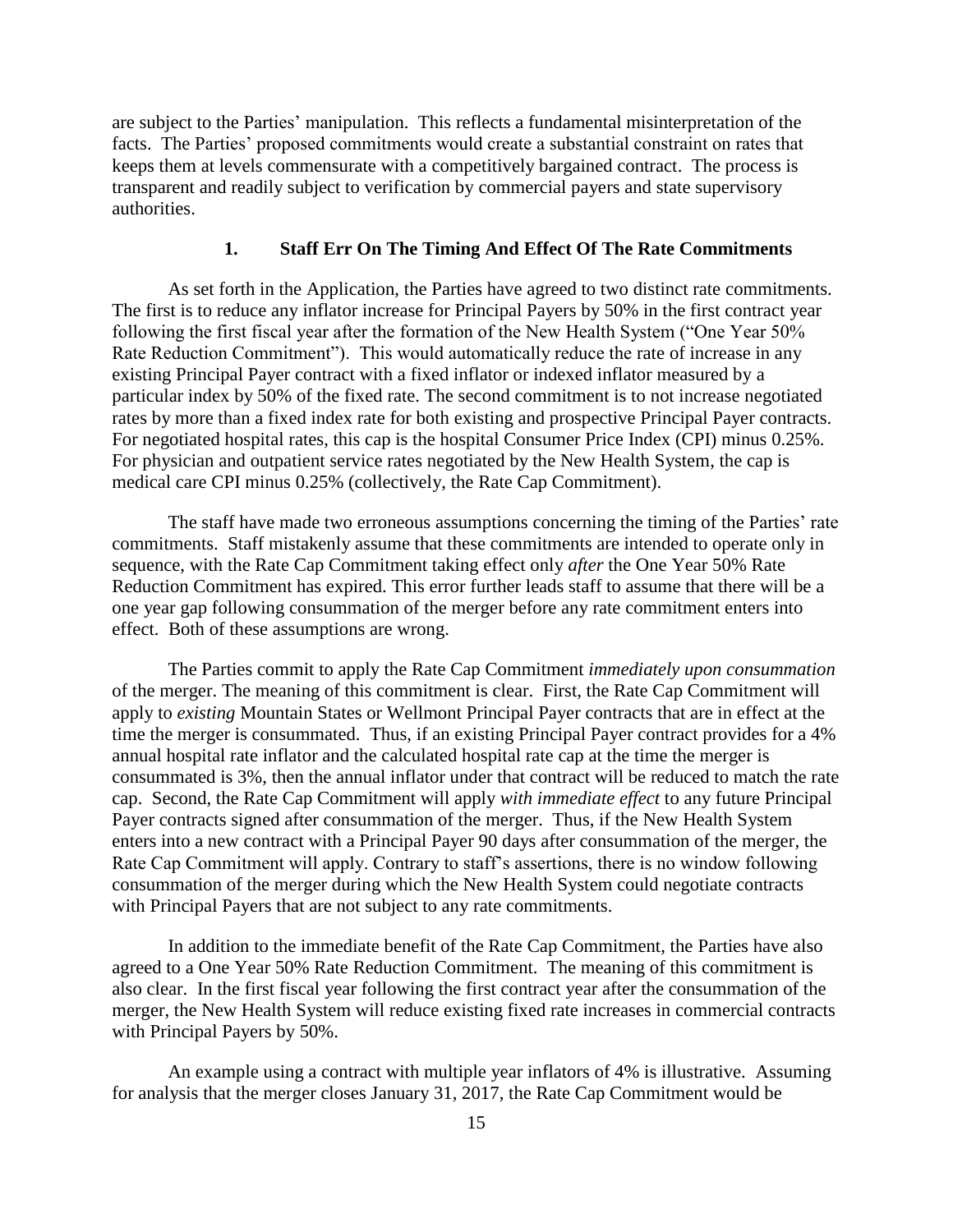immediately applied. In an example where the previous year hospital specific CPI is 3.25%, a rate cap of 3% would be applied to this contract, *immediately* lowering the inflator for that year from 4% to 3%. Then, during the first full fiscal year following the first contract year after the close (in this case the period of July 1, 2018, through June 30, 2019), the annual inflator of 4% would be reduced by half to 2% under the One Year 50% Rate Reduction Commitment. This new rate would then be compared against the annually calculated Rate Cap Commitment. If the rate for this period was higher than the calculated Rate Cap Commitment for that period, the rate would be *further* reduced to the Rate Cap; if it was lower it would remain reduced by 50% off the original until the next period. For all periods after that, the Rate Cap Commitment would remain in effect. Clearly, under the Parties' commitments, a savings would be obtained versus the original contract.

Payers have the ability to verify and validate the rate commitments using common models and methods used currently and to provide feedback or express any concerns to the Authority and Commissioner.

# **2. Staff Wrongly Claim the Rate Commitments Would Not Protect Patients**

Staff assert that because the Parties' rate commitments would not apply to any "governmental plans offered by payors where prices are negotiated," many patients in the region would be unprotected against price increases. This assertion is inaccurate. Although the original definition of "Principal Payers" in the Parties' Cooperative Agreement Application inadvertently excluded governmental plans offered by payers where rates were negotiated (e.g. Medicare Advantage plans and Medicaid managed care plans), the Parties have agreed in discussions with the Authority to correct this unintended omission. The revised definition of "Principal Payers" includes commercial payers *and governmental payers with negotiated rates* who provide more than two percent (2%) of the New Health System's total net revenue.

The Parties' rate cap commitments will therefore apply to governmental plans offered by payers to the extent rates are negotiated with those payers. Rate changes that occur as the result of government actions (*e.g.*, market basket adjustments, adjustments tied to area wage indices, or other governmentally imposed rate adjustments) would not be covered by the rate commitments. The limitations on pricing to which the Parties have agreed are intended to protect consumers from pricing increases as a result of the merger. To the extent pricing for insurers providing coverage on behalf of governmental payers is tied contractually to Medicare rates (i.e., a percent of Medicare), the Cooperative Agreement is not intended to interfere with such pricing relationships.

# **3. Staff's Claim That CPI Is An Inappropriate Benchmark Is Unfounded**

Staff assert that use of a CPI as a benchmark in the Parties' rate commitments is inappropriate, arguing that these benchmarks could overstate cost changes in Virginia and Tennessee if during some year, average costs in these states were to grow more slowly than they do elsewhere (e.g., on average for the nation as measured by the CPI). Staff miss the essential points with regard to a CPI-based measure, which are that it is calculated on a consistent basis,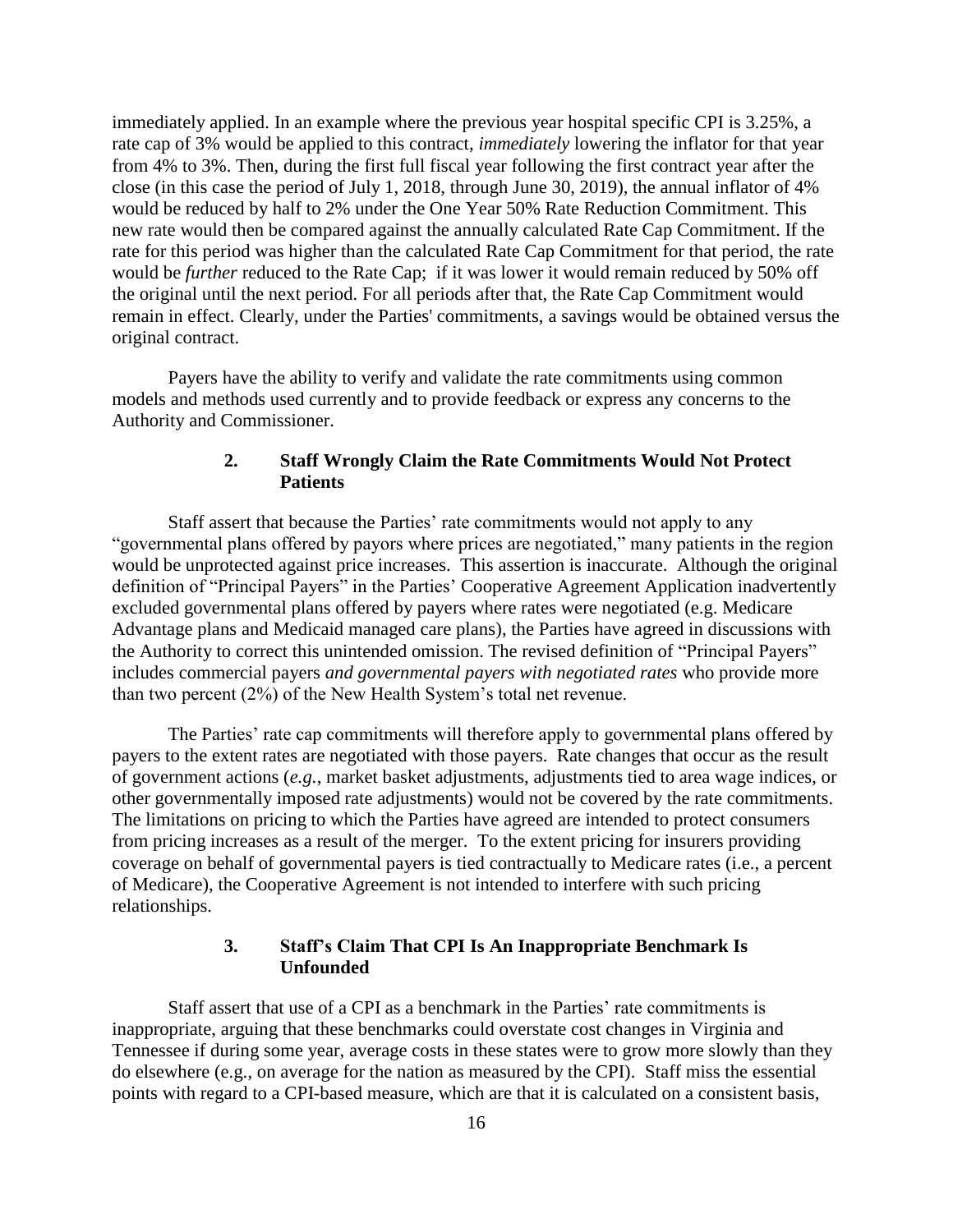reflects the range of highly relevant health care input costs and is provided by a government agency on a reliable basis. Staff also ignore commercial realities. Health systems and payers in Virginia, Tennessee and across the nation routinely utilize the CPI as a reliable benchmark for contracting and other purposes in the ordinary course of business. The CPI has the advantage that it is derived on a consistent basis each year, and includes relevant categories of inputs and costs. In addition, the proposed formula already reduces the relevant hospital and medical care CPI by .25% to calculate the applicable rate cap.

The Parties' rate commitments are designed to be transparent and based on neutral and reputable benchmarks that are familiar to all stakeholders, and that would be available for the foreseeable future to be used as benchmarks. The Parties remain committed to working with the Authority and the Commissioner to assure that the rate commitments are anchored to an appropriate benchmark.

#### **4. Staff Wrongly Claim The Rate Cap Is Also A Rate Floor**

Staff assert that while the rate cap formula "may guarantee insurers a rate no higher than the cap, it also guarantees a rate no lower than the cap" – implying that the cap will become a floor. Staff makes such a guarantee without offering any evidence to support it. Further, this view ignores the realities of commercial negotiations. Data and information on the CPI is readily available to all, as will be the rate cap. Accordingly, both insurers and the New Health System will come to negotiations with informed positions as to the likely value of the CPI based on most recent year's data and information readily available from public sources.

The presence of a known rate cap with a relatively small range of values sets an outside value for the starting point of negotiations from the New Health System perspective that is likely to be lower – and perhaps by a significant amount – than current starting points. Parties will be negotiating from a narrow range. Given recent changes in CPI, the rate cap is likely to be in the 2-4% range in upcoming years, which reflects a very modest rate of change for new contracts. The rate cap is also considerably below the model-predicted (and highly unrealistic) estimate of 130% price increases that FTC staff references<sup>17</sup> and well below any levels that would appear

 $17$  Staff provide little more than diversion ratios in statements regarding alleged post-merger price increases by the New Health System. These diversion ratios are calculated based on patient choice models with significant limitations and which importantly do not account at all for practical realities of negotiations with major payors such as BCBS of Tennessee and Anthem, which represent predominant sources of critically needed commercial revenues. In fact, staff rely without any vetting of the reliability or accuracy on the unrealistically high price increase estimates developed by consultants hired by America's Health Insurance Plans: "Indeed, Competition Economics LLC, an economic consultant hired by America's Health Insurance Plans to analyze the proposed merger, estimated that the price increase could be as high as 130%." (Staff comments at 12-13) That analysis also estimated very high diversion ratios between Mountain States and Wellmont. *See* Michael Doane & Luke Froeb, Competition Economics LLC, *An Economic Analysis of the Proposed Merger Between Wellmont Health System and Mountain States Health Alliance*, Tables 10, 12 & 13 (Oct. 29, 2015) (economic analysis funded by America's Health Insurance Plans). It is revealing of staff's adversarial approach to their comments that they refer the Authority to an economic paper that predicts a potential price increase of 130% – an absurd conclusion on its face. The paper was published months before the Parties' Application that described the rate cap formula – a development that even further accentuates the irrelevance of that paper. Moreover, staff did not advise the Authority that the authors admitted that their analysis "has its limitations" and that, concerning the models they used, "[c]ritics have noted that errors in the WTP framework include the reliability of the hospital choice model (including its strong reliance on travel time as a determinant of hospital choice) and the measurement of the relationship between WTP and hospital prices." They also admitted that "such criticisms may affect the magnitude of precise price predictions" but they stuck to their prediction of large price increase nonetheless "because this merger is so big" – a conclusion hardly grounded in robust economic analysis or thoughtful consideration of the rate cap formula. (See *id*. at 18)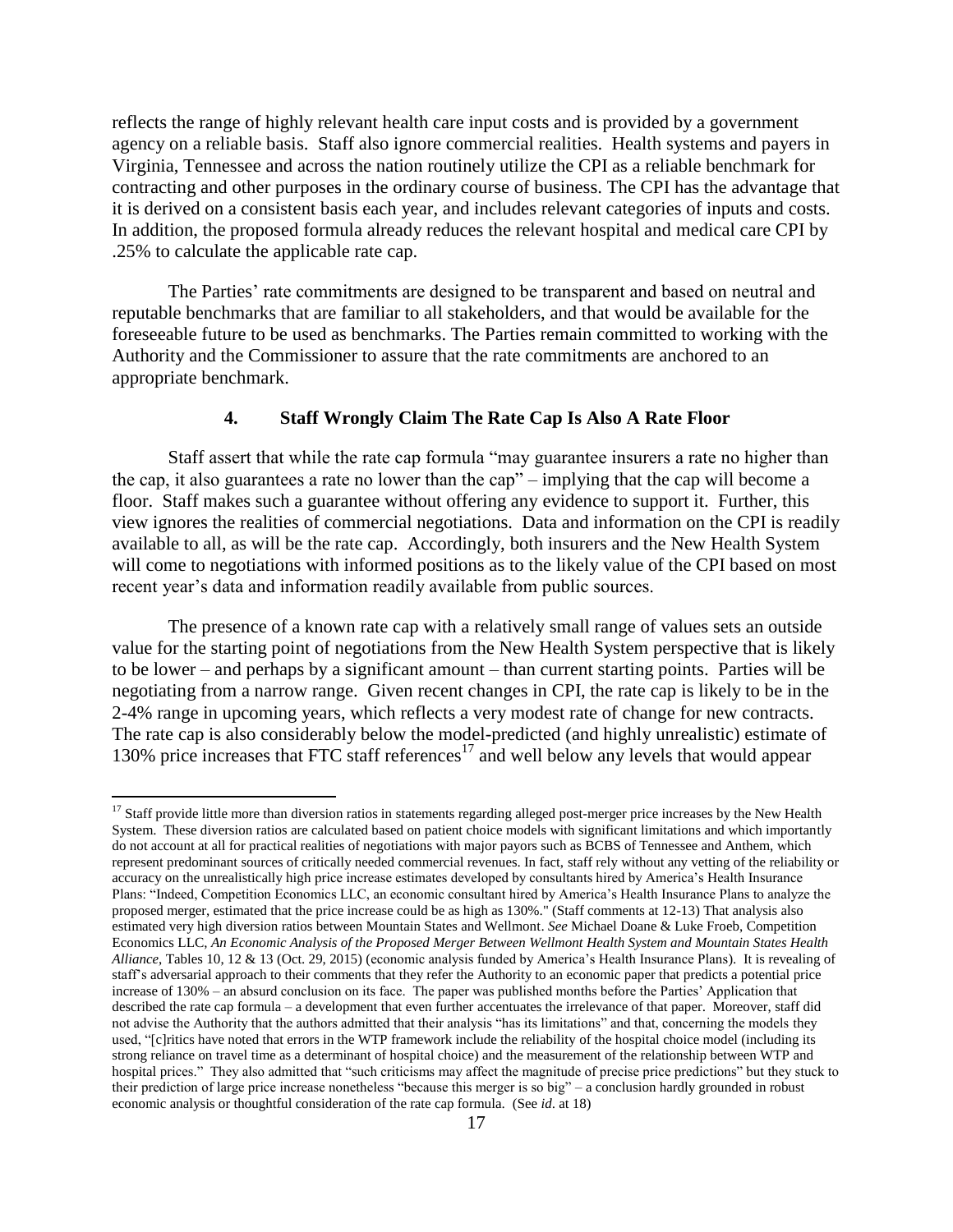likely to raise concerns about price increases. Moreover, the cap will be a cap – even if it is the floor, the floor is also the ceiling, and rate increases will be constrained to reflect measures of overall cost changes based on neutral benchmarks that in recent history have been small percentage changes.

Also ignored by the staff is the relative market and bargaining power of the largest payer in the Southwest Virginia region, Anthem. With commercial market share of greater than 80 percent in the Virginia communities to be served by the New Health System (rising to more than 90 percent if Anthem's merger with Cigna - under challenge by the Department of Justice as anticompetitive - were to be consummated), Anthem's market position is dominant, giving them substantial market power potentially to impose rates and certainly not to fall victim to rates by a health system subject to a limiting rate cap and active supervision.<sup>18</sup>

Ultimately, the proposed rate caps represent a substantial benefit for insurers and patients in Southwest Virginia (and Northeast Tennessee). Despite staff's claims to the contrary, the commitments will begin to impact insurers and patients immediately upon consummation of the merger. The commitments are tied to reasonable indices that create transparency to enable commercial payers and state regulators to verify compliance with the commitments.

Staff's concerns that the Parties could somehow manipulate the metrics and formulas to feign compliance are unfounded. Already today, providers and payers rely on sophisticated modeling methodologies that enable them to model, for an existing patient population and specific services, current payments and projected payments under new rate structures. None of this will change with the merger. Compliance with the rate cap commitments can be easily monitored and the Parties will be held accountable for the commitments.

The Parties have pointed out that a denial of their Application for a Cooperative Agreement, which staff advocate, would present a strong potential for one or both Parties to be acquired by an out-of-market health system. FTC Chairwoman Ramirez has acknowledged growing concern that out of market transactions may also lead to higher prices.<sup>19</sup> An out-ofmarket acquisition has substantially lower potential for cost savings in traditional efficiencies as well as important health and other medical expenses. Consequently, there is a significantly higher risk that rates in Southwest Virginia will be higher if the Cooperative Agreement is denied than if it is granted. Under the Cooperative Agreement, the merged system will be subject to rate caps. Absent a Cooperative Agreement, however, there would be no antitrust impediment to an acquisition of Wellmont or Mountain States by a non-competitor, no reason for a Cooperative Agreement, and therefore no likelihood of rate regulation.

Staff respond that the literature "does not show that acquisitions by out-of-market health systems results in the same or greater price effects than a merger to near monopoly in a local

<sup>&</sup>lt;sup>18</sup> "Covering nearly 3 million residents, Anthem is by far Virginia's largest insurer. As of June 2015, it had 22.14 percent of the state's accident and sickness insurance market..." "Va.'s Bureau of Insurance advises against Anthem-Cigna merger" Richmond-Times Dispatch, August 1, 2016, *available* at: [http://www.richmond.com/business/local/article\\_07cf1479-86c8-5c05-aa4c](http://www.richmond.com/business/local/article_07cf1479-86c8-5c05-aa4c-cad5686787b0.html)[cad5686787b0.html.](http://www.richmond.com/business/local/article_07cf1479-86c8-5c05-aa4c-cad5686787b0.html)

<sup>&</sup>lt;sup>19</sup> See February 24, 2015 Workshop Transcript: Examining Healthcare Competition Hosted by the Federal Trade Commission and U.S. Department of Justice, Antitrust Division, *available at*:

[https://www.ftc.gov/system/files/documents/public\\_events/618591/transcript-day1.pdf.](https://www.ftc.gov/system/files/documents/public_events/618591/transcript-day1.pdf)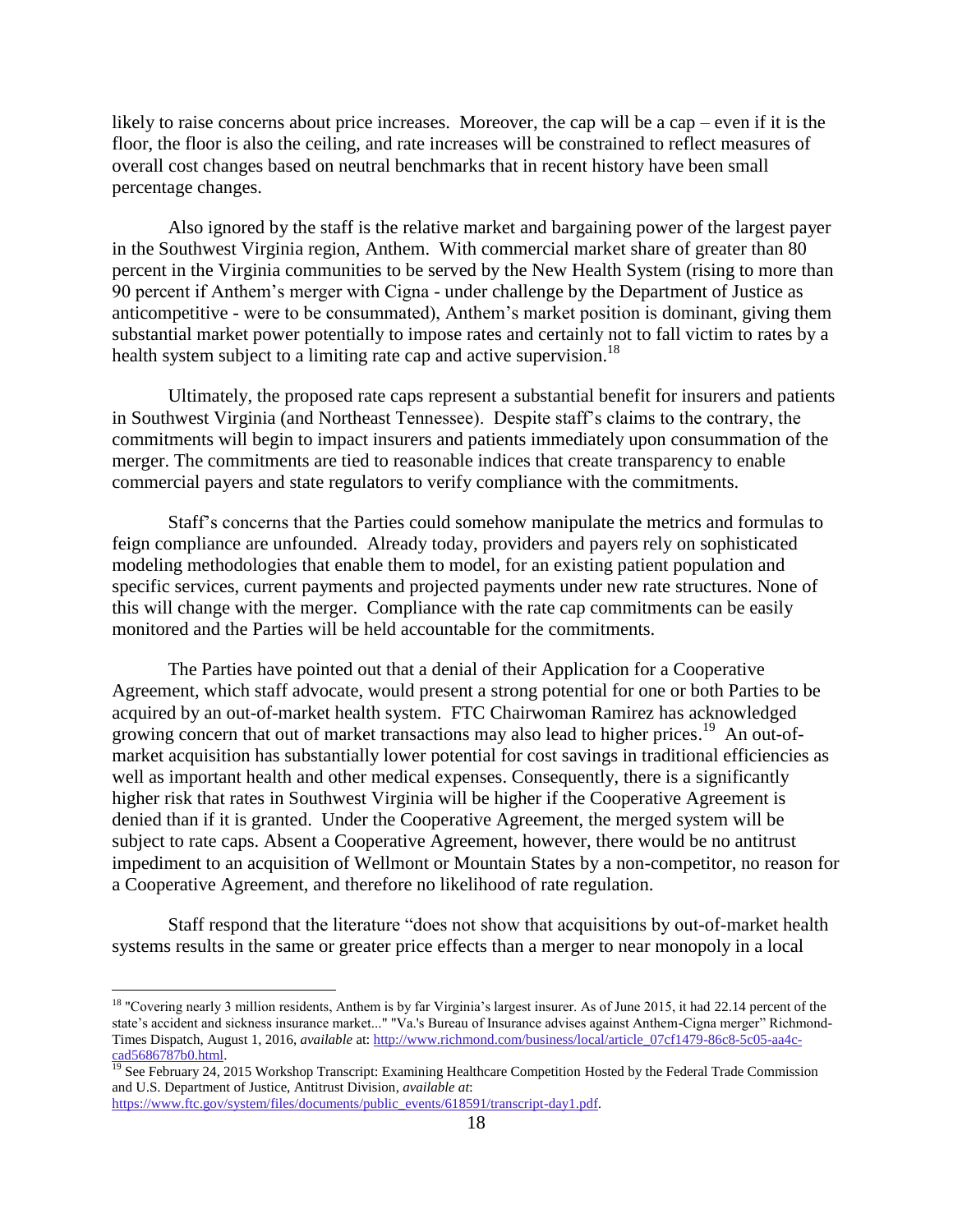health care market." (staff comments at 26) The Parties never claimed differently. The point is that an out-of-market merger raises a tangible risk of higher prices and the Cooperative Agreement does not, because the latter is subject to price regulation and the former is not. Moreover, this transaction provides opportunities for substantial community benefits not achievable by out-of-market health systems.

#### **C. Staff's Arguments On Quality And Access Are Not Supported**

Staff's arguments that quality will suffer due to the merger are baseless. Staff ignore the substantial importance of national quality measures, payment incentives and penalties, and the fact that reimbursement through value-based purchasing and similar programs are increasingly tied to these quality measures and not performance versus another hospital in a particular area. For example, the declarant from Anthem supplied by the staff states, in regard to Anthem's "Q-HIP®" quality performance program, that "Anthem reduces the base reimbursement rate of a provider that participates in Q-HIP® with the expectation that the provider has the ability to obtain a higher rate if it meets certain thresholds." (staff comments, App. A, ¶60) Hospital reimbursement from federal and commercial payers is an increasingly important source of incentives for hospitals to improve quality, and the merger will not change that. $^{20}$ 

Staff attribute incentives to innovate and expand service lines to competition. (staff comments at 22) However, competition may also lead to unnecessary cost, and duplication of core services, which reduces resources available for innovation or expansion. By reducing unnecessary duplication, the New Health System will be better positioned to invest in expanded services, and it has committed to make a definitive investment of \$140 million in those services.

Staff erroneously contend that the merger will result in reduced access and quality in regard to certain physician specialty services. (staff comments at 21) Staff ignore the Parties' commitment under the Cooperative Agreement to make large expenditures (\$140 million over ten years) to ensure ongoing physician needs assessments in the region and to work with independent and employed physicians to provide the needed services for access by rural patients. This commitment undermines staff's assertion that the merger is not consistent with the Authority's *Blueprint* goals regarding access to physician specialty services and other needed services. Staff also largely ignore the substantial independent physician population in the area.

# **D. The Commitments Ensure That Quality, Population Health Status, Innovation, Investment, Patient Access, And Quality Reporting Will Improve**

The Authority should evaluate the staff's criticisms of the Parties' commitments on quality, population health status, innovation, investment, patient access, and quality reporting in the context of the Application taken as a whole, and especially in the context of the specific region in which the New Health System will operate. The Application represents an integrated set of commitments and actions by the New Health System that addresses fundamental health issues and priorities in Southwest Virginia (and Northeast Tennessee), that take into

 $^{20}$  For example, the CMS Hospital Readmission Reduction Program is part of the federal government's announced goal to tie an increasing share of traditional Medicare payments to quality or value in the coming years. *See Aiming for Fewer Hospital Uturns: The Medicare Hospital Readmission Reduction Program*, Kaiser Family Foundation, September 30, 2016, available at: [http://kff.org/medicare/issue-brief/aiming-for-fewer-hospital-u-turns-the-medicare-hospital-readmission-reduction-program/.](http://kff.org/medicare/issue-brief/aiming-for-fewer-hospital-u-turns-the-medicare-hospital-readmission-reduction-program/)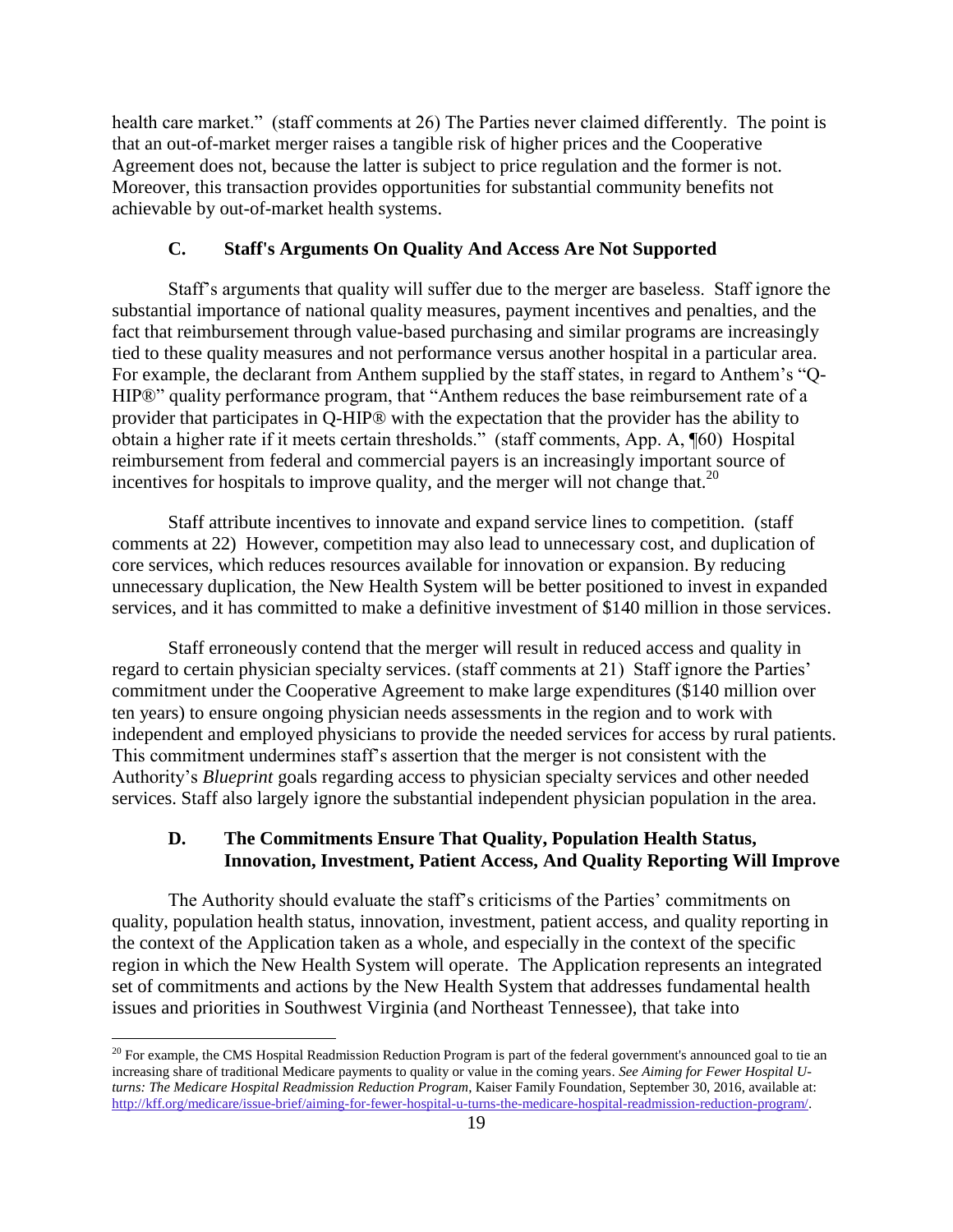consideration the unique features and challenges of this region, and that will be subject to active supervision by the Commonwealth.

The Staff's submission is premised on the mistaken belief that the current relationship between the Parties provides adequate health care services to address the critical health needs of the diverse and largely rural population in the region and that the \$450 million in additional health care investment and other commitments by the Parties are not needed in this region. As the West Virginia Health Care Authority recently asserted in rejecting similar arguments by the staff in the Cabell Huntington cooperative agreement, this Application is not a federal antitrust matter but an important issue of state public policy with oversight and supervision by state authorities focusing on improving health care for a local population with significant needs.<sup>21</sup> Staff do not dispute the principal factual justifications for the merger set forth in the Application. These include:

- Southwest Virginia disproportionately suffers from serious health issues, with higher rates of health risks than the Commonwealth overall in such areas as obesity, blood pressure, cholesterol levels and substance abuse. (Application at 10, n.4)
- There is a very high percentage of Medicare, Medicaid, Medicare managed care and uninsured patients, with continuing downward pressure on Medicare and Medicaid reimbursement, even as labor and supply costs increase. Moreover, the Medicare Wage Index is one of the lowest in the nation, which leads to substantially lower reimbursement than peer hospitals in other states and in Virginia for the exact same services. (Application at 72, 82)
- Inpatient utilization is declining and the population in the area overall is declining, resulting in less utilization of inpatient facilities.
- There is a small and shrinking base of commercial patients, again with downward pressure on reimbursement.
- The Parties' small rural hospitals individually have very low patient volumes and contribute very little to the Parties' combined shares, typically just one or two percent per hospital. (Application at 20-21)
- Patients are willing to leave the Parties Geographic Service Area to obtain services elsewhere, particularly for specialty services. (Application at 21; July 13 Authority Responses at 51)

 $^{21}$  In their comments, staff rely on who it refers to as "our [i.e. staff's] quality expert" and a Dr. Kizer for support (staff comments at 31, 37), but provide no further information about the qualifications and the bases of the opinions of these individuals. There is no evidence these individuals have awareness of the issues in Southwest Virginia, the consideration of these issues by the Legislature or the investments being proposed by the health system to address quality and population health issues in the region. Accordingly, the staff's reliance on these individuals should not be considered.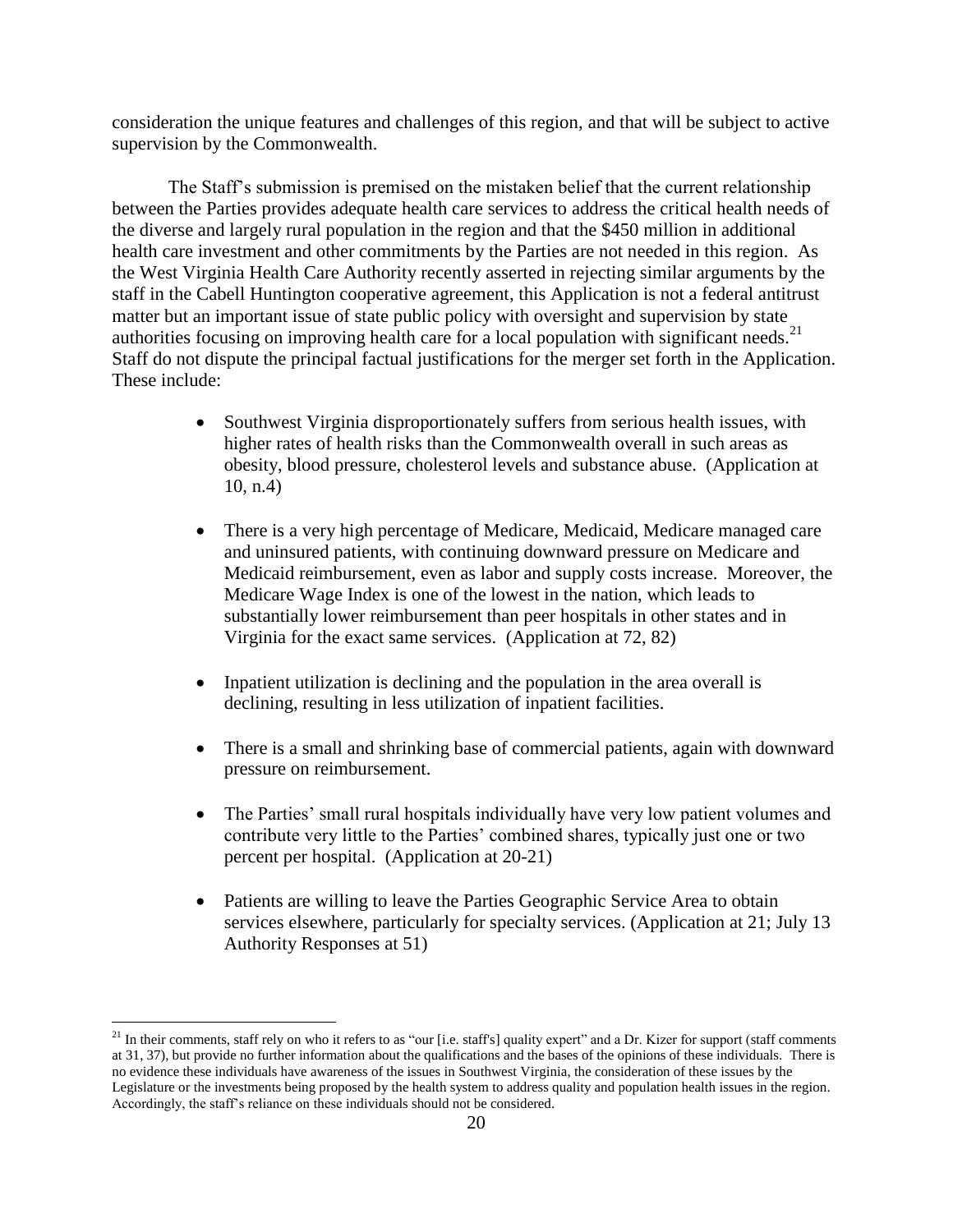- The hospitals have duplicative health care resources.
- All these factors point to a declining revenue stream which does not support. growth in capital investment or even sustainability of the current cost structure.

The staff challenge some of the quality commitments as unsubstantiated, speculative or modest in scope, ignoring the fact that many of the commitments will require collaboration with the Authority and the Commonwealth to ensure they are aligned with the Authority's and Commonwealth's goals. Once established and agreed upon, the Commonwealth will actively supervise the merger to ensure these commitments are met. Importantly, there are many quality and health improvement commitments which are not challenged by the staff. They include the preparation by the Parties of a comprehensive template community health improvement plan that identifies key strategic regional health initiatives, prepared in conjunction with the Authority and its staff, and feedback from the Community Health Work Groups (discussed below) and academic partners. $^{22}$ 

The template community health improvement plan was prepared, in part, based on feedback from four Community Health Work Groups created by the Parties, comprised of community leaders and representatives. The groups held a number of town meetings throughout the region over the last year. These four groups have focused on four very important issues in the region – Mental Health & Addiction, Healthy Children & Families, Population Health & Healthy Communities, and Research & Academics. (Application at 89-91) The staff recognize the importance of this initiative (staff comments at 39-40), but misleadingly argue that the initiative shows the Parties can collaborate without a merger, ignoring the express statement in the Application that this initiative is being undertaken only in conjunction with the Cooperative Agreement and that the work and recommendations of the Community Health Work Groups cannot be implemented without the savings generated by the merger. (Application at 89)

Moreover, the staff do not challenge the need for the following health improvement initiatives, which the Parties have committed to fund with an investment of not less than \$75 million over ten years under the active supervision and oversight of the Commonwealth and Tennessee:

- **Ensure strong starts for children** by investing in programs to reduce the incidence of low birthweight babies and neonatal abstinence syndrome in the region, decrease the prevalence of childhood obesity and Type 2 diabetes, while improving the management of childhood diabetes and increasing the percentage of children in third grade reading at grade level.
- **Help adults live well in the community** by investing in programs that decrease premature mortality from diabetes, cardiovascular disease, and breast, cervical, colorectal and lung cancer.

 $^{22}$  The plan was prepared in conjunction with the public health resources at East Tennessee State University. See July 13, 2016 Responses to Southwest Virginia Health Authority Questions dated May 27, 2016 ("July 13 Authority Responses"), Exhibit 18.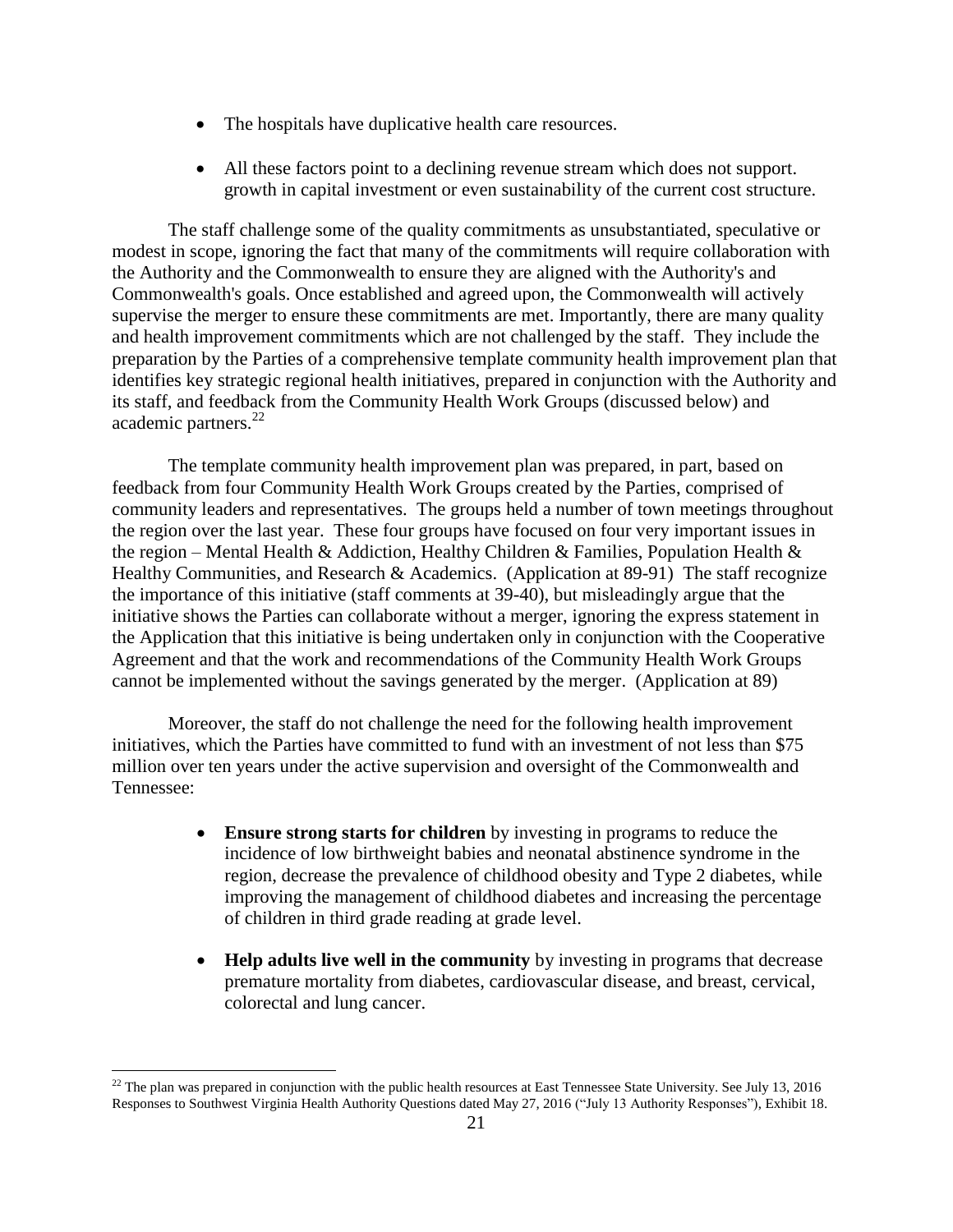- **Promote a drug-free community** by investing in programs that prevent the use of controlled substances in youth and teens (including tobacco), reduce the overprescription of painkillers, and provide crisis management and residential treatment with community-based support for individuals addicted to drugs and alcohol. $^{23}$
- **Decrease avoidable hospital admission and ER use** by connecting high-need, high-cost uninsured individuals in the community to the care and services needed by investing in intensive case management support and primary care, and leveraging additional investments in behavioral health crisis management, residential addiction treatment and intensive outpatient treatment services.

(Application at 6-7)

 $\overline{a}$ 

The Application provides comprehensive commitments addressing fundamental health issues and priorities in Southwest Virginia that compel the need for highly integrated and organized solutions led by the New Health System in close collaboration with community leaders and under the direct supervision of the Commonwealth. The Application describes how the \$450 million investments in health care programs, quality and best practices initiatives, infrastructure, organization, systems, and focused efforts to improve access and care, under active supervision by the Commonwealth, will achieve a result for this region that negates the staff's contention that the substantial benefits of the Cooperative Agreement are not needed. Importantly, the Application's objectives are closely aligned with the policy and goals of the Cooperative Agreement Law, along with the Authority's *Blueprint* goals, the Virginia Plan for Well-Being and local business and community goals.

The staff's submission largely fails to consider any of the specific health care issues in this region, and asserts that a hypothetical construct of federal antitrust policy could work anywhere – whether urban or rural. In raising issues with regard to specific commitments or the alternatives available outside of the Application, staff do not address the specific issues facing Southwest Virginia, and ignore the priorities that are well established by Virginia health authorities and the Virginia Legislature, and the substantial new investments required to address the region's health needs and improve access, quality, and cost of care delivery in this region.

#### **1. Staff Ignore Key Facts And Fundamentals About Southwest Virginia**

The region faces key health issues, the resolution of which are Virginia's highest priorities in order to improve health, access, cost, quality, and outcomes: *Southwest Virginia and Northeast Tennessee disproportionately suffer from serious health issues. <sup>24</sup>* The cost of this poor health is not sustainable for the well-being of the region's communities.

 $23$  As discussed below, the staff does challenge the need for additional behavioral health services in the area, referring to a proposed facility in Gray, Tennessee, approximately 25 miles from Bristol, Virginia, but as much as 1 1/2 hours away from some of the Virginia markets that would be served by the New Health System.

<sup>24</sup> The Southwest Virginia Health Authority's original *Blueprint for Health Improvement & Health-Enabled Prosperity* stated

<sup>&</sup>quot;[The LENOWISCO and Cumberland Plateau] planning districts have higher rates of health risks than the Commonwealth in obesity, blood pressure and cholesterol levels." The Authority's recently updated (Jan. 7, 2016) Blueprint goals for the region included these ongoing health issues. Virginia data is available at University of Wisconsin Population Health Institute, County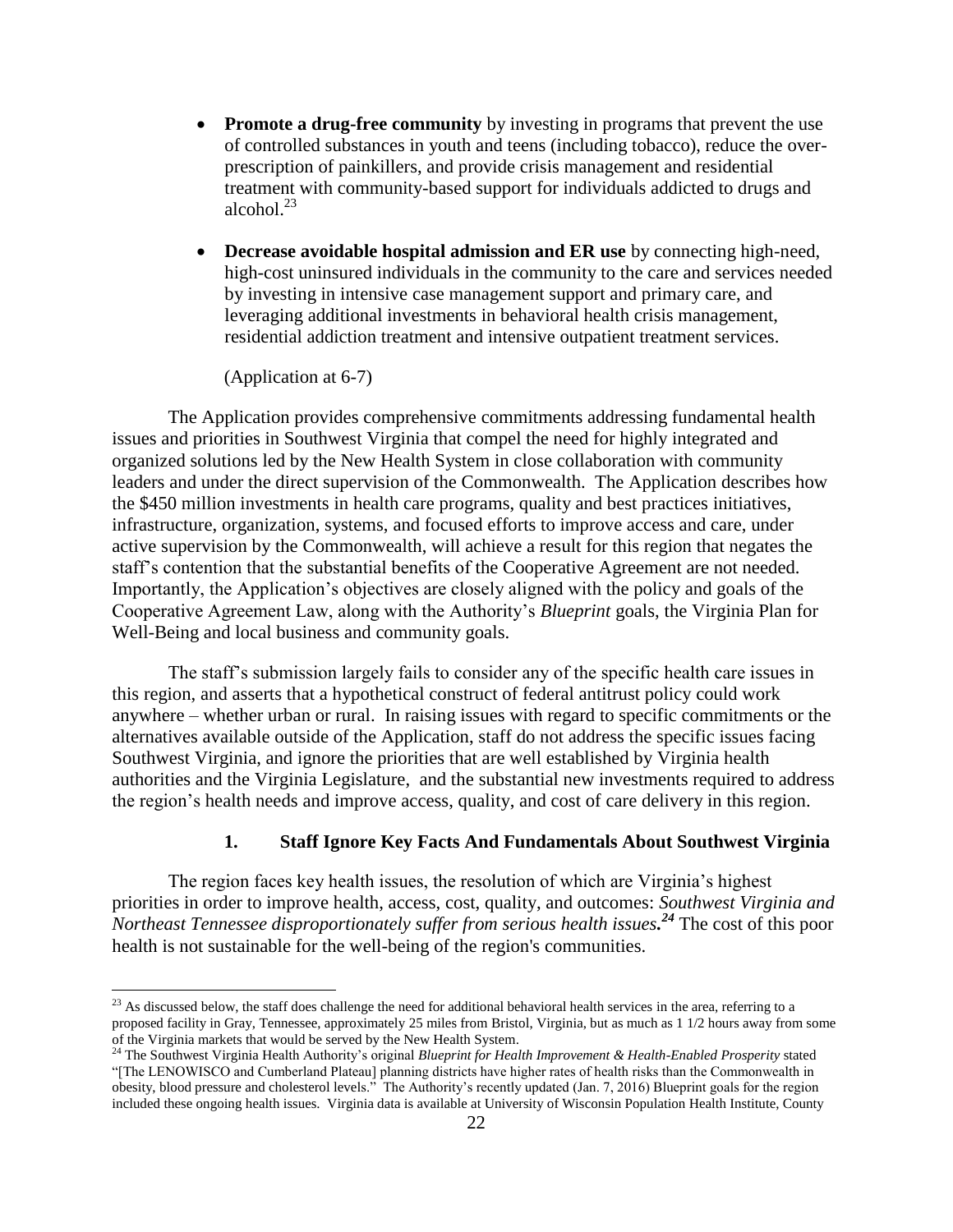This region is a unique geographic area that requires a unique solution to its significant health care challenges. With the approvals of Virginia and Tennessee, under the Virginia Cooperative Agreement and the Tennessee Certificate of Public Advantage, respectively, savings realized by reducing duplication and improving coordination will remain within the region and be reinvested in ways that substantially benefit the communities there. These benefits will include new services and capabilities, improved choice and access, more effective management of health care costs, and strategic investments to address the region's most vexing health problems while spurring its economic development. Approval of the Application provides a "unique solution for a unique region." (Application at 10)

The staff's submission only tangentially refers to the specific geography, population, and health issues facing the Southwest Virginia area and ignores the substantial health care challenges of the area, of which the Parties have first-hand knowledge. As shown in Exhibit  $1 -$ Virginia Geographic Service Area Statistics attached hereto, virtually all of the residents of the counties served by the New Health System in Southwest Virginia live in areas classified as rural;<sup>25</sup> and sixteen of the counties in the overall Geographic Service Area (excluding the Independent Cities) are more than  $50\%$  rural.<sup>26</sup>

The Application factually demonstrated that the region served by the Parties faces significant, wide-ranging health care challenges that are of specific concern and high priorities for Virginia government authorities, and the Application specifically addressed those issues. As noted previously, the Authority's *Blueprint*<sup>27</sup> identifies many critical issues for the Southwest Virginia counties served by the New Health System, including tobacco use, obesity, teenage pregnancy, low birthweight babies and substance abuse issues:<sup>28</sup> The Southwest Virginia statistics on these show serious issues:

- (1) The 2015 America's Health Rankings report<sup>29</sup> finds that Virginia ranks  $31<sup>st</sup>$  in the nation in smoking. Virginia counties in the Geographic Service Area exceed the national average for smoking and range from a low of 21 percent (21%) to a high of 33 percent (33%).
- (2) Virginia counties have obesity rates that exceed the Virginia state levels, ranging from 29 percent (29%) to 35 percent (35%).

Health Rankings & Roadmaps, *available at*[: http://www.countyhealthrankings.org/.](http://www.countyhealthrankings.org/) Tennessee county-level data for the region is available at "2015 Drive Your County to the Top Ten," Tennessee Department of Health, Division of Policy, Planning, and Assessment, July 2015; *available at*: [https://www.tn.gov/health/topic/specialreports/.](https://www.tn.gov/health/topic/specialreports/)

<sup>&</sup>lt;sup>25</sup> The majority of the New Health System's Geographic Service Area residents (over 500,000) live in areas defined as rural, and All reported measures were obtained from the US Department of Health and Human Services' Area Health Resource File, a dataset that compiles data collected by other entities; *available at*: [http://ahrf.hrsa.gov/.](http://ahrf.hrsa.gov/) Total Population is from the U.S. Census Bureau's 2010 Census Redistricting Data (Public Law 94-171) Summary File. Rural residency is available from the Census of Population and Housing: Summary File 1 (SF1) Urban/Rural update.

<sup>&</sup>lt;sup>26</sup> The statistics for all of the counties in the Geographic Service Area may be found in Table 5.1 of the Application.

<sup>27</sup> *Goals Update, available at*[: https://swvahealthauthority.net.](https://swvahealthauthority.net/)

 $^{28}$  All references to "Virginia counties" refer to counties in the New Health System's Geographic Service Area.

<sup>29</sup> *Virginia State Data*, America's Health Rankings, United Health Foundation, Annual Report 2015, *available at*: [http://www.americashealthrankings.org/VA.](http://www.americashealthrankings.org/VA)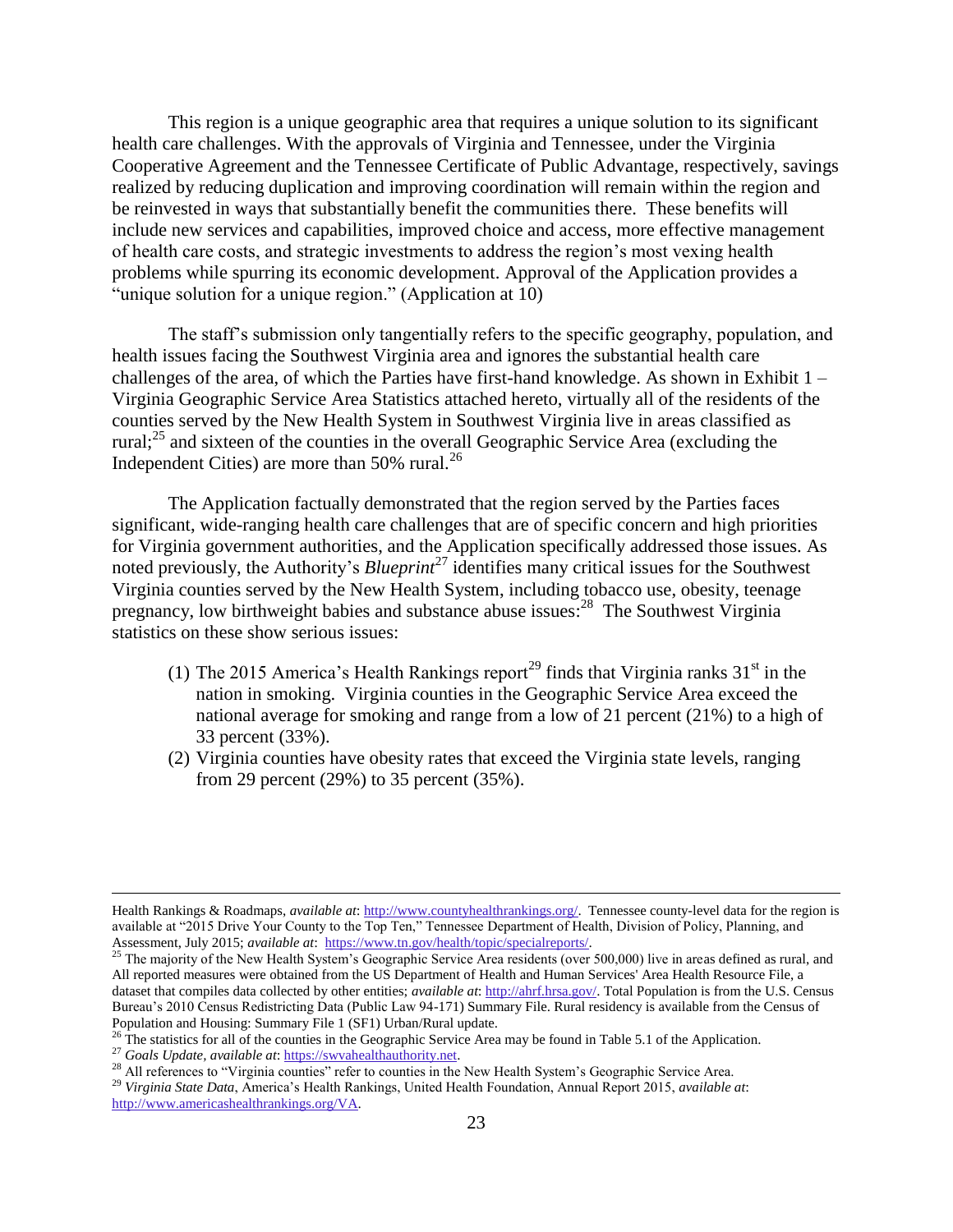- (3) Teenage pregnancy rates in the Virginia counties exceed the national average of 26.5 births per  $1,000$  adolescent females,<sup>30</sup> and four of those counties have rates that exceed double the national average (Dickenson, Lee, Smyth, and Wise).
- (4) Only three of the Virginia counties– Grayson, Russell and Wythe have low birthweight rates that are better than the state average.
- (5) Of the eleven Virginia counties in the Parties' Geographic Service Area, all eleven exceed the state average for mortality rate due to drug poisoning. Dickenson County's rate is the highest in either Virginia or Tennessee. (Application at 68-71)

The Virginia County Health Rankings submitted in the Application, and attached hereto as Exhibit 2, demonstrate that physical inactivity, obesity, tobacco abuse and substance abuse are major health challenges that disproportionately impact residents of Southwest Virginia, and are associated with other health challenges and conditions. Additionally, the County-Level Data in the Application and attached hereto as Exhibit 3, provide key statistics on the population in all Virginia counties in the service area, and Virginia state-wide averages for physical inactivity, obesity, tobacco use, and substance abuse. (Application at 70) The county-level data show that all Virginia Counties in the region exceed the state average in these four categories.

The data on health conditions and issues in Southwest Virginia are repeated here to emphasize the alignment of all aspects of the Cooperative Agreement Application and commitments to the specific issues of importance for the residents of this area that are driving total cost of care now and in the future, and the critical importance of needed investments in the region to address cost, quality and access to care in a sustainable fashion. As was noted, the Parties share the Commonwealth's and the Authority's concerns about these significant health issues. These issues are among the key areas of focus within the scope of the current Community Health Work Groups, as well as the Technical Advisory Panel that will work to define the ongoing Quantitative Measures for the Cooperative Agreement.<sup>31</sup> The staff submission does not address or even appear to recognize these critical priorities and issues that form the baseline for concerted action and investments by the Parties, under the continuing oversight and supervision of Virginia.

# **2. Staff's Comments On Quality-Related Commitments Are Baseless**

#### **a. Overview**

The staff question whether the proposed merger and certain commitments are likely to achieve outcomes superior to those of "likely" alternatives, including no merger, acquisition of one or both Parties by other entities or systems from outside the area, or collaboration or joint venture arrangements between Wellmont and MSHA in specific areas.<sup>32</sup> While the staff suggest there may be alternative collaborative efforts short of a merger, staff provide no detail and no guarantee that either the FTC or private parties will not challenge such alternative efforts on antitrust grounds. Such alternatives would require sharing of very confidential cost and price

<sup>30</sup> *Trends in Teen Pregnancy and Childbearing*, Office of Adolescent Health, U.S. Department of Health & Human Services, *available at::* <http://www.hhs.gov/ash/oah/adolescent-health-topics/reproductive-health/teen-pregnancy/trends.html>and search "Trends in Teen Pregnancy and Childbearing."

 $31$  12VAC5-221-120.

 $32$  Many of the specific commitments made by the Parties are not challenged by the staff.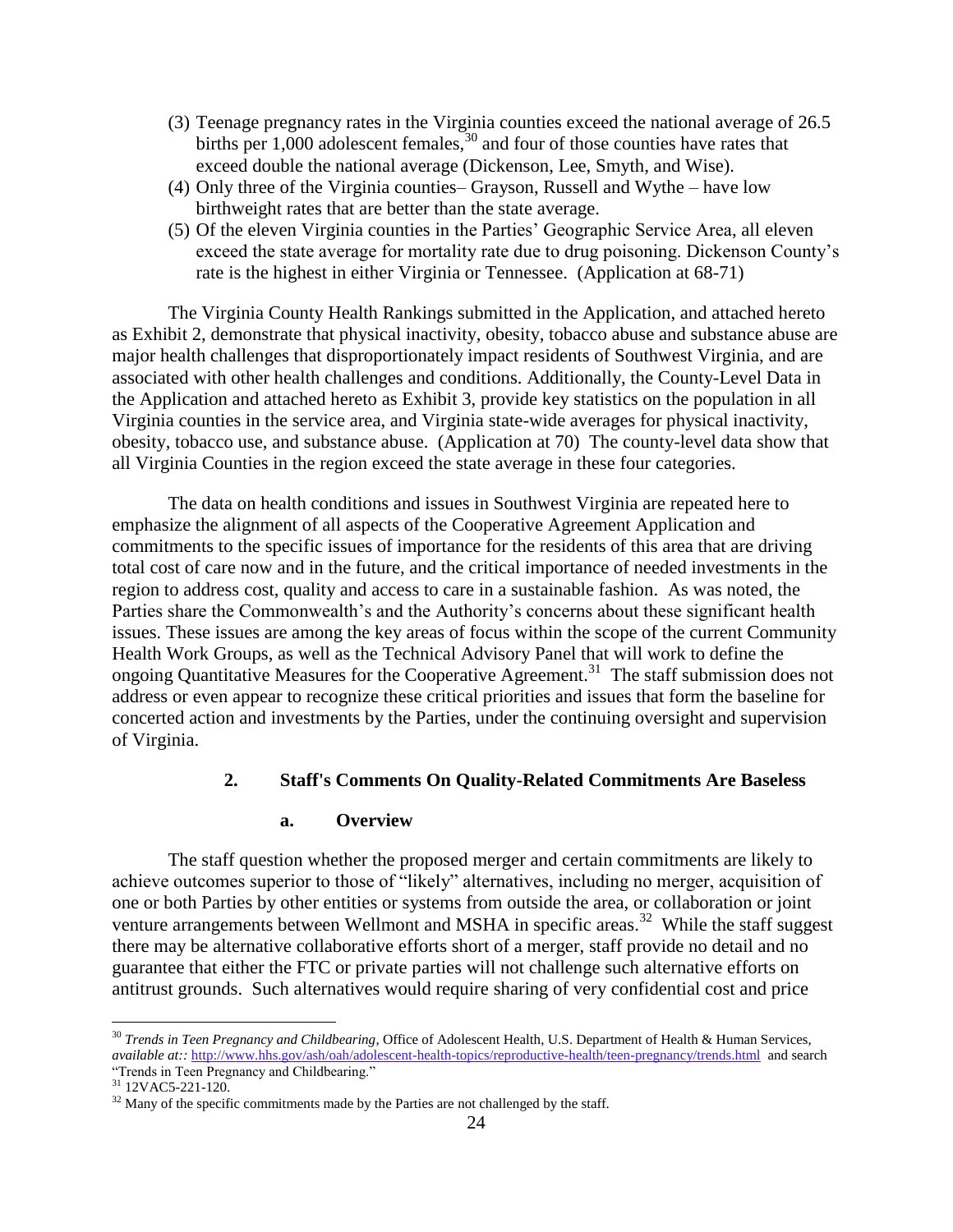information and require agreements between the Parties on the services which each will offer and not offer, agreements on which facilities to keep open, close, downside or repurpose and agreements on the number and compensation of specialists and subspecialists.

Similarly and importantly, while a merger with an out-of-market system may produce efficiencies, as staff contends (staff comments at 44), any such synergies would benefit the outof-market acquirer, not the local region. The Parties' plan is to invest the hundreds of millions of dollars of merger savings locally in order to improve health care, as detailed in the Application.

Staff specifically challenge the benefits from consolidation of certain services and facilities that would reduce duplication, produce cost-saving efficiencies that would fund other needed services and improve patient outcomes by increasing volume. The cost of maintaining duplicative facilities in close proximity to each other, including maintaining three hospitals in Wise County with daily censuses of 35, 13 and 10 is ignored.<sup>33</sup> Because of decreasing reimbursements and the other challenges mentioned earlier, it will be increasingly difficult to continue to sustain these facilities over the long-term without the savings the proposed merger would create. Continued access to appropriate hospital-based services in the rural areas of these communities is a significant priority and a driving impetus for the Cooperative Agreement.

As an example of the duplicative services that the New Health System can potentially consolidate to generate efficiencies, the Parties referenced the area's two Level I Trauma Centers, which are redundant in a region with low population density. (Application at 38) No other region in Tennessee operates two Level I centers. Staff do not challenge the Parties' statement that these centers are duplicative and that consolidation would likely result in lower cost, but instead hypothesize about potential patient inconvenience. Staff ignore the fact that the savings generated could instead be invested in more needed services for the region such as pediatric trauma.<sup>34</sup> Further, staff speculation about additional travel time to reach a trauma center ignores the fact that most major trauma patients are transported by helicopter so the difference in time may not be material and that emergency room services will remain at the hospital that closes the Level I Trauma Center. As demonstrated in the Application, consolidation of the Level I Trauma Centers can improve outcomes. (Application at 38) The staff's only response is to cite an unnamed "quality expert" who speculates that the trauma centers may have already reached a volume/outcome threshold. (staff comments at 31) The staff comments fail to recognize the critical resources that elimination of such duplication provides scarce resources that can be allocated much more effectively to provide and sustain care delivery in the region.

As noted by the Parties in the Application, health care services offered by rural hospitals are at increasing risk of closure, with 78 rural hospitals closing since 2010, including eight in Tennessee and one in Virginia.<sup>35</sup> The Parties collectively invested more than \$19.5 million last year alone to to ensure that inpatient services would remain available in smaller communities.

 $\overline{a}$ 

<sup>34</sup> No decision has been made on consolidation of any facilities; the reference to the trauma centers was merely an example. 35 . *See 78 Rural Hospital Closures: January 2010 – Present*, The Cecil G. Sheps Center for Health Services Research at the University of North Carolina, *available at*[: https://www.shepscenter.unc.edu/programs-projects/ruralhealth/rural-hospital-](https://www.shepscenter.unc.edu/programs-projects/ruralhealth/rural-hospital-closures/)

<sup>&</sup>lt;sup>33</sup> Based on the 2013 data. See Application Tables 5.2 and 5.3 at 18-19.

[closures/](https://www.shepscenter.unc.edu/programs-projects/ruralhealth/rural-hospital-closures/) (accessed October 13, 2016). Twelve rural hospitals have closed since the Application was filed in February, 2016, including two rural hospitals in Tennessee.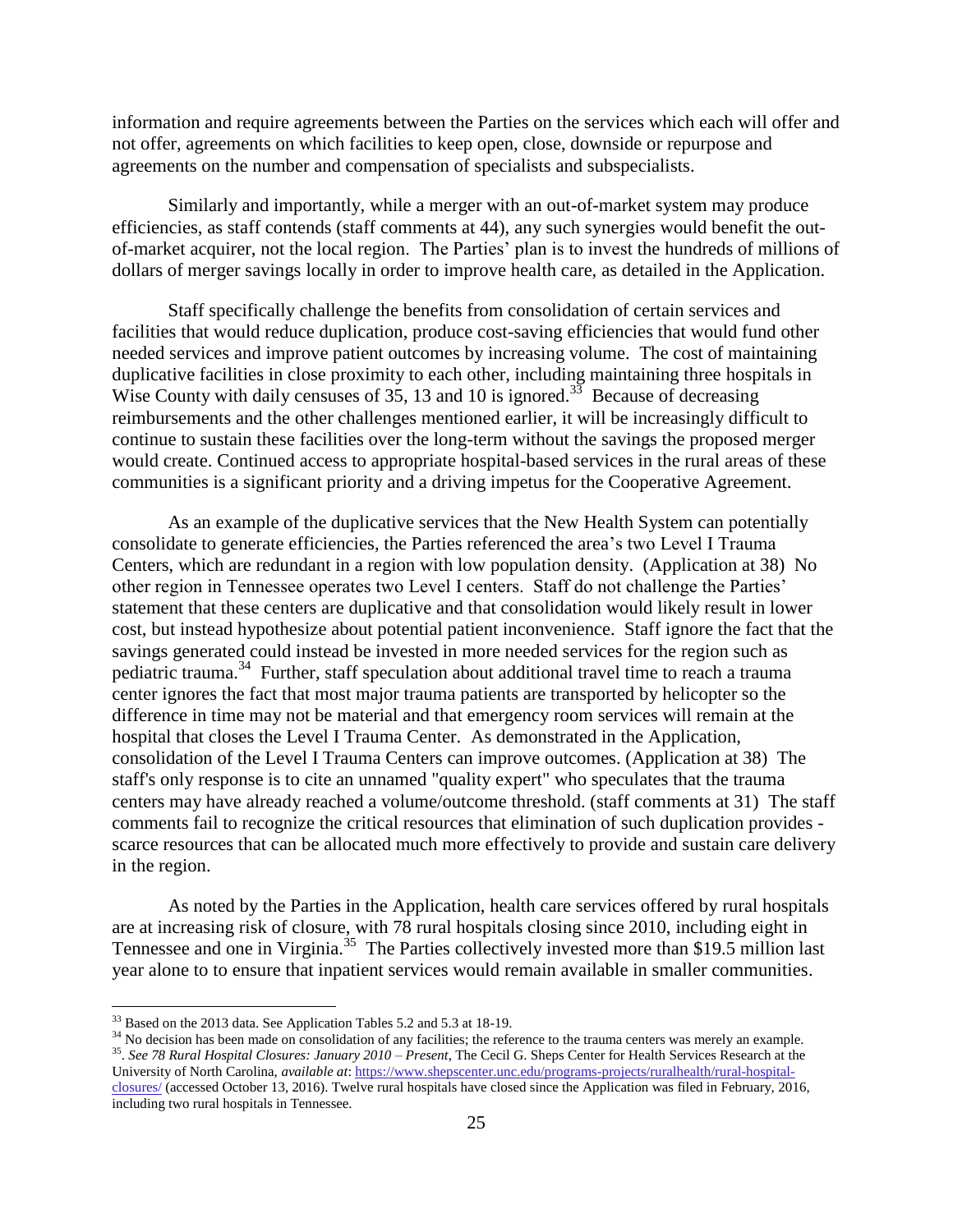(Application at 81) Of that \$19.5 million, \$11 million was directed to the Parties' Virginia hospitals. The Parties have committed that all hospitals in operation at the effective date of the merger will remain operational as clinical and health care institutions for at least five years and that the New Health System will continue to provide access to health care services in the community thereafter based upon the demonstrated need of the community. This commitment to maintain access in these communities does not exist without the merger.

In the same vein, staff attempt to minimize the \$27 million commitment to develop specialty centers and pediatric emergency rooms in Kingsport and Bristol, and to add rotating pediatric specialty clinics in rural hospitals. (staff comment at 40) Staff contend that the Parties offer some of these services already and the merger "may" not be necessary to achieve these improvements. The Parties made this commitment based on a specific needs assessment, especially due to the lack of pediatric specialists in the rural areas of Southwest Virginia. (July 13 Authority Responses at 35-36) A large number of children in the region are covered by Medicaid, and the Parties recognize the difficulty many families have with transportation and the impact this has on access to care. It is misleading for the staff to list all hospitals that offer pediatric services when pediatric specialists *do not* exist in these areas. Contrary to what the staff say, the Parties believe that pediatric specialty centers and pediatric emergency rooms with connectivity to local hospitals are clearly needed. Also misleading is the staff's reference to a partnership with a children's hospital in Knoxville (staff comment at 40), ignoring the fact that these families then have to drive one and a half hours or more to Knoxville because the specialists are not available in closer proximity. The reality is that there are few pediatric specialists available in the rural areas of Southwest Virginia. When pediatric specialists are not available in a local community within the Geographic Service Area, children and their families must currently often travel to Johnson City or even beyond to seek care. The Parties' goal is to make pediatric specialty care as least disruptive as possible for those children and their families who need it. The merger would allow the Parties to improve access to pediatric specialists for smaller communities and reduce the travel time necessary for families to utilize these services. These services are closely aligned to state priorities.

Staff's contention that quality overall may diminish as a result of the merger is also without foundation. This contention ignores the well-established fact that reimbursement is increasingly tied to quality metrics, both for government-funded programs such as Medicare and commercial insurance. (Application at 42; July 13 Authority Responses at 41) Similarly, the New Health System cannot afford to lag in innovation -- it must keep pace with new technologies and approaches to care, particularly with regard to more specialized services where it will continue to compete with out-of-area tertiary centers. That competition is both to provide high quality care for patients and to attract to retain or bring needed physicians and specialists to the region.. Further competition will continue to exist, particularly for services where there is a need as determined by the Commonwealth in the Certificate of Public Need process, or for services which do not require a Certificate of Public Need.

# **b. Contrary To Staff's Assertion, Behavioral Health Services Are Needed; The Parties Have Committed To Provide These Services**

The staff specifically recognizes that, as stated in the Application, behavioral health needs and substance abuse are prevalent in the region and that the largest diagnosis related to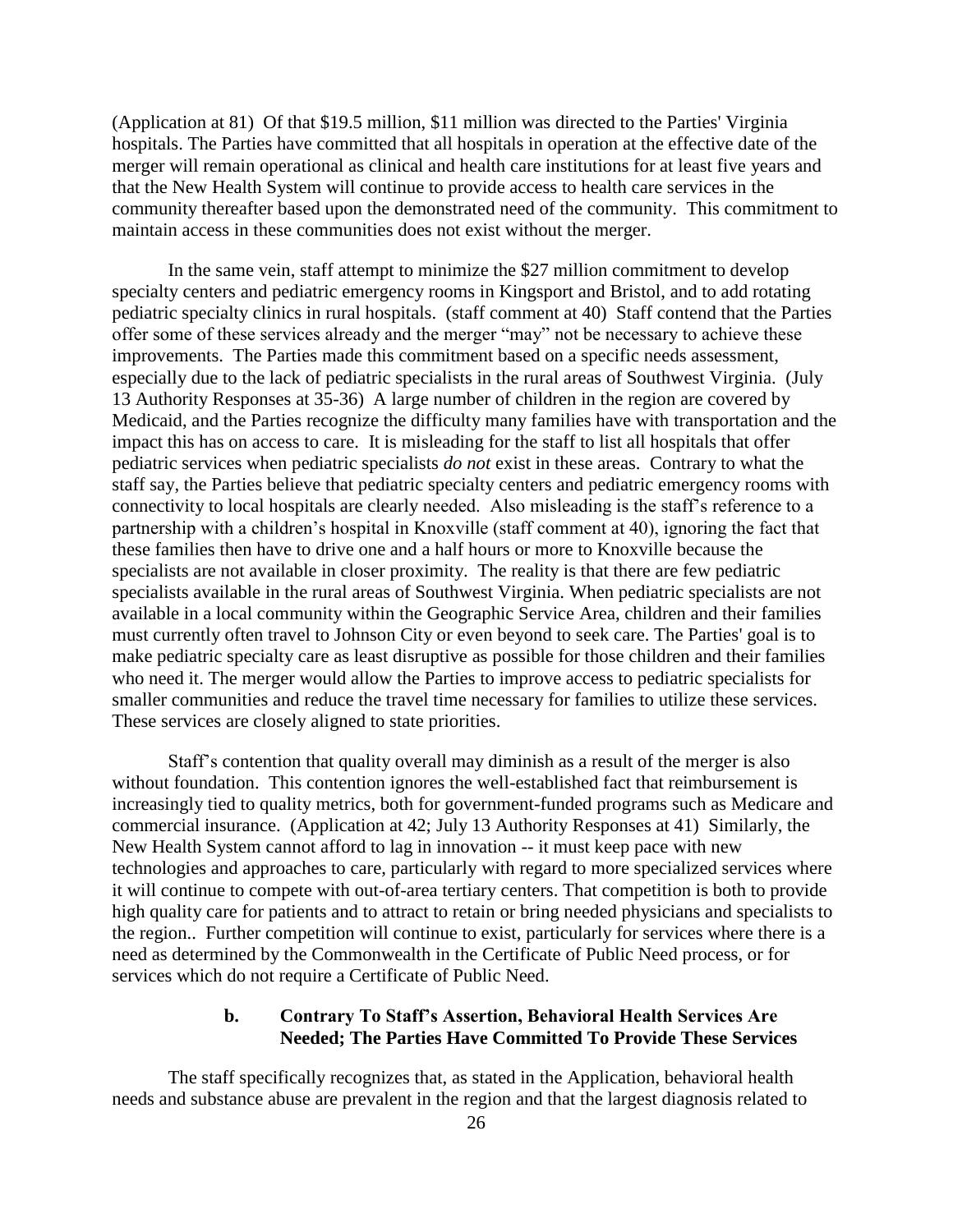regional inpatient admissions is psychoses. (staff comments at 32) The Application describes in detail the necessary steps to address this pervasive and serious problem in the region, focusing on the significant gaps in the continuum of care related to these issues. The Application notes that the majority of these patients also experience physical health conditions or chronic diseases that complicate care needs. (Application at 91-92) Accordingly, these patients typically have higher levels of health care utilization, sometimes 2 to 3 times as high as for those who do not have a mental health/substance abuse disorder. (Application at 92)<sup>36</sup>

In recognition of this significant problem, the New Health System is committed to create new capacity for residential addiction recovery services connected to expanded outpatient services in the region and to develop community-based mental health resources such as mobile health crisis management teams and intensive outpatient treatment and addiction resources for adults, children and adolescents designed to minimize inpatient psychiatric admissions, incarceration and other out-of-home placements. (Application at 94)

The staff attacks this commitment, arguing that Mountain States and other organizations are already willing to develop new facilities, but cite a *planned* Mountain State/Frontier Health facility in Gray, *Tennessee*, which is approximately 25 miles from Bristol, Virginia, but as much as 1 1/2 hours away from some of the Virginia markets served by the New Health System.<sup>37</sup> The staff also cite a July 12, 2016 news story, but that story relates to postponement of a zoning vote on a potential ETSU methadone clinic site.<sup>38</sup> While the staff apparently recognize the serious need for behavioral health services, its hands-off solution ignores the needs of the region.<sup>39</sup> Their argument also fails to recognize the magnitude of the planned investment by the Parties, which is envisioned to be the most comprehensive effort to meet regional needs to date and is far beyond the creation of a few isolated clinics of discreet and disconnected approaches.

#### **c. A Common Clinical IT Platform Yields Higher Quality And Cost Savings**

The Parties have committed to a Common Clinical IT Platform to provide better coordinated care and committed to participate meaningfully in a health information exchange open to community providers. The staff's opposition lacks credibility. The staff first argue that each hospital system has well-functioning electronic health records ("EHR") systems that are fully integrated within their respective hospitals, ignoring the fact that the commitment is for a Common Clinical IT Platform *between* the hospital systems.

 $36$  This commitment on behavioral health services is part of a \$140 million commitment that also includes recruitment and retention of pediatric sub-specialists and development of pediatric specialty centers and emergency rooms in Kingsport and Bristol. (Application at 94)

<sup>&</sup>lt;sup>37</sup> The proposed project has been terminated. It was projected to reduce inpatient utilization for behavioral health and overall cost, but agreement could not be reached to obtain reimbursement for outpatient services.

<sup>&</sup>lt;sup>38</sup> ETSU and MSHA agreed to let elected officials consider alternative locations to the Gray Commons site targeted by the parties.

<sup>&</sup>lt;sup>39</sup> Staff also cite to Mountain States' opposition to a Certificate of Need Application for a new inpatient psychiatric facility in Kingsport, Tennessee. However, that opposition was based on the fact that Mountain States' current facility averages 50% charity and Medicaid patients, while the for-profit applicant indicated it would do less than 5% charity or Medicaid. Accordingly, the applicant's cherry picking of commercial paying patients would significantly undercut Mountain States' ability to continue to subsidize care for the poor. Mountain States has always recognized the need for additional outpatient behavioral services, which are not addressed in the CON application.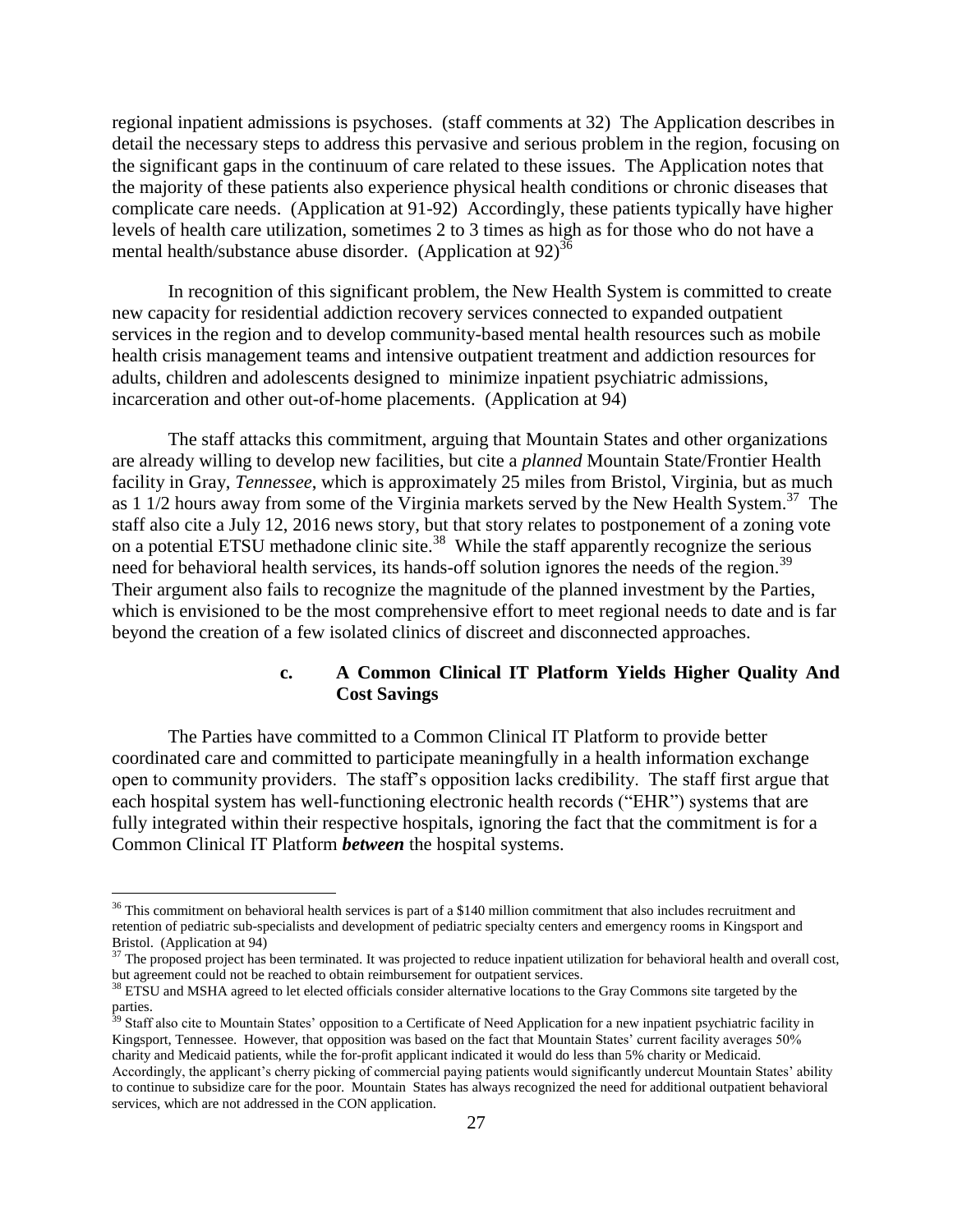The staff then speculate that such a Common Clinical IT Platform would not benefit patients who choose to use only one hospital system, thereby conceding that a Common Clinical IT Platform would benefit the large number of patients who could now utilize all the hospitals within the new system based upon convenience and other factors. The staff then suggest that such a Common Clinical IT platform should be done with an entity other than a competitor, ignoring the fact that a Common Clinical IT Platform with an out-of-market system would be of no utility to coordinating care region-wide. The staff's skepticism of the value of a Common Clinical IT Platform is directly contrary to federal policy attempting to increase interoperability.<sup>40</sup>

Currently, there is no Common Clinical IT Platform in the region, and instead two separate platforms at Wellmont and Mountain States, with different protocols, data requirements, and approaches. A Common Clinical IT Platform yields several benefits, including better implementation of common protocols and best practices, secure collection and dissemination of key data and information, and substantial resource conservation supported by common data analytics and staffing that otherwise would be replicated by the two systems. Given the specific significant health care issues, and the large number of communities to be served by predominantly smaller hospitals, physician offices, and clinics, this common infrastructure and platform in combination with a region-wide Clinical Council discussed below, which will align capabilities and information around needed changes and reductions in clinical variation that will reduce costs and improve outcomes.

The New Health System will establish a system-wide, physician-led Clinical Council in order to identify best practices that will be used to develop standardized clinical protocols and models for care across the New Health System. As described in the Application, the Clinical Council will be composed of independent, privately practicing physicians as well as physicians employed by the New Health System or its subsidiaries or affiliates as more fully described in Section 15.a.A.iii of the Application. It would not be possible for the two competing systems to standardize procedures and policies for clinical best practices as effectively, or to develop such new care models, absent the merger. (Application at 36) These standardized practices, models and protocols will help reduce clinical variation and overlap, shorten length of stay, reduce costs, and improve patient outcomes. The Cooperative Agreement will allow the New Health System to share the clinical and financial information needed to integrate this process across the range of inpatient, outpatient, and physician services.

Many of the initiatives to reduce variation and improve quality will be derived from new contracting practices designed to ensure collaboration between the New Health System and the payers. These practices will use the input from the payers to identify high cost services and processes, and then align the interest of the payer and the New Health System to reduce cost and improve the overall patient outcome. The Common Clinical IT Platform and the Clinical Council will be used to establish and monitor compliance with these best practices. This approach to value-based purchasing is consistent with changes in federal policy that encourage improved population health. The objective is to identify opportunities for patient outcome

<sup>&</sup>lt;sup>40</sup> See "HHS Publishes a Roadmap to Advance Health Information Sharing and Transform Care," U.S. Department of Health & Human Services Press Release, October 6, 2015, available at: [http://www.hhs.gov/about/news/2015/10/06/hhs-publishes](http://www.hhs.gov/about/news/2015/10/06/hhs-publishes-roadmap-advance-health-information-sharing-and-transform-care.html)[roadmap-advance-health-information-sharing-and-transform-care.html.](http://www.hhs.gov/about/news/2015/10/06/hhs-publishes-roadmap-advance-health-information-sharing-and-transform-care.html)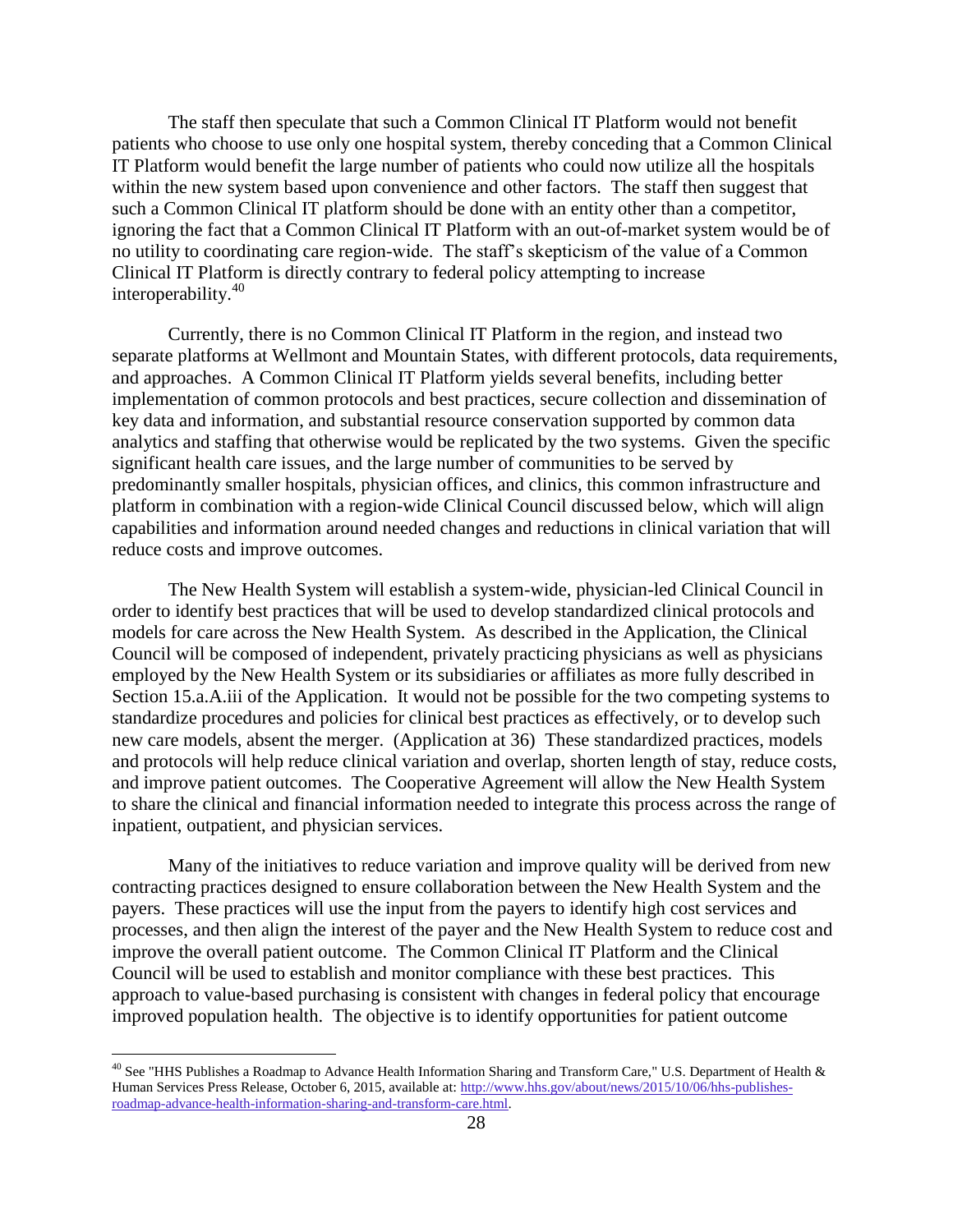improvement and cost reduction, and then to collaborate with physician leadership to execute legitimate and scalable strategies throughout the region to achieve the mutual objectives of the payer and the health delivery system. (Application at 36)

The significant benefits from the Common Clinical IT Platform and supporting investments/activities include:

- Allows for best practices and actions to be focused on the region's highest health priorities and risk factors, and align the quality of care across all facilities for common services.
- Common data on a single platform provides for all to access data easily across the region. The ability to share data across all providers for a unique patient provides improved ways to reduce avoidable readmissions, and avoid unnecessary and redundant tests with important cost and quality benefits.
- Common data supports and enables new efforts to have best practices such as blood utilization or pulmonary embolism protocols across the region, which achieve superior results to fragmented approaches across multiple systems. With common IT platforms, all practitioners see same data and same information – and data can be made more robust with a common system.
- Detailed data and analytics on applying best practices and evidenced-based approaches can be accomplished at substantially lower average costs per patient if done with one system rather than with replication of two systems. These resources saved can then be allocated elsewhere. There is also the ability to apply more staff resources to dedicated analytics.
- Enhanced security and cybersecurity with one system, an important concern.
- In an area with so many independent physicians, a common IT platform reduces the costs and complexity associated with physicians needing to access two completely different systems with potentially two different protocols and best practices – and with higher costs.
- Community clinical variation is a critical issue in this region; with the Common IT Platform and Clinical Council there will be the same information and same drivers to direct evidence-based care. Significant decreases in clinical variation – across a region – will yield very substantial benefits to patients and payers.

Staff also argue that the merger is not necessary to implement a health information exchange ("HIE") and the local HIE developed by local physicians can be a substitute for a robust regional HIE supported by the New Health System's Common Clinical IT Platform. (staff comments at 35-36) While the OnePartner HIE system is useful in reaching out to independent physicians, the system is limited in the data that it can transmit. There is a significant difference between a regional HIE supported by a Common Clinical IT Platform and the current OnePartner system, or any other HIE. The proposed Common Clinical IT Platform will be able to collect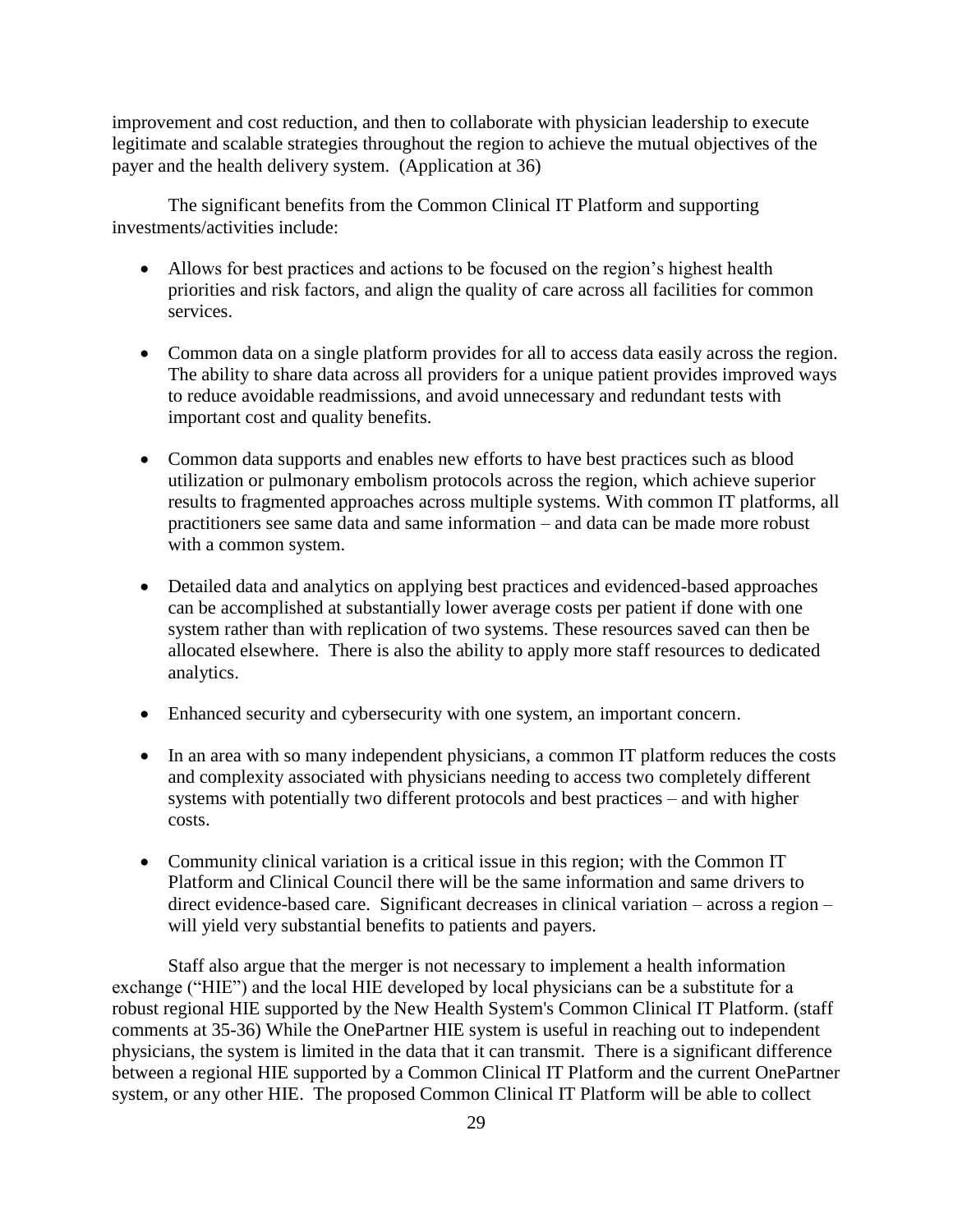significantly more detailed patient information, including order entry, nurse notes, and medication reconciliation along with additional analytical capabilities for population health management. (July 13 Authority Responses at 22-26)

# **d. Increased Transparency Of Quality Reporting Is A Substantial Benefit**

The Application describes a wide range of comprehensive quality metrics which the new system will publicly and timely report. The staff does not question the important value of this extensive quality reporting, which go well beyond what most hospitals report with regard to timeliness and completeness. Instead, staff assert that nothing prevents either hospital system from taking these steps now while they remain independent. By increasing transparency in reporting of data, the health system will hold itself to a higher standard than either system is being held to today. The staff's argument misses the purpose of reporting the extensive quality measures – to hold the new system publicly accountable for achieving and maintaining quality under a Cooperative Agreement actively supervised by the Commonwealth.

The specific commitments on quality reporting are detailed, transparent and provide the ability for regulators and the public to hold the New Health System accountable. In particular, the New Health System will commit to publicly report on its website:

- The New Health System's CMS core measures $41$  for each facility within thirty days of reporting the data to CMS. *The New Health System will also provide benchmarking data against the most recently available CMS data so the public can evaluate and monitor how the New Health System facilities compare against hospitals across the state and nation in a manner that is more "real time" than currently available*. Publicly reported CMS Hospital Compare measures, by category, along with the number of measures in each respective category were provided in the Application at Table 15.3. These demonstrate the breadth of commitment by the New Health System to provide comprehensive and timely information for benchmarking and accountability.
- Its results on core measures and report them several months earlier than CMS customarily makes the information available to the public. Currently, there is an approximate six-month lag between when core measures are reported to CMS and when CMS posts the information for the public. The New Health System intends to empower patient decision making by reporting core measures in advance of the federal agency reporting.

<sup>41</sup> CMS Hospital Compare metrics are publicly *available at*[: https://data.medicare.gov/data/hospital-compare.](https://data.medicare.gov/data/hospital-compare) As indicated in Table 15.3, there are seventeen categories of measures and each category contains a set of measures. For example, Readmissions & Deaths is one of the 17 Hospital Compare measure categories. This category contains fourteen individual measures including, for example, AMI 30-day mortality rate, Pneumonia 30-day mortality rate, and the Rate of readmission after discharge (hospitalwide).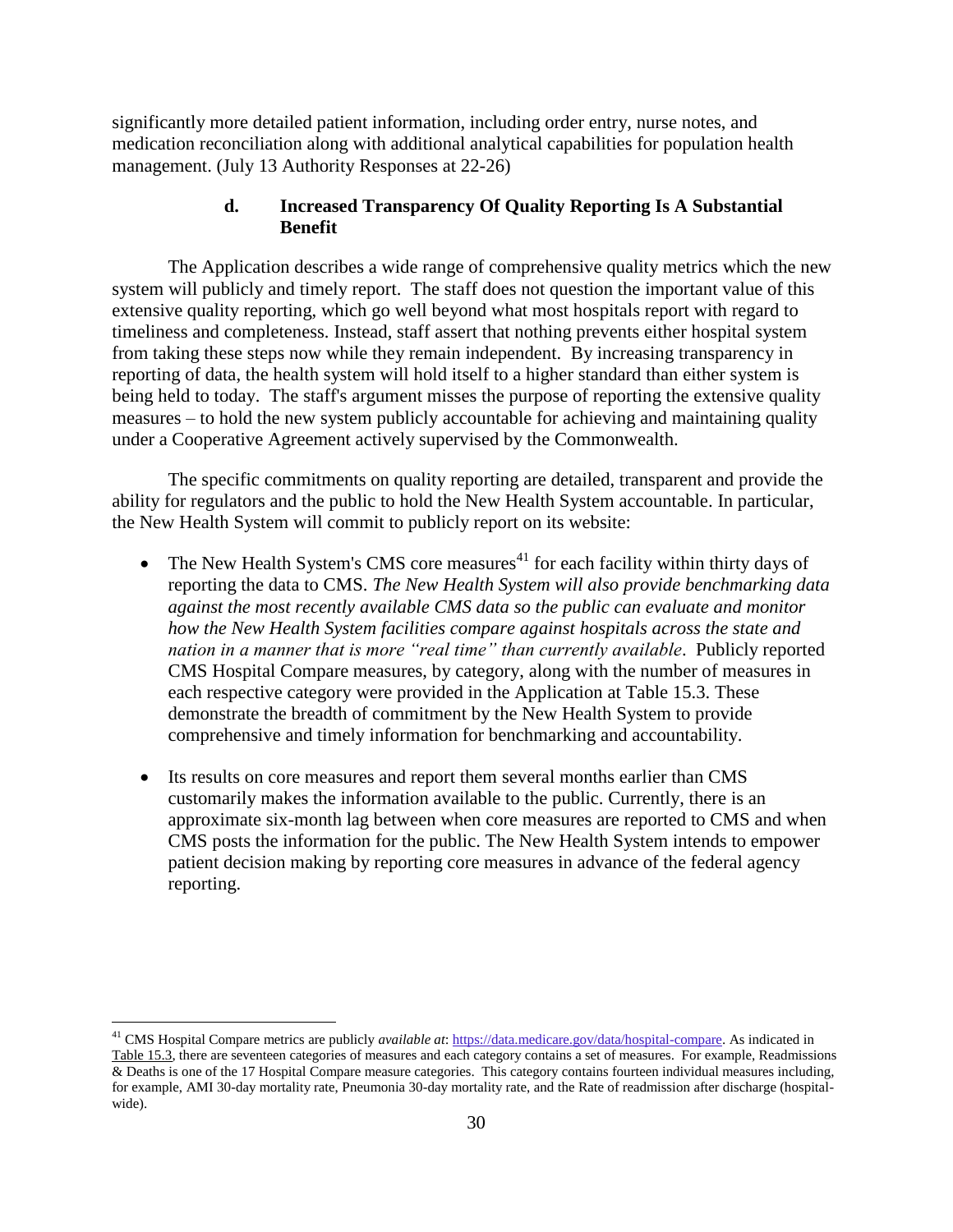- To ensure patients have information on the latest CMS core measures, all current CMS core measures, rather than a pre-defined set of measures chosen by the Parties.<sup>42</sup> CMS periodically changes the core measures it requires hospitals to report.
- Measures of patient satisfaction for each facility within thirty days of reporting the data to CMS via the Hospital Consumer Assessment of Healthcare Providers and Systems ("HCAHPS") reporting. The New Health System will also provide benchmarking data against the most recently available CMS patient satisfaction scores so the public has access to how the New Health System facilities compare against hospitals across the state. The New Health System's results will be available on its website and reported several months earlier than CMS customarily makes the information available to the public.
- Specific high priority measures for each facility annually, with relevant benchmarks. The high priority measures are set by  $CMS<sup>43</sup>$  and the Joint Commission and have in the past included: Central Line-Associated Bloodstream Infections, Catheter-Associated Urinary Tract Infections, and Ventilator Associated Pneumonia Infection Rates.
- Surgical site infection rates for each facility annually.

- The ten most frequent surgical procedures performed (by number of cases) at each Ambulatory Surgery Center in the system annually. Studies have shown that facilities performing high volumes of a procedure may have better outcomes than those performing low volumes. The New Health System intends to be transparent about the volume of procedures it performs and the outcomes related to those procedures.
- In an effort to improve transparency and reporting on high priority measures for quality and cost, annual reports of the following information by facility, aggregated for the facility across the DRGs that comprise eighty percent (80%) of the discharges from the New Health System facilities:<sup>44</sup> Severity adjusted cost/case; Length of stay; Mortality rate; and Thirty-day readmission rate.
- These quality measures for the top ten DRGs aggregated across the system annually. By reporting on these quality measures specific to each of the top 10 DRGs for the system as a whole, the New Health System is committing to a new level of transparency and accountability for care in the service lines that account for greatest usage by the

 $42$  The New Health System will commit to using the same standards of reporting as CMS and reserves the right to not report those core measures that would not be reported by CMS (e.g. too few patients for the metric to be statistically significant, protected health information concerns with the metric being reported, etc.).

<sup>&</sup>lt;sup>43</sup> The New Health System will commit to using the same standards of reporting as CMS and reserves the right to not report those high priority measures that would not be reported by CMS (e.g. too few patients for the metric to be statistically significant, etc.).  $44$  Cost and utilization metrics could include broad measures such as: total medical cost per member per year, inpatient

admissions per 1000, average length of stay, percentage of readmissions within 30 days, ER visits per 1000, Evaluation and Management per 1000, Scripts per 1000. More detailed expenditure and utilization statistics could be presented for inpatient by treatment type (Medical , Surgical, Psychiatric/Substance Abuse, Maternity/Newborn, Non Acute & LTC), outpatient by treatment type (Surgery, ER, Home Health, DME, Lab, Radiation, Pharmacy, Other) and Providers (PCP, Specialist, Transportation, DME & Supplies, Spec Drugs & Injections, and Other). The report could include costs for the top 10 DRGs by volume, evaluation and management visits by group, Rx Utilization, top 20 Clinical Conditions by Medical Cost, and top 10 patients (identified by clinical condition) by cost.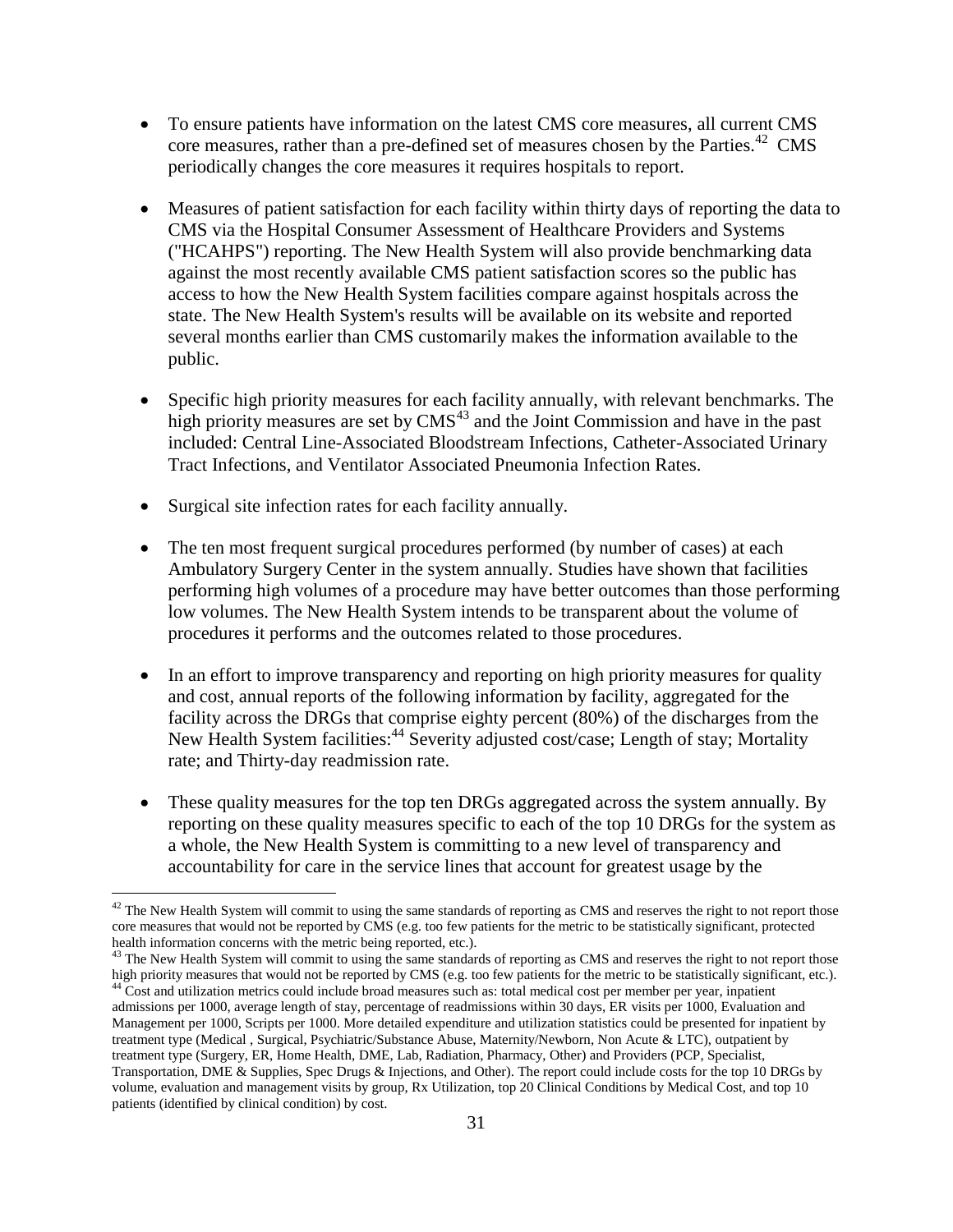population. The top 20 DRGs by system for 2014 were provided in the Application at 15.4.

In addition, the New Health System will select a third-party vendor and provide the data for the vendor to analyze the severity adjusted measures and post them to the New Health System's website.

All of these commitments demonstrate the willingness of the Parties to engage with payers, regulators, consumers, and the community to provide substantial information on quality in a usable form for use in contracting, consumer decision-making, and clarity of performance across the entire New Health System. In addition, the Parties have committed to reporting on its health initiatives and programs.

#### **e. Incremental Funding Of Academic And Research Opportunities Provides An Important Benefit**

As detailed in the Application, the Parties will work with its academic partners and commit not less than \$85 million over ten years to develop and implement post graduate training of physicians, nurse practitioners, physician assistants and other health professionals, to increase residency and training slots, to create new specialty fellowship training opportunities, to build and sustain research infrastructure and to add faculty. (Application at 41-42) These initiatives are all critical to sustaining an active and competitive academic training program, which will attract additional outside investments from state and federal government research dollars and other sources, a fact not disputed by the staff.

The Application specifically states that the Parties have each been reducing the number of residency slots they have been funding due to financial constraints and that the savings generated by the merger will be used to reverse this trend. (Application at 41) For example, due to financial constraints, Mountain States has cut ten funded residency slots since 2012, and Wellmont has also reduced funding for residency slots. Because of the significant financial investment needed to sustain these programs, this trend will continue without the merger. Funding of residencies is key to providing improved health care in the region since approximately 40% to 50% of residents stay in the region upon completion of their residencies. Importantly, the new system will be able to attract physicians interested in research and the planned expansion of research opportunities.

The staff does not question the importance of this academic funding and the fact the Parties have been reducing funding for residency slots. Contrary to the staff's assertions, this \$85 million funding is incremental and would not be possible in the absence of the savings from the merger. The staff also contends that the Parties already "invest significantly in healthcare education" (staff comments at 38), but do not dispute the importance of this additional funding. While the staff complains that the commitments are not specific enough, they ignore the fact that the Commonwealth will actively supervise compliance with this important commitment.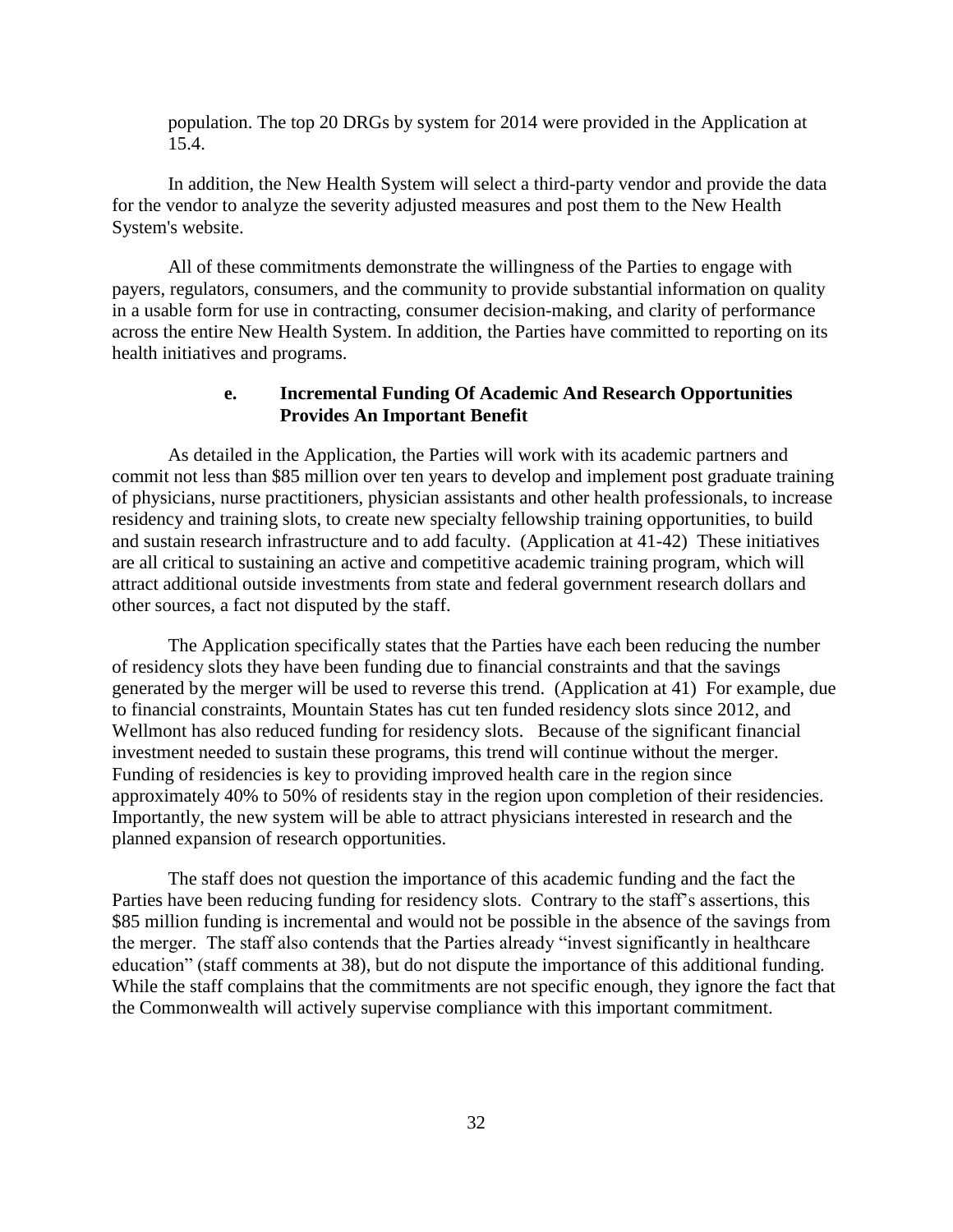#### **E. Summary Of Commitments**

To assure the Authority and the Commissioner of the overriding benefits of the proposed merger, the New Health System has made substantial commitments to the region that include the investment of hundreds of millions of dollars over the next ten years. The monetary and other commitments go well beyond any commitments made in the approved cooperative agreement/certificate of public advantage that were granted in our neighboring states of North Carolina (Mission Health COPA) and recently West Virginia (Cabell Huntington cooperative agreement).<sup>45</sup> The monetary commitments are possible solely based on savings to be realized from merger efficiencies, and cannot be made without the merger. The commitments are evidence of the Parties' belief in the New Health System's ability to reduce cost growth, improve the quality of health care services and access to care, including the patient experience of care, and enhance overall community health in the region. The commitments are made to demonstrate clearly that the benefits of the Cooperative Agreement are not only likely to, but will, outweigh any disadvantages likely to result from a reduction in competition from the proposed Cooperative Agreement.

The Parties described the initial commitments in the Application and explained that the commitments were made specifically to demonstrate benefits and ameliorate disadvantages described in the Cooperative Agreement Law. Many of the commitments can be categorized into the following areas, which align with the Cooperative Agreement Law's list of potential benefits and disadvantages likely to result from a cooperative agreement:

- Improving Community Health
- Enhancing Health Care Services
- Expanding Access and Choice
- Improving Health Care Value: Managing Quality, Cost and Service
- Investment in Health Education/Research and Commitment to Workforce

The current commitments in each of these categories are outlined in Exhibit 4 "Commitments Outlined in the Application" attached hereto. The Application provides additional details on the commitments as well as the Parties' initial proposed benchmarks and metrics (or the process by which these will be identified) to measure the New Health System's progress toward achieving the commitments.<sup>46</sup>

Now that the Application has been deemed complete and the Authority is reviewing the Application, the Parties have been engaged in productive dialogue with the Authority about the commitments. Based on its extensive knowledge of the health care needs of the region, the Authority has provided valuable input on some specific areas of focus for a set of broader commitments and ways in which achievement of these commitments can best be demonstrated and measured by the Authority and the Commissioner on an ongoing basis after the Cooperative

<sup>&</sup>lt;sup>45</sup> Some states like Tennessee and North Carolina have called these agreements with the state Certificates of Public Advantage (COPAs), while other states like Virginia and West Virginia have called them cooperative agreements. They function in the same way.

<sup>46</sup> See especially Section 15 of the Application.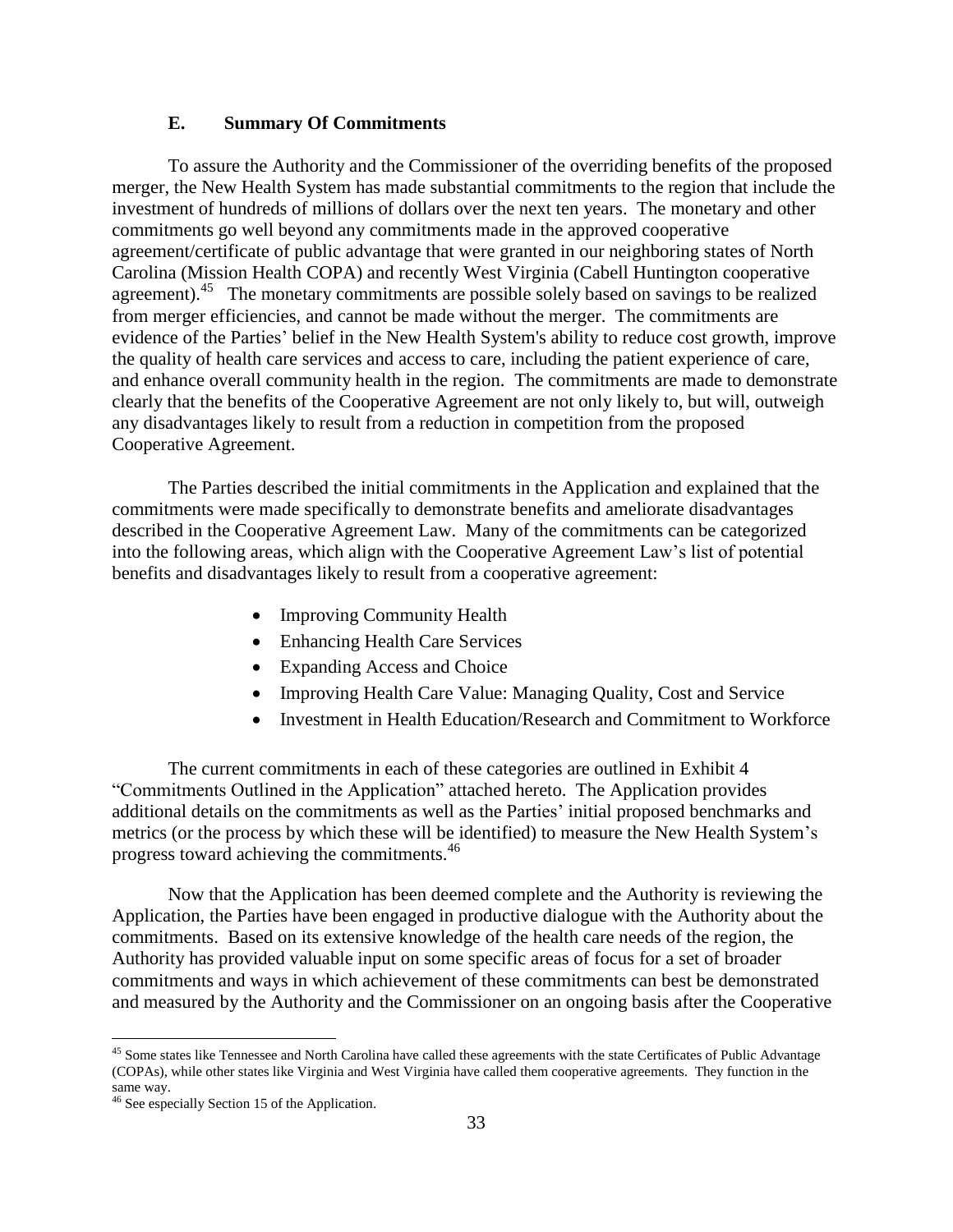Agreement is approved. The Authority and the Parties are considering potential revised commitments and achievement scoring mechanism based on these discussions. A number of the proposed revisions under discussion would make the original commitments stronger or clearer, or would make certain commitments Virginia-specific. The discussions with the Authority are ongoing as of this date. The Authority's review of the Parties' proposed Cooperative Agreement has been and continues to be thorough and focused on the health care needs of the region it serves. Likewise, the Parties anticipate that the Commissioner, during her review of the Cooperative Agreement, may have additional input on specific focus of the commitments and how achievement of these commitments should be shown.

The staff's submission criticizes the Parties' commitments as not addressing anticompetitive effects, but, as noted in detail above, the proper analysis of the Parties' commitments under the Cooperative Agreement Law is whether the benefits accruing from the commitments in their totality outweigh any disadvantages from a reduction in competition. We emphatically believe they do and submit that the facts demonstrate this.

# **1. FTC Staff's Criticisms Of The Commitments Have No Merit**

The staff criticize the Parties' commitments (which staff call "conduct remedies") as "not adequate substitutes for competition" (staff comments at 50) because they would not "maintain competition at the pre-merger level." (*Id*. at 50 n.206) Staff again make misplaced antitrust arguments that lose sight of Virginia's policy, which is to supplant competition for a regulatory program in which the benefits outweigh the disadvantages from a merger that may be anticompetitive within the meaning of the antitrust laws.

Staff opine that the Parties' commitments "are unlikely to be successful in protecting consumers from higher prices and reduced quality." (*Id*. at 51) They offer no evidence of this, and it is not true.<sup>47</sup> Many of the Parties' proposed "conduct" commitments relating to payers are adapted from commitments imposed on the successful Mission Health COPA in North Carolina (*see infra*), and the Parties have added many additional commitments as well – including investing in a Common Clinical IT Platform, creating a Clinical Council to reduce variation, spending significantly on population health, all of which are measurable.

Staff point to a Massachusetts case that dismissed conduct remedies as insufficient, but that case involved a traditional merger and not a cooperative agreement pursuant to state law that contemplates that disadvantages from decreased competition may occur so long as these disadvantages are sufficiently outweighed by benefits to the community. The merged entity in that case would have been held to compliance before a judge under a judicial consent decree; there was no active state supervision by health department executives in Massachusetts.

Staff contend it is too difficult to design a compliance mechanism to ensure that the combined hospital system achieves quality targets. Yet they look past a long-term example in Asheville, NC, where the state ably managed Mission Health's COPA for twenty years. In effect, staff argues that the Virginia Legislature established a policy that cannot work, and that

 $^{47}$  A more detailed discussion of why the staff's comments regarding the Parties' rate commitments lack merit is in section IV.B.1 above.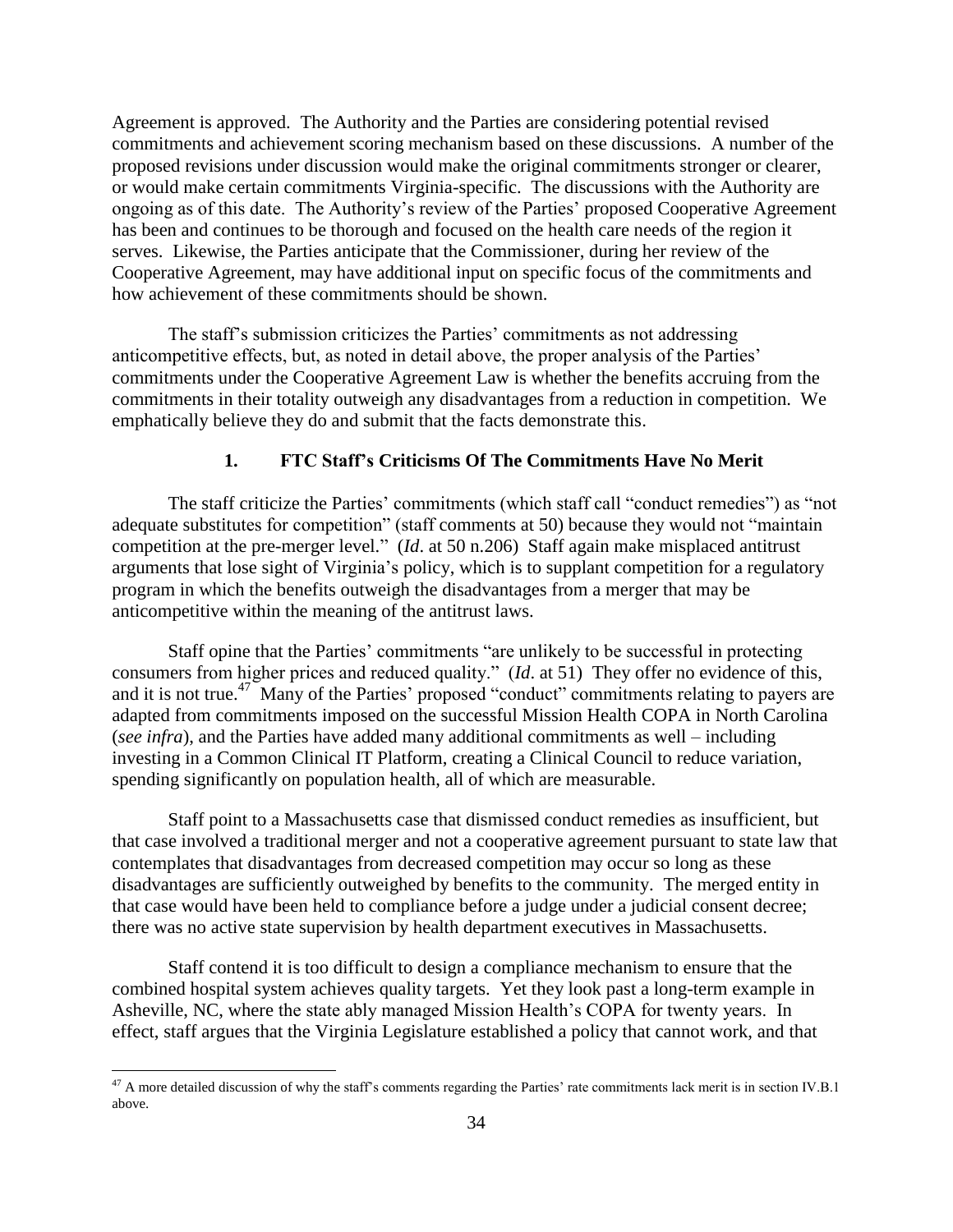the Authority and Commissioner are unable to do what is needed to make the Cooperative Agreement successful for the region. Both opinions are flatly wrong. The Authority has already begun the hard work of identifying the commitments and achievement scoring mechanisms that it thinks are necessary and important to hold the New Health System adequately accountable, and the Parties expect the same diligence by the Commissioner and her staff in their review of our Application and ultimately in the oversight of the Cooperative Agreement.

Staff repeatedly state that the Parties quality commitments do not "appear" sufficient and that it is unclear how the Virginia Department of Health can determine achievement of quality commitments. As noted, the commitments contained in the proposed Cooperative Agreement are, to the Parties' knowledge, more extensive than any prior approved cooperative agreements or COPAs, with the potential to go even farther beyond the precedent cooperative agreements/ COPAs if more commitments are agreed upon by the Parties and the Authority and the Commissioner.

As for accountability, the Parties' proposal in the Application goes much farther than the Mission Health COPA, for example. There, Mission Health submitted only an annual report to the state; and a consultant on behalf of the state analyzed the cost data to determine if Mission Health was in compliance. Staff would apply a standard of accountability not contemplated by the Cooperative Agreement Law and without regard to how the Authority and the Commissioner make their final determinations of compliance. As previously mentioned, the Parties have made significant progress with the Authority toward making stronger and clearer commitments about quality and how achievement can be measured, and they expect this dialogue to continue with the Authority and with the Commissioner and her staff during her review of the Application. As the Parties have stated many times, the accountability measures set out in the Application were representative and proposed measures, and made with full expectation that the Authority and the Department will engage in the meaningful work of ensuring that the New Health System's significant commitments are achieved.

Staff state that the increased publication of quality data committed to by the New Health System is of limited value to consumers due to the end of competition between Wellmont and Mountain States. (staff comments at 57) Their argument shows a lack of understanding of the region and its health care trends. Patients in Southwest Virginia are capable of and do seek health care at alternative systems. There are inpatient hospitals not affiliated with either Wellmont or Mountain States in Wythe, Tazewell, and Buchanan Counties in Southwest Virginia, for example. In addition, there are other third-party hospitals in Roanoke, Asheville, Boone, Pikeville, Winston-Salem, and Knoxville where patients regularly seek care, as well as academic medical centers in the region and beyond. The Parties have every incentive to be competitive in the broader region and nationally and have a stated goal of performing in the top decile nationally.

Staff criticize the Parties' contractual commitments<sup>48</sup> as not doing enough to solve the problem of lost competition. Again, the Virginia Cooperative Agreement Law contemplates that

<sup>&</sup>lt;sup>48</sup> These commitments include not to engage in "most favored nation" pricing with any health plans, not to become the exclusive network provider to any commercial, Medicare Advantage, or managed Medicaid insurer, not to engage in exclusive contracting for physician services (except for certain hospital-based physicians) and not to prohibit independent physicians from participating in health plans and networks of their choice.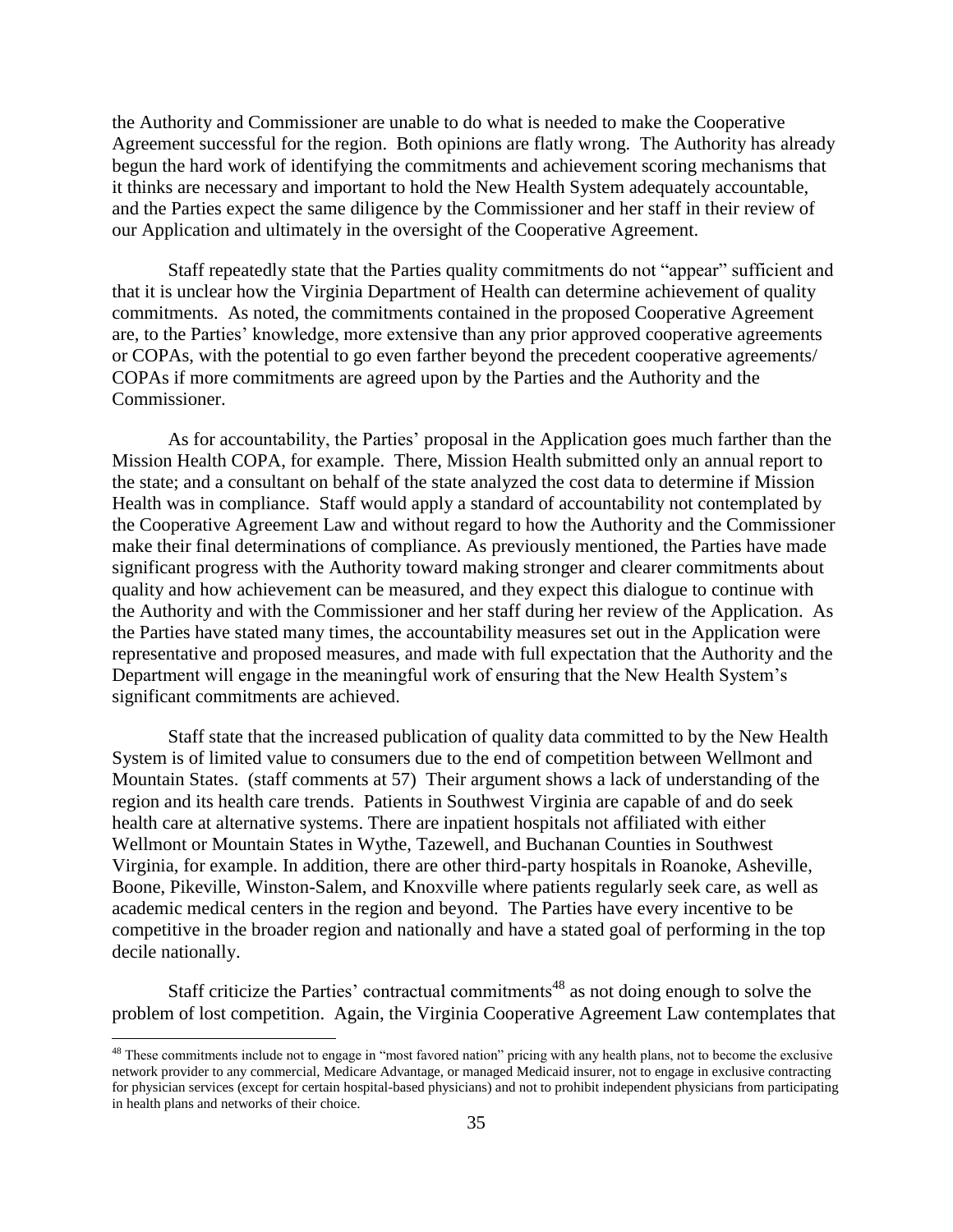competition will be lost in exchange for overriding benefits to the region. The contractual commitments are yet another part of the overall benefits to flow to Southwest Virginia that outweigh any disadvantages of lost competition. We note that our commitments go beyond those accepted in the successful Mission Health COPA.

#### **F. Staff Criticisms Of The Plan Of Separation Are Speculation**

Staff claim at pages 59-61 that the Plan of Separation would be an ineffective remedy were the Commissioner to terminate the Cooperative Agreement. At its root, this is merely another irrelevant staff expression of disagreement with the Legislature over the policy virtues of cooperative agreements. Staff point out that "antitrust agencies typically seek to prevent or remedy problematic mergers *before* they are consummated" because it is difficult to "unscramble the eggs" after the merged parties have integrated. (*Id.* at 59; emphasis in original) This is because the antitrust agencies seek to prevent mergers with anticompetitive effects from ever occurring. The Cooperative Agreement Law, in contrast and as discussed above, expressly authorizes approval of a merger with anticompetitive effects in Southwest Virginia that meets the statute's evidentiary standard of a net benefit for the region.

Staff's criticisms of the Plan of Separation also take no account of the fact that the New Health System will be subject to the Commissioner's active and ongoing supervision over the lifetime of the Cooperative Agreement. Under this arrangement, once the merger consummates, the Commissioner will have knowledge about integration actions and will be in a position to evaluate the benefits of that integration at the same time it is monitoring the New Health System's compliance with the terms of the Cooperative Agreement. The Cooperative Agreement Law gives the Commissioner the authority to investigate as needed to ensure compliance and to seek reasonable modifications to a cooperative agreement, with the consent of the Parties, in order to ensure that the Cooperative Agreement continues to meet the requirements of the Law.<sup>49</sup>

Staff list a set of purported deficiencies in the Plan of Separation needed to, in their words, "restore pre-merger competition." (staff comments at 59) Their comments lack merit. As a threshold point, staff misstate the regulatory requirement for the Plan of Separation. The Virginia Rules and Regulations Governing Cooperative Agreements<sup>50</sup> ("Cooperative Agreement Regulations") establish that a Plan of Separation is a written proposal submitted with an application to return the parties to a *preconsolidation state*.<sup>51</sup> Staff again insert their own view of what the policy should be, stating that "it would be unrealistic to expect that terminating a cooperative agreement following a merger's consummation would return the hospital system to their pre-merger status." (*Id*.) It is true that markets evolve over time for many reasons, but it will always be possible to divide assets of the merged system to re-create competitive dynamics, should the merger fail to produce continuing public benefits that outweigh anticompetitive effects. Such a determination would be based on a plan submitted to the Commissioner at that time, which would be based on the current reality of the market and the merged system.

<sup>&</sup>lt;sup>49</sup> Virginia Code Section 15.2-5384.1.G and H.

<sup>50</sup> 12VAC5-221-10 *et seq.*

<sup>51</sup> 12VAC5-221-20.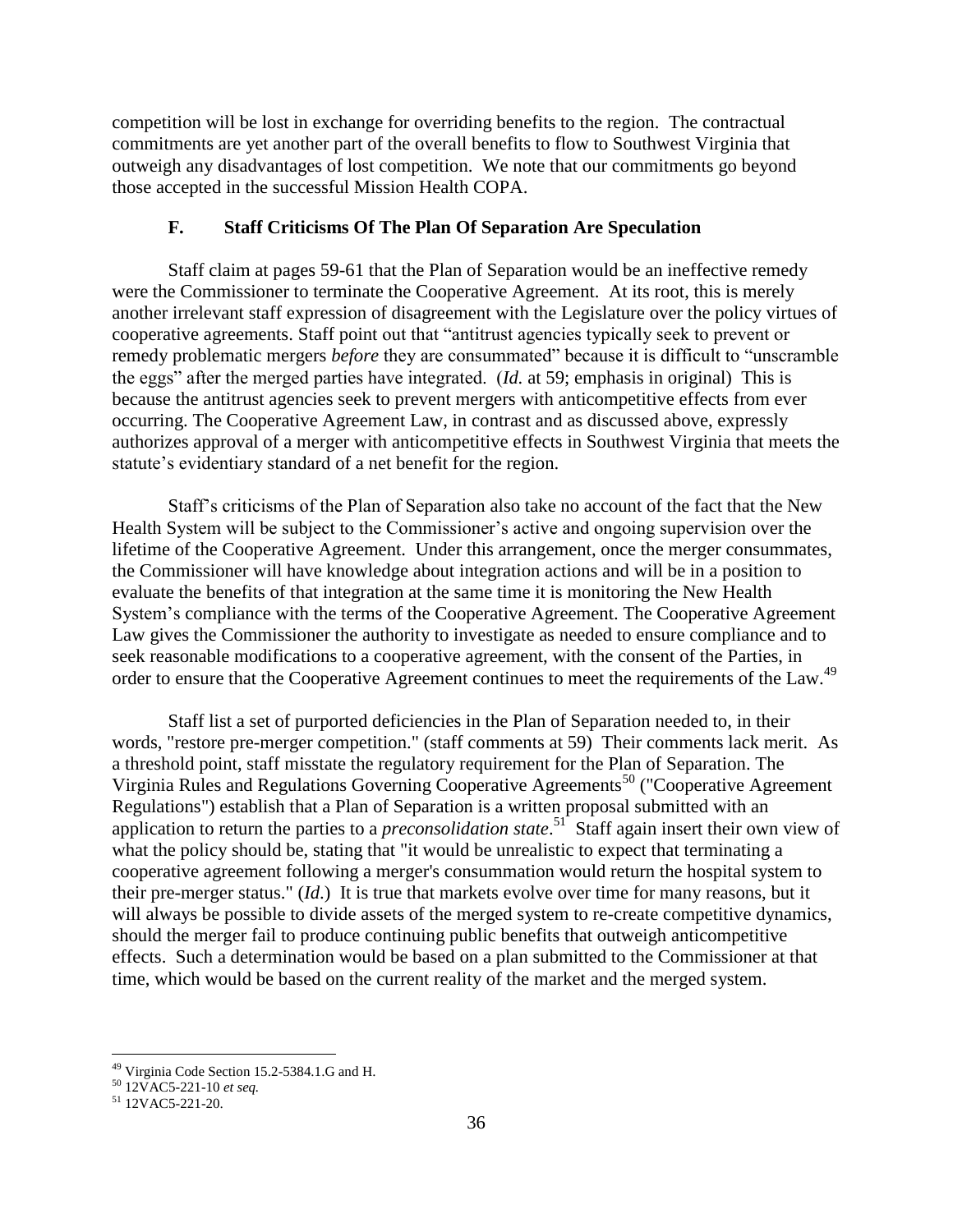It is important to note that, at the request of the Tennessee Department of Health, the Parties revised the initial Plan of Separation (submitted as Exhibit 18.1 in the Virginia Application) to provide additional details to specifically address how the separation would be handled in the first 18 months after closing. This revised Plan of Separation is attached hereto as Exhibit 5.

#### **G. Staff's Discussion Of COPAs/Cooperative Agreements In Other States Ignores Facts That Undermine Their Arguments**

Staff assert at pages 62-65 that cooperative agreements (or COPAs) in other states have experienced "practical problems" and that staff have "some concerns" about them. They reference laws that were repealed in North Carolina, Montana and Minnesota. Here again, staff return to irrelevant policy disagreement with the Virginia Legislature and do not address the facts concerning the Parties' Application for a Cooperative Agreement. One of the states that enacted a cooperative agreement law with which staff have concerns is West Virginia, where, as described above, the West Virginia Health Care Authority earlier this year rejected virtually the same arguments from staff and approved a Cooperative Agreement for a merger that the FTC challenged on antitrust grounds.<sup>5</sup>

Staff's comment that they are "pleased the North Carolina legislature no longer believes a COPA statute is necessary or beneficial and that problematic hospital mergers would no longer be allowed to proceed under such a statute" is very misleading. North Carolina repealed the law because the Mission Health System that operated under a COPA for the preceding 20 years was successful, because market dynamics had changed, and because the law was no longer needed.<sup>53</sup> The staff fail to point out that Mission Health supported the repeal.

Staff are correct that the Parties point to Mission Health System as an example of a successful COPA. For seven consecutive years Mission Health has been named a Top 100 hospital, and for three consecutive years has been named a top 15 health system in the nation. Under its COPA, quality at Mission Health has been advanced. According to data provided by the State of North Carolina, the costs for health care services at Mission Health have been sustained at a lower level than its peers in the state, and its charges are the third lowest in North Carolina despite having the highest Medicare and Medicaid Payer mix in North Carolina.<sup>54</sup> Mission Health has been recognized as one of the nation's best examples of health systems that successfully achieved higher quality while maintaining low costs.<sup>55</sup>

Staff express "skepticism" over Mission Health as a successful COPA. They assert there is "difficulty [in] assessing whether the public policy goals of [that COPA] have actually been

 $52$  See "Morrisey hails FTC decision to withdraw challenge to Huntington hospital merger," West Virginia Record, July 7, 2016, *available at*[: http://wvrecord.com/stories/510955448-morrisey-hails-ftc-decision-to-withdraw-challenge-to-huntington-hospital](http://wvrecord.com/stories/510955448-morrisey-hails-ftc-decision-to-withdraw-challenge-to-huntington-hospital-merger)[merger](http://wvrecord.com/stories/510955448-morrisey-hails-ftc-decision-to-withdraw-challenge-to-huntington-hospital-merger) (accessed October 14, 2016).

<sup>53</sup> See "Legislation Repeals COPA" Mission Health website, *available a*t[: http://scope.connectwithmhs.org/content/legislation](http://scope.connectwithmhs.org/content/legislation-repeals-copa)[repeals-copa](http://scope.connectwithmhs.org/content/legislation-repeals-copa) (accessed October 14, 2016).

 $54$  See "Regulation vs. Ability to Compete: What is the Certificate of Public Advantage?" Mission Hospital Scope, May 6, 2011, *available at*[: http://www.mission-health.org/sites/default/files/document-library/1710\\_0.pdf](http://www.mission-health.org/sites/default/files/document-library/1710_0.pdf) (accessed October 14, 2016).

<sup>&</sup>lt;sup>55</sup> See " Mission One of ten Hospitals Named for "Doing It Right" Mission Hospital Scope, August 7, 2009, available at: [http://www.mission-health.org/sites/default/files/document-library/1292\\_0..pdf](http://www.mission-health.org/sites/default/files/document-library/1292_0..pdf) (accessed October 14, 2016).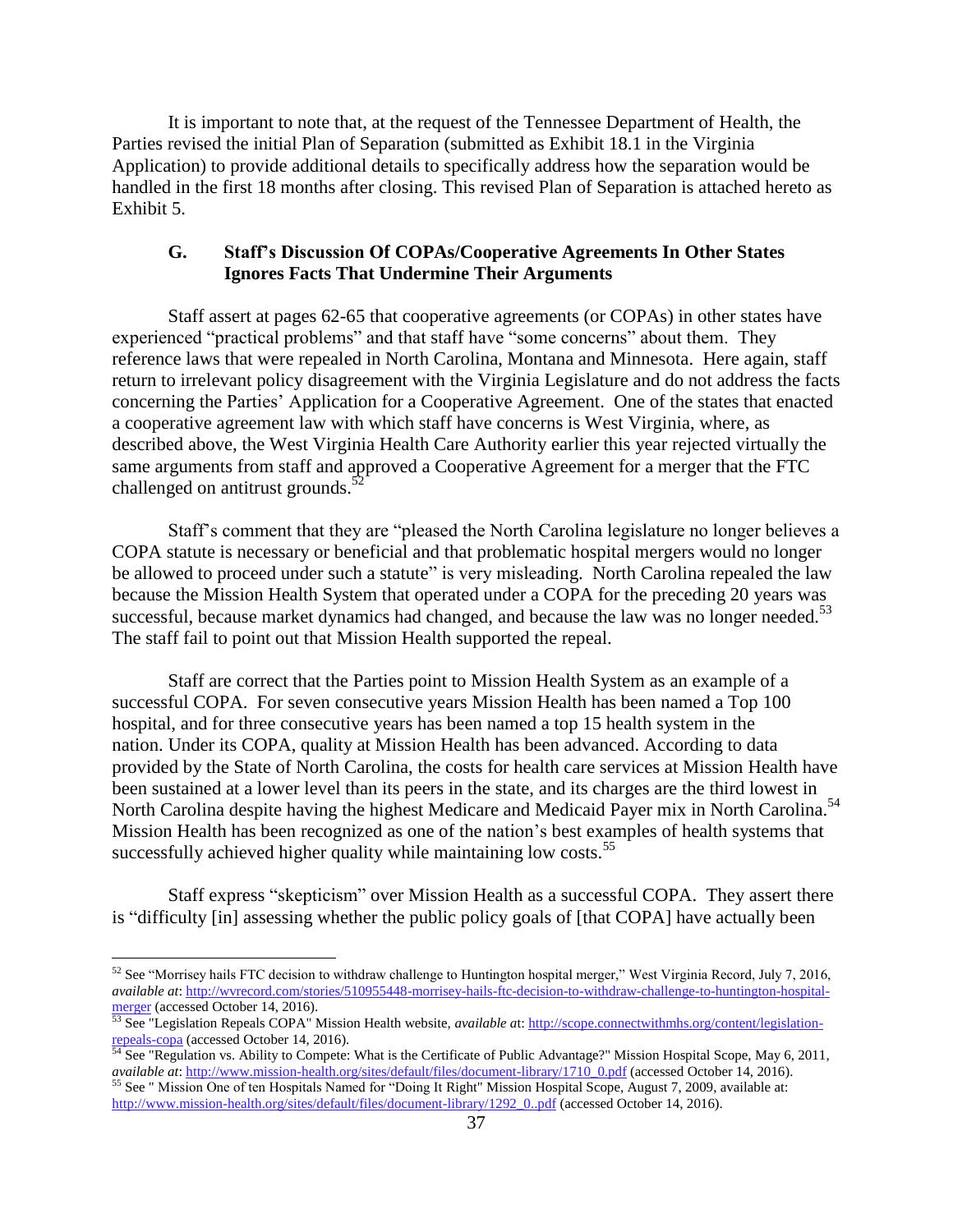met," and cite to three "[i]ndependent health policy experts" who studied but did not reach a conclusion about the Mission Health COPA. (*Id.* at 62) This hardly amounts to evidence that the COPA did not benefit patients, particularly in light of the contrary evidence noted above. Staff selectively cite parts of an Urban Institute report to contend that the results of the merger are uncertain. (*Id.* at 62 n.260) Staff chose not to advise the Authority and Commissioner of the following statements from that study:

- "Both Medicare and private payer per-person costs have been found to be low in Asheville, while quality is good, according to independent findings using different data. Indeed, well-recognized policy experts have held up Asheville as one of the best communities for providing high value hospital care."
- "Policymakers should consider quasi-regulatory oversight of provider consolidation like that of the Mission COPA because antitrust oversight has done little to prevent, roll back or continually discipline consolidation and its high prices for consumers."<sup>56</sup>

It is true the Urban Institute poses several reasoned questions about the complex nature of COPAs and leaves them open for ongoing public policy debate. But Virginia resolved its public policy in 2015. Its policy is one that promotes the approval of Cooperative Agreements for health care transactions in Southwest Virginia that meet the statutory standard.

The "difficulties" staff perceive in determining whether Mission Health was a successful COPA and the "skepticism" they place on evidence that it was a success stand in stark contrast to the certainty staff express in their advocacy against a Cooperative Agreement in Virginia, particularly in light of the absence of substantial facts that supports their position.

Importantly, while the staff have expressed a lack of concern for out of market mergers of the type Wellmont and/or Mountain States may need to pursue absent a cooperative agreement, they should consider some relevant facts about the market in North Carolina that are also informative for the Authority in making its decision. First, in the 20 years Mission Health operated under a COPA, neither the FTC nor the Justice Department has accused Mission Health of unlawful behavior or behavior harmful to consumers. In fact, according to the Urban Institute, insurers have claimed that the behavior of Mission Health in negotiating contracts has been no different than other systems in North Carolina.<sup>57</sup> This suggests the COPA was effective at governing the behavior of Mission Health. Second, the only health system in North Carolina which has recently been accused of anti-competitive behavior by the Justice Department is Carolinas Health System.<sup>58</sup> This system formed over time through out-of-market mergers and acquisitions. The North Carolina system the federal government has seen fit to accuse of anticompetitive behavior is not the one formed under a COPA, but rather, one formed in the manner

<sup>56</sup> See RANDALL R. BOVBJERG & ROBERT A. BERENSON, URBAN INSTITUTE, CERTIFICATES OF PUBLIC ADVANTAGE: CAN THEY ADDRESS PROVIDER MARKET POWER? 22 (2015),

<http://www.urban.org/sites/default/files/alfresco/publication-pdfs/2000111-Certificates-of-Public-Advantage.pdf> (accessed October 14, 2016). <sup>57</sup> *Id*.

<sup>58</sup> Se[e http://www.charlotteobserver.com/news/local/article83142307.html.](http://www.charlotteobserver.com/news/local/article83142307.html)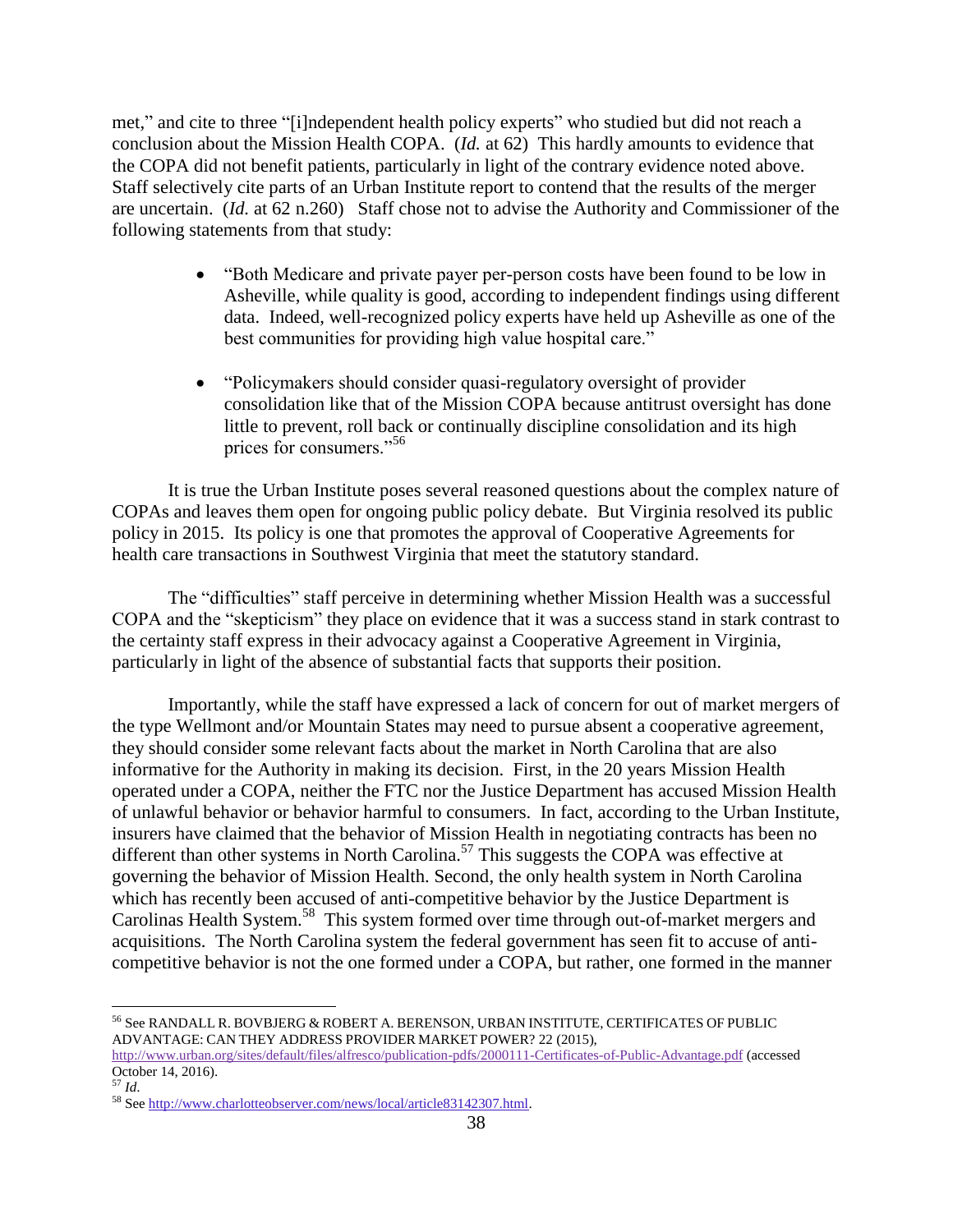with which staff seem to have no concerns with respect to future transactions with our local health systems. Without any evidence to suggest Mission Health or any other system formed under a COPA has behaved in a manner to harm consumers, the Parties are left to assume all the staff have done is to speculate.

The Carolinas example demonstrates another important point overlooked by staff. Should the cooperative agreement terminate and the New Health System no longer be under state supervision with immunity under the antitrust laws, then it will be fully subject to suit under any of those laws. Anticompetitive behavior by the New Health System in a post-cooperative agreement situation could be challenged by the FTC, the Department of Justice (as in the Carolinas example), state Attorneys General, and private citizens.

Staff also discuss Benefis Health in Montana, the COPA of which was terminated in 2007. (staff comments at 63-64) Staff refer to a blog site that purports to report price increases that followed repeal of the COPA statute in Montana. (*Id.* at 64 n.266) Staff provide no evidence that these alleged price increases were anticompetitive; indeed, the increases could have been market corrections following a period of overly aggressive price constraints under the COPA. In this case, this would be evidence that the COPA did, in fact, provide consumers with a benefit not enjoyed by consumers elsewhere in the state where pricing was even higher. The same blog post quotes a University of Montana professor (Larry White), who said "Benefis actually had some of the very lowest unit costs in the state of Montana for various kinds of medical services."<sup>59</sup> Staff did not provide that quote in their comments. Staff also did not provide the following quote concerning Benefis Health post-COPA charges: "Benefis' charges are 16% lower than . . . Montana peers for inpatient and outpatient care combined, according to the most recent data from the Montana Hospital Association."<sup>60</sup> If this is true, then even after the COPA was repealed and prices increased, the prices remained 16 percent below peer hospitals. The article shared by the staff provided no validated data from which to draw any conclusions. Nor, to the Parties' knowledge, has Benefis been accused of any anticompetitive behavior harmful to consumers by any federal or state agency.

#### **CONCLUSION**

The staff's application of traditional merger analysis to the cooperative agreement framework established by the Virginia General Assembly is incorrect. The Cooperative Agreement Law sets forth Virginia's policy to supplant competition with a regulatory program to permit cooperative agreements that are beneficial to citizens served by the Authority in order to facilitate the provision of quality, cost-efficient medical care to rural patients. The Parties' Application and the commitments made therein satisfy the standards of the Cooperative Agreement Law and demonstrate that the significant benefits to the people of Southwest Virginia will outweigh any anticompetitive effects of the merger. The staff's misplaced analysis along with the unsubstantiated claims and inaccuracies contained in their submission lead to the conclusion that the Authority should disregard and reject the assertions of the staff's submission.

<sup>59</sup> http://missoulanews.bigskypress.com/IndyBlog/archives/2014/03/26/great-falls-hospital-merger-holds-lessons-for-missoula <sup>60</sup> *Id.*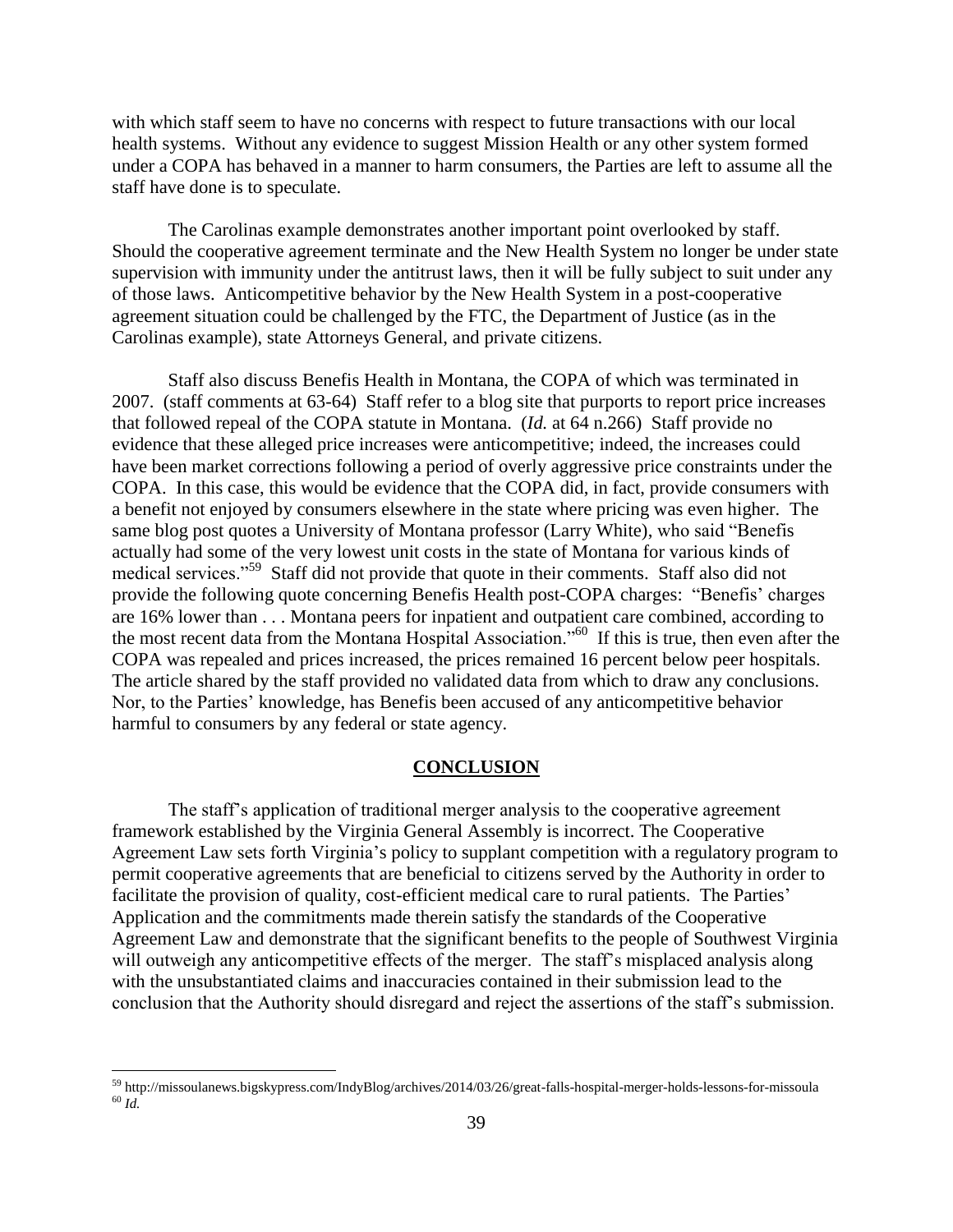# **Exhibit 1**

# **Virginia Geographic Service Area Statistics<sup>1</sup>**

| <b>County Name</b>      | <b>Total Population</b> | <b>Percent Rural</b> | <b>Rural Population</b> |  |
|-------------------------|-------------------------|----------------------|-------------------------|--|
| <b>Grand Total</b>      | 962,309                 | 52.0%                | 500,270                 |  |
| Buchanan, VA            | 24,098                  | 100.0%               | 24,098                  |  |
| Dickenson, VA           | 15,903                  | 100.0%               | 15,903                  |  |
| Grayson, VA             | 15,533                  | 99.9%                | 15,514                  |  |
| Lee, VA                 | 25,587                  | 99.6%                | 25,475                  |  |
| <b>Russell, VA</b>      | 28,897                  | 88.2%                | 25,483                  |  |
| Scott, VA               | 23,177                  | 82.1%                | 19,034                  |  |
| Smyth, VA               | 32,208                  | 75.3%                | 24,248                  |  |
| Wythe, VA               | 29,235                  | 75.3%                | 22,023                  |  |
| <b>Washington, VA</b>   | 54,876                  | 71.7%                | 39,333                  |  |
| Wise, VA                | 41,452                  | 56.7%                | 23,491                  |  |
| <b>Tazewell, VA</b>     | 45,078                  | 51.9%                | 23,390                  |  |
| Norton City, VA         | 3,958                   | 2.6%                 | 102                     |  |
| <b>Bristol City, VA</b> | 17,835                  | 0.0%                 | $\overline{7}$          |  |

<sup>&</sup>lt;sup>1</sup> Norton and Bristol, VA are Independent Cities. The full listing of statistics for the Geographic Service Area may be found in Table 5.1 of the Application.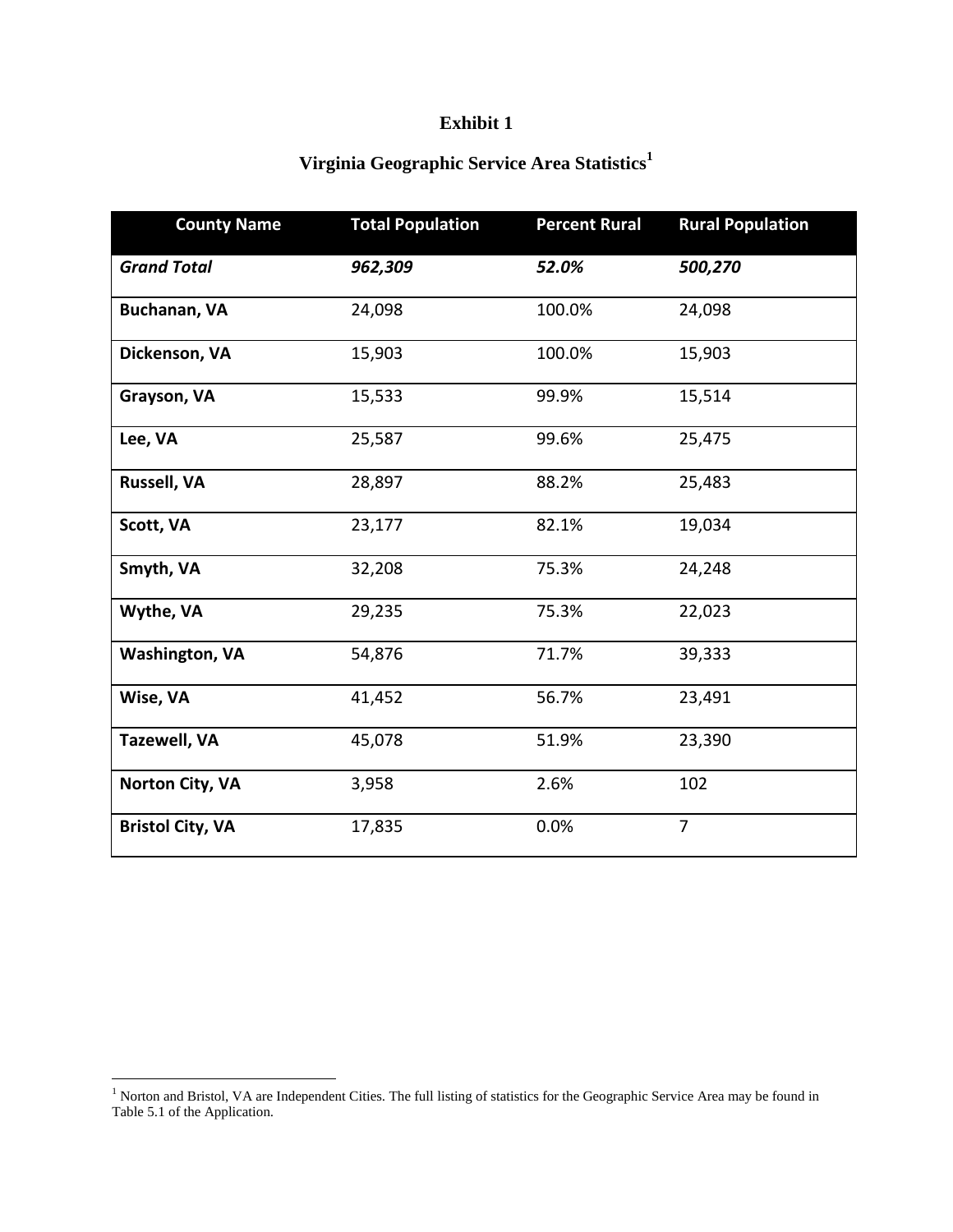# **Exhibit 2**

# **Virginia Geographic Service Area Health Rankings<sup>1</sup>**

| <b>Service Area</b><br><b>Health</b><br><b>Rankings By</b><br>State, County<br>or City | Overall State or<br>County Health<br>Rank | Percentage of<br><b>Adults</b><br><b>Reporting Fair or</b><br>Poor Health | Percentage Of<br><b>Adults That</b><br>Are Obese | Percentage of<br><b>Adults Who</b><br><b>Are Currently</b><br><b>Smokers</b> | Percentage of<br>Children In<br>Poverty | <b>Drug</b><br>Poisoning<br><b>Mortality</b><br>Rate per<br>100,000<br>Population |
|----------------------------------------------------------------------------------------|-------------------------------------------|---------------------------------------------------------------------------|--------------------------------------------------|------------------------------------------------------------------------------|-----------------------------------------|-----------------------------------------------------------------------------------|
| Virginia                                                                               | $21^{st}$                                 | 14%                                                                       | 28%                                              | 18%                                                                          | 16%                                     | $\boldsymbol{9}$                                                                  |
| <b>Buchanan</b>                                                                        | 132/133                                   | 29%                                                                       | 29%                                              | 30%                                                                          | 33%                                     | 37                                                                                |
| Dickenson                                                                              | 130/133                                   | 31%                                                                       | 29%                                              | 32%                                                                          | 28%                                     | 53                                                                                |
| Grayson                                                                                | 74/133                                    | 20%                                                                       | 32%                                              | 22%                                                                          | 29%                                     | Not Reported                                                                      |
| Lee                                                                                    | 116/133                                   | 29%                                                                       | 29%                                              | 25%                                                                          | 39%                                     | 14                                                                                |
| Russell                                                                                | 122/133                                   | 29%                                                                       | 35%                                              | 25%                                                                          | 26%                                     | 32                                                                                |
| Scott                                                                                  | 114/133                                   | 23%                                                                       | 34%                                              | 28%                                                                          | 27%                                     | 14                                                                                |
| Smyth                                                                                  | 123/133                                   | 29%                                                                       | 31%                                              | 22%                                                                          | 26%                                     | 15                                                                                |
| Tazewell                                                                               | 133/133                                   | 29%                                                                       | 30%                                              | 21%                                                                          | 23%                                     | 37                                                                                |
| Washington                                                                             | 82/133                                    | 19%                                                                       | 32%                                              | 24%                                                                          | 21%                                     | 13                                                                                |
| Wise                                                                                   | 129/133                                   | 24%                                                                       | 32%                                              | 33%                                                                          | 28%                                     | 38                                                                                |
| Wythe                                                                                  | 85/133                                    | 27%                                                                       | 30%                                              | 24%                                                                          | 22%                                     | 18                                                                                |

University of Wisconsin Population Health Institute.County Health Rankings 2015. Accessible at www.countyhealthrankings.org

<sup>&</sup>lt;sup>1</sup> The full listing of county health rankings for the Geographic Service Area may be found in Table 15.1 of the Application.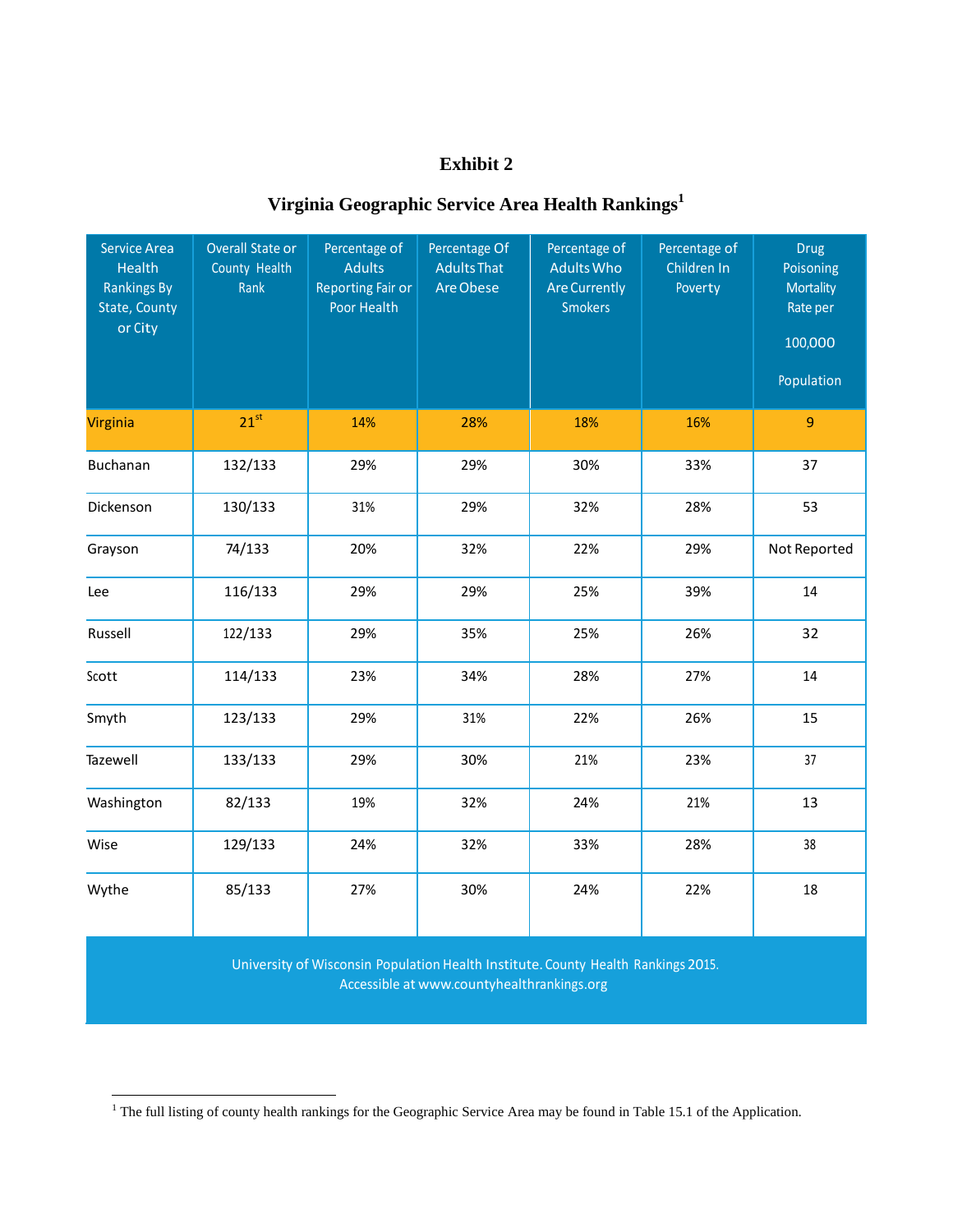#### **Exhibit 3**

#### **Virginia County-Level Data for Physical Inactivity, Obesity, Tobacco Abuse, and Substance Abuse<sup>1</sup>**

|                  | <b>Physical Inactivity</b><br>Score <sup>2</sup> | Obesity $3$ | Tobacco Abuse <sup>4</sup> | <b>Substance</b><br>Abuse Score <sup>5</sup> |
|------------------|--------------------------------------------------|-------------|----------------------------|----------------------------------------------|
| Virginia Average | 22%                                              | 28%         | 18%                        | 9                                            |
| Buchanan         | 28%                                              | 29%         | 30%                        | 37                                           |
| Dickenson        | 32%                                              | 29%         | 32%                        | 53                                           |
| Grayson          | 30%                                              | 32%         | 22%                        | Not reported                                 |
| Lee              | 27%                                              | 29%         | 25%                        | 14                                           |
| Russell          | 36%                                              | 35%         | 25%                        | 32                                           |
| Scott            | 35%                                              | 34%         | 28%                        | 14                                           |
| Smyth            | 23%                                              | 31%         | 22%                        | 15                                           |
| Tazewell         | 31%                                              | 30%         | 21%                        | 37                                           |
| Washington       | 30%                                              | 32%         | 24%                        | 13                                           |
| Wise             | 38%                                              | 32%         | 33%                        | 38                                           |
| Wythe            | 27%                                              | 30%         | 24%                        | 18                                           |

 $1$  The full listing of county-level data for the Geographic Service Area may be found in Table 15.2 of the Application. Red shading indicates that the county scores are worse than the state average for that particular metric, and show that all Virginia Counties in the region exceed the state average in all four categories.

<sup>&</sup>lt;sup>2</sup> Physical Inactivity: Percentage of adults aged 20 and over reporting no leisure-time physical activity. Source: University of Wisconsin Population Health Institute. County Health Rankings & Roadmaps, *available at:* http://www.countyhealthrankings.org/.

<sup>&</sup>lt;sup>3</sup> Adult Obesity: Percentage of adults that report a BMI of 30 or more. Source: University of Wisconsin Population Health Institute. County Health Rankings & Roadmaps, *available at:* http://www.countyhealthrankings.org/.

<sup>4</sup> Adult Smoking: Percentage of adults who are current smokers. Source: University of Wisconsin Population Health Institute. County Health Rankings & Roadmaps, *available at:* http://www.countyhealthrankings.org/. 5 Substance Abuse: Drug Poisoning Mortality Rate per 100,000 Population Source: University of Wisconsin Population Health

Institute. County Health Rankings & Roadmaps, *available at:* http://www.countyhealthrankings.org/.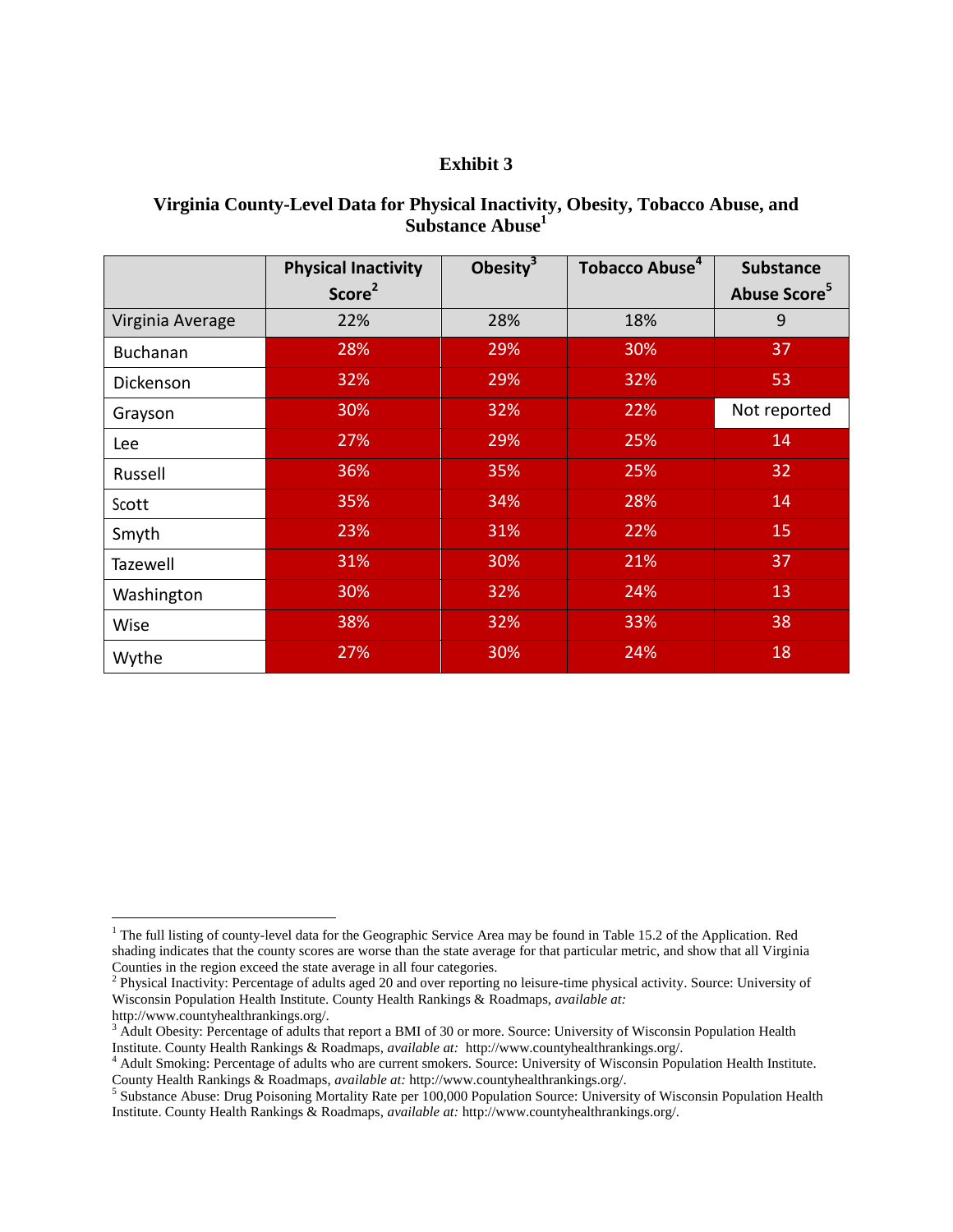#### **Exhibit 4 Commitments Outlined in the Application**

#### **COMMITMENTS**

*Improving Community Health*

*Enhancing Health Care Services*

*Expanding Access and Choice*

*Improving Health Care Value: Managing Quality, Cost and Service*

*Investment in Health Education/Research and Commitment to Workforce*

#### *IMPROVING COMMUNITY HEALTH*

**The New Health System is committed to creating a new integrated delivery system designed to significantly enhance community health through the investment of not less than \$75 million over 10 years in population health improvement.**

**The New Health System is committed to investing in the improvement of community health for the Key Focus Areas agreed upon by the Commonwealth and the New Health System in the Cooperative Agreement. Feedback from the initial community stakeholder input process provided information from which the Parties identified five potential Key Focus Areas: ensuring strong starts for children, helping adults live well in the community, promoting a drug-free community, decreasing avoidable hospital admissions and emergency room use, and improving access to behavioral health services.**

**The New Health System commits to expanded quality reporting on a timely basis so the public can easily evaluate the performance of the New Health System.** 

#### *ENHANCING HEALTH CARE SERVICES*

**The New Health System commits to spending at least \$140 million over 10 years pursuing specialty services, which otherwise could not be sustainable in the region without the financial support offered by the New Health System. Specifically, the New Health System will create new capacity for residential addiction recovery services, develop community-based mental health resources, such as mobile health crisis management teams and intensive outpatient treatment and addiction resources for adults, children, and adolescents, ensure recruitment and retention of pediatric sub-specialists, and develop pediatric specialty centers and emergency rooms in Kingsport and Bristol with further deployment of pediatric telemedicine and rotating specialty clinics in rural hospitals.**

**The New Health System will create new capacity for residential addiction recovery services connected to expanded outpatient treatment services located in communities throughout the region.** 

**The New Health System will ensure recruitment and retention of pediatric sub-specialists in accordance with the Niswonger Children's Hospital physician needs assessment.** 

**The New Health System will develop pediatric specialty centers and emergency rooms in Kingsport and Bristol with further deployment of pediatric telemedicine and rotating specialty clinics in rural hospitals to ensure quick diagnosis and treatment in the right setting in close proximity to patients' homes.**

**The New Health System will commit to the development of a comprehensive physician needs assessment and recruitment plan every three years in each community served by the New Health System. Both organizations know the backbone of a successful physician community is a thriving and diverse choice of practicing physicians aligned in practice groups of their own choosing and preference. The Parties expect the**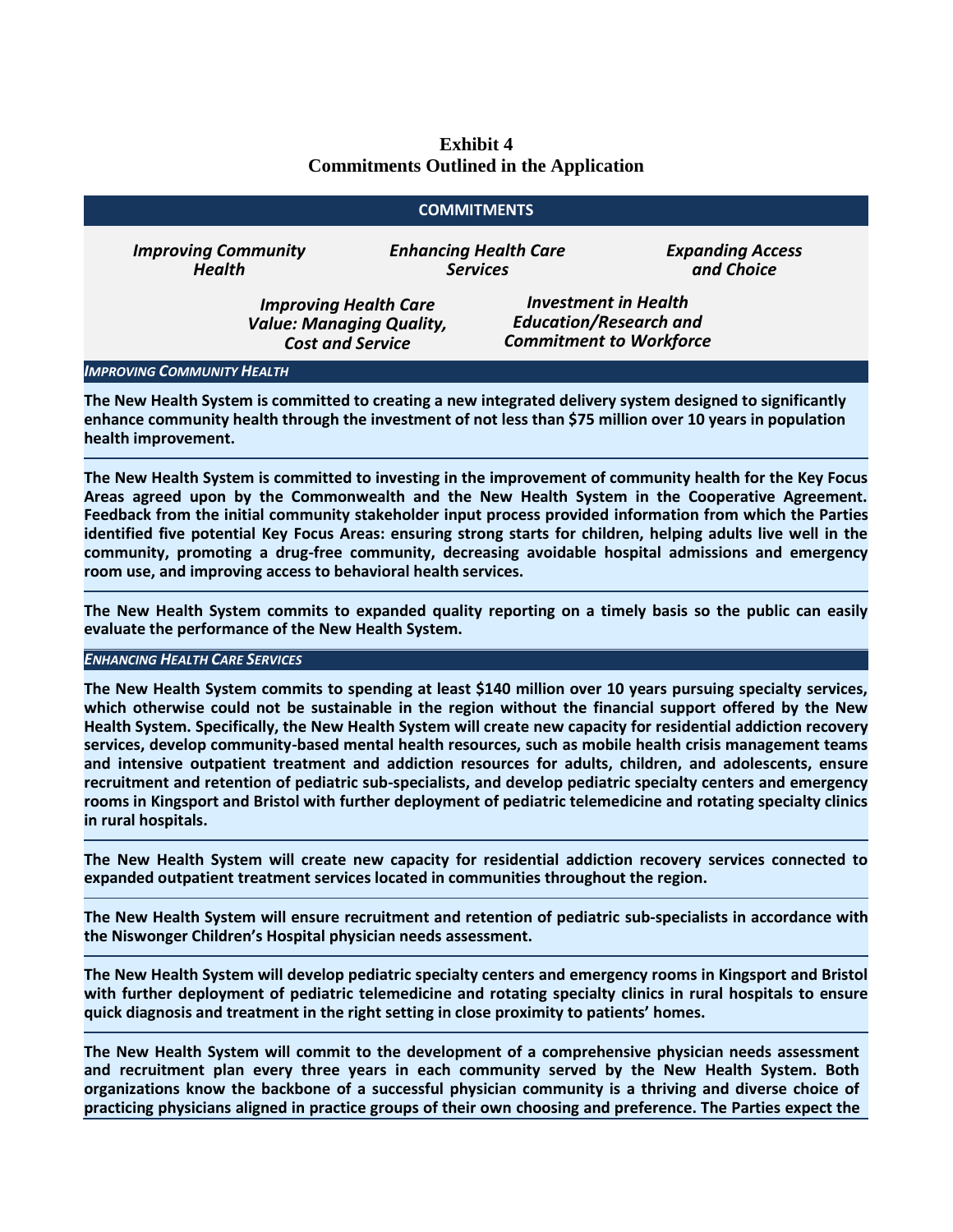**combined system to facilitate this goal by employing physicians primarily in underserved areas and locations where needs are not being met, and where independent physician groups are not interested in, or capable of, adding such specialties or expanding.**

#### *EXPANDING ACCESS AND CHOICE*

 $\overline{1}$ 

**All hospitals in operation at the effective date of the merger will remain operational as clinical and health care institutions for at least five years. After this time, the New Health System will continue to provide access to health care services in the community, which may include continued operation of the hospital, new services as defined by the New Health System, and continued investment in health care and preventive services based on the demonstrated need of the community. The New Health System may adjust scope of services or repurpose hospital facilities. No such commitment currently exists to keep rural institutions open.** 

**To ensure higher-level services are available in close proximity to where the population lives, the New Health System will also commit to maintain three full-service tertiary referral hospitals in Johnson City, Kingsport, and Bristol, Tennessee.**

**The New Health System will maintain open medical staff at all facilities, subject to the rules and conditions of the organized medical staff of each facility. Exceptions may be made for certain hospital-based physicians, as determined by the New Health System's Board of Directors.**

**The New Health System will commit to not engage in exclusive contracting for physician services, except for hospital-based physicians, as determined by the New Health System's Board of Directors.**

**The New Health System will not require independent physicians to practice exclusively at the New Health System's hospitals and other facilities.**

**The New Health System will not take steps to prohibit independent physicians from participating in health plans and health networks of their choice.**

*IMPROVING HEALTH CARE VALUE: MANAGING QUALITY, COST AND SERVICE*

For all Principal Payers,<sup>1</sup> the New Health System will reduce existing commercial contracted fixed rate **increases by 50 percent (50%) for the first contract year following the first contract year after the formation of the New Health System. Fixed rate increases are defined as provisions in commercial contracts that specify the rate of increase between one year and the next and which include annual inflators tied to external indices or contractually-specified rates of increase in reimbursement.**

**For subsequent contract years, the New Health System will commit to not increase hospital negotiated rates by more than the hospital Consumer Price Index for the previous year minus 0.25%, while New Health System negotiated rates for physician and non-hospital outpatient services will not increase by more than the medical care Consumer Price Index minus 0.25%. This provision only applies to contracts with negotiated rates and does not apply to Medicare or other non-negotiated rates or adjustments set by CMS or other governmental payers. For purposes of calculating rate increases and comparison with the relevant Index, baseline rates for an expiring contract will be used to compare with newly negotiated rates for the first year of the relevant new contract. For comparison with the relevant Index, new contract provisions governing specified annual rate increases or set rates of change or formulas based on annual inflation indices may also be used as an** 

<sup>&</sup>lt;sup>1</sup> For purposes of this Application, "Principal Payers" are defined as those commercial payers who provide more than two percent (2%) of the New Health System's total net revenue. The proposed commitments would not apply to Medicaid managed care, TRICARE, Medicare Advantage or any other governmental plans offered by Principal Payers. Note that the Parties have agreed in discussions with the Authority to correct the definition of "Principal Payers" to include commercial payers and governmental payers with negotiated rates who provide more than two percent (2%) of the New Health System's total net revenue.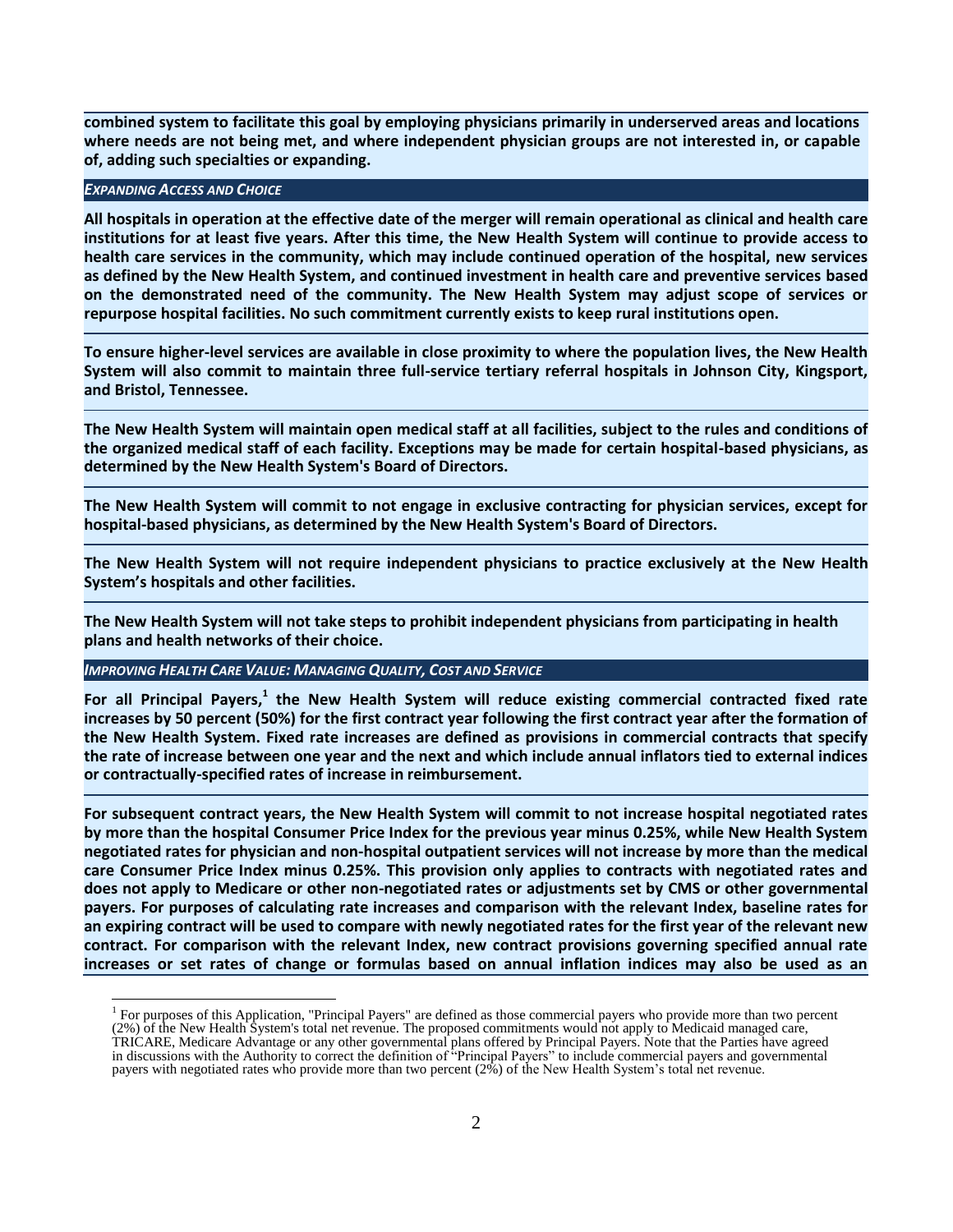**alternative to calculated changes. Subject to the Commissioner's approval, the foregoing commitment shall not apply in the event of natural disaster or other extraordinary circumstances beyond the New Health System's control that result in an increase of total annual expenses per adjusted admission in excess of 250 basis points over the current applicable consumer price index. If following such approval the New Health**  System and a Principal Payer<sup>2</sup> are unable to reach agreement on a negotiated rate, New Health System agrees **to mediation as a process to resolve any disputes.**

**The United States Government has stated that its goal is to have eighty-five percent (85%) of all Medicare feefor-service payments tied to quality or value by 2016, thus providing incentive for improved quality and service. For all Principal Payers,<sup>2</sup> the New Health System will endeavor to include provisions for improved quality and other value-based incentives based on priorities agreed upon by each payer and the New Health System.** 

**The New Health System will collaborate with independent physician groups to develop a local, region-wide, clinical services network to share data, best practices and efforts to improve outcomes for patients and the overall health of the region.**

**The New Health System will adopt a Common Clinical IT Platform as soon as reasonably practical after the formation of the New Health System. This fully integrated medical information system will allow for better coordinated care between patients and their doctors, hospitals, post-acute care and outpatient services and facilitate the move to value-based contracting.**

**The New Health System will commit to participate meaningfully in a health information exchange open to community providers.**

**The New Health System will establish annual priorities related to quality improvement and publicly report these quality measures in an easy to understand manner for use by patients, employers and insurers.**

**The New Health System will negotiate in good faith with Principal Payers<sup>2</sup> to include the New Health System in health plans offered in the Geographic Service Area on commercially reasonable terms and rates (subject to the limitations herein). New Health System would agree to resolve through mediation any disputes in health plan contracting.** 

**The New Health System will not agree to be the exclusive network provider to any commercial, Medicare Advantage or managed Medicaid insurer.**

**The New Health System will not engage in "most favored nation" pricing with any health plans.**

*INVESTMENT IN HEALTH EDUCATION/RESEARCH AND COMMITMENT TO WORKFORCE*

**The New Health System will work with its academic partners in Virginia and Tennessee to commit not less than \$85 million over 10 years to build and sustain research infrastructure, increase residency and training slots, create new specialty fellowship training opportunities, and add faculty – all critical to sustaining an active and competitive training program.**

**With its academic partners in Virginia and Tennessee, the New Health System will develop and implement a 10-year plan for post graduate training of physicians, nurse practitioners, and physician assistants and other allied health professionals in the region.**

**The New Health System will work closely with ETSU and other academic institutions in Virginia and Tennessee to develop and implement a 10-year plan for investment in research and growth in the research enterprise within the region.**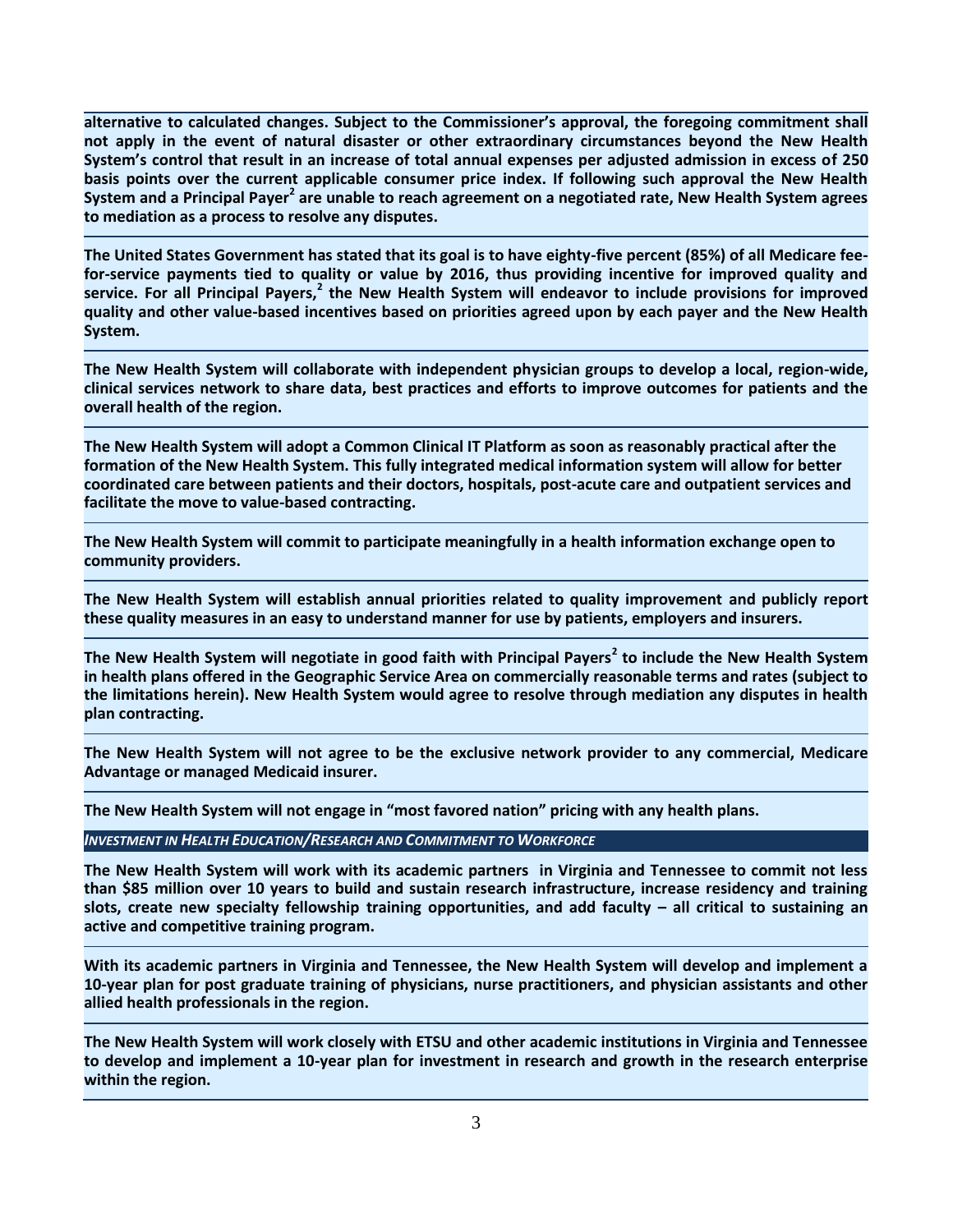**The New Health System will honor prior service credit for eligibility and vesting under the employee benefit plans maintained by Wellmont and Mountain States, and will provide all employees credit for accrued vacation and sick leave.** 

**The New Health System will work as quickly as practicable after completion of the merger to address any differences in salary/pay rates and employee benefit structures. The New Health System will offer competitive compensation and benefits for its employees to support its vision of becoming one of the strongest health systems in the country and one of the best health system employers in the country.**

**The New Health System will combine the best of both organizations' career development programs in order to ensure maximum opportunity for career enhancement and training.**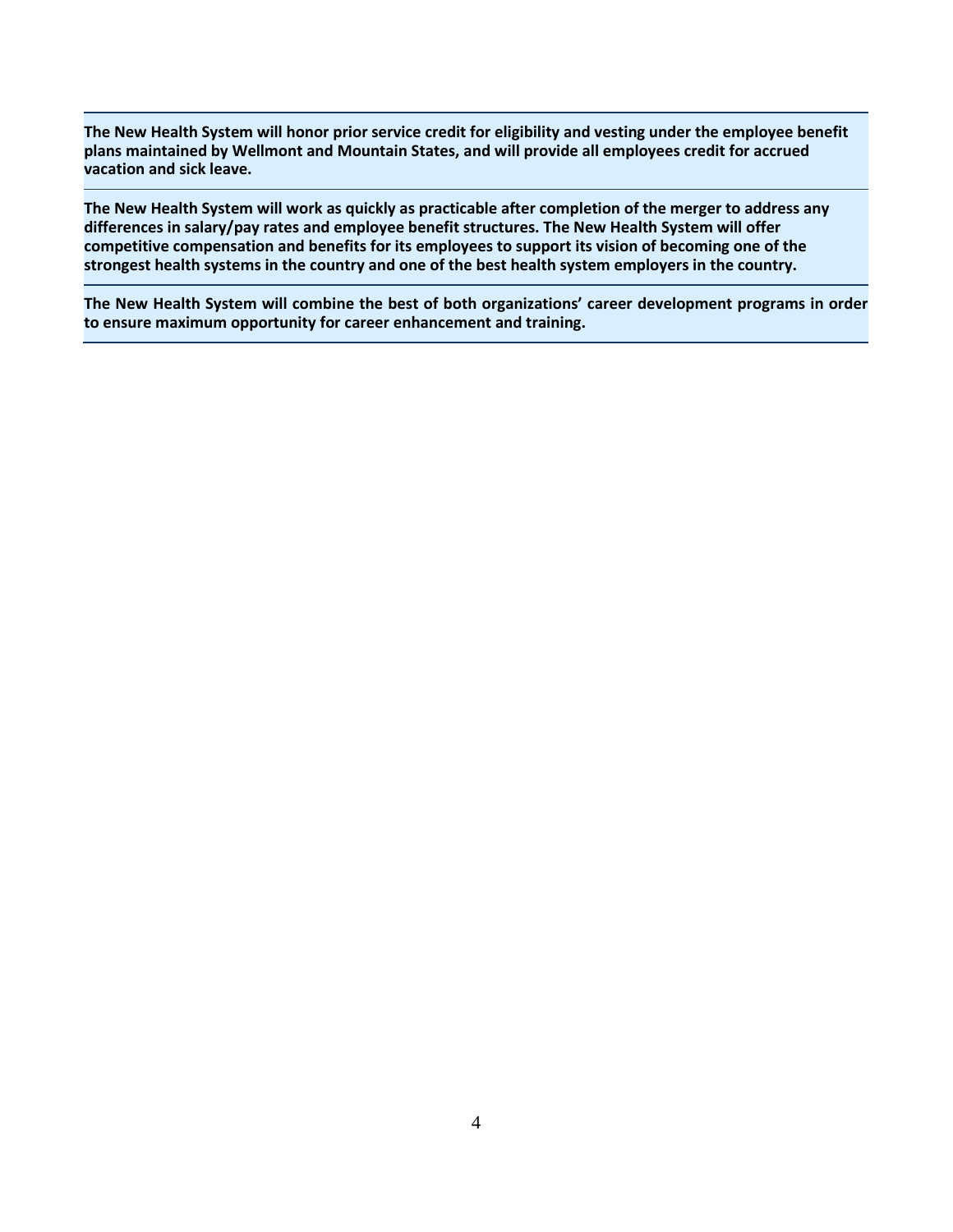# **Exhibit 5 Revised Plan of Separation**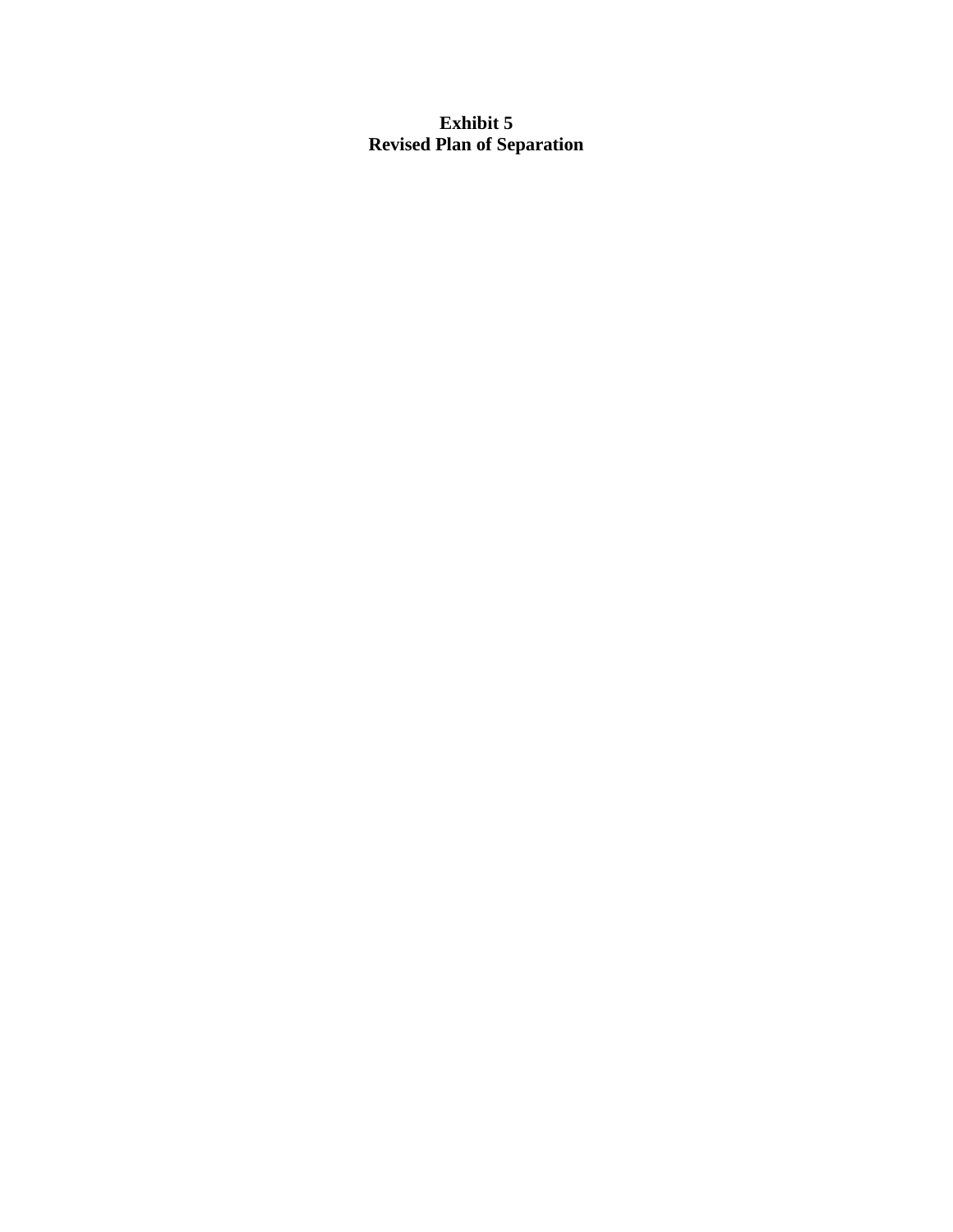Revised Plan of Separation between Wellmont Health System and Mountain States Health Alliance

# Pursuant to Grant of Certificate of Public Advantage By the Tennessee Commissioner of Health

This Revised Plan of Separation ("the Revised Plan") is prepared as part of the application for Certificate of Public Advantage ("COPA") submitted jointly by Wellmont Health System and Mountain States Health Alliance (collectively "the Parties") to the Tennessee Department of Health ("the Department"). The Revised Plan is intended to set out the process by which the Parties would effect an orderly separation of the new, integrated health system to be created under the COPA (the "New Health System") in the event that the Department determines that it is necessary to terminate the COPA previously granted to the Parties, as set forth in T.C.A. section 68-11-1303(g).

- 1. Overview. The purpose of this outline is to comply with Tenn. Comp. Rules & Regulations  $1200-38-01-.02(2)(a)(17)$ . The Revised Plan will be described in two scenarios: the "Short-Term Period" (0 to 18 months) and the "Long-Term Period" (after 18 months).
- 2. Short-Term Period Plan of Separation. (0 to 18 months post-closing)
	- A. Overview. Re-establish a competitive dynamic by returning assets and operations to the control of the contributing party.
	- B. Assets Held Separate. Mountain States and Wellmont will not, during the Short-Term Period, transfer to the other, or to the New Health System, any Material Operating Assets held by either Mountain States or Wellmont prior to the affiliation. For purposes of this commitment, "Material Operating Assets" shall mean those assets that exceed 10% of the New Health System's total assets or roughly \$300 million. Assets used in providing support services to Mountain States and Wellmont may be transferred as appropriate to effect the integration and achieve cost savings and performance improvement.
	- C. The Process. Upon written notice from the Department that the COPA has been terminated, the following would occur:

(1) Preservation of Business. The New Health System will take all actions necessary to maintain the independent viability and competitiveness of Mountain States and Wellmont pending separation.

(2) Governance. The New Health System's Board of Directors will oversee the plan of separation to insure that the plan is successfully implemented, minimizing to the extent possible disputes between the separating entities and disruptions in operations. Upon implementation of the plan of separation, the New Health System will be removed as member of Mountain States and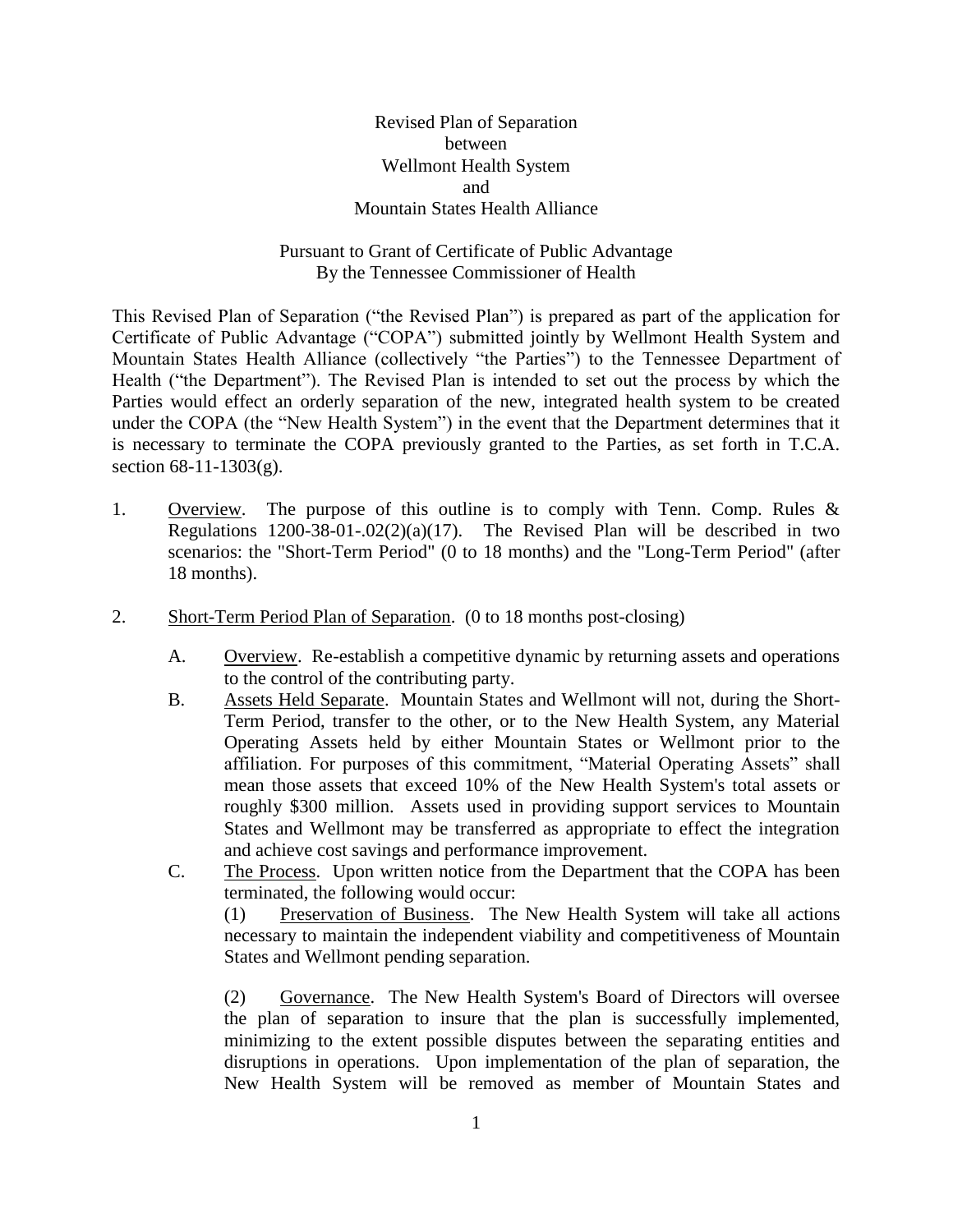Wellmont. Mountain States and Wellmont will return as the parent corporations of the pre-combination entities:

- a) Mountain States. Mountain States directors will resign from the Wellmont Board and the New Health System Board. Mountain States directors will appoint additional directors to the Mountain States Board.
- b) Wellmont. Wellmont directors will resign from the Mountain States Board and the New Health System Board. Wellmont directors will appoint additional directors to the Wellmont Board.
- (3) Management.
	- a) The Executive Chair/President of the New Health System will be named the Chief Executive Officer of Mountain States.
	- b) The Chief Executive Officer of the New Health System will be named the Chief Executive Officer of Wellmont.
	- c) Mountain States and Wellmont will appoint other executive officers of the respective corporations pursuant to established corporate procedures.
	- d) Clinical Managers will be assigned to the Mountain States/Wellmont Clinical Site that is the Manager's principal place of service.
- (4) Financial. Mountain States and Wellmont will become separate financial enterprises.
	- a) Debt. Any debt issued by the New Health System will be allocated to Mountain States and Wellmont based upon the proportion of premerger debt that each brought to the merger, except that if the proceeds of any debt issued by the New Health System have been used to benefit a facility or facilities (e.g, debt proceeds used to expand physical plant), such debt will be allocated to the entity which receives that facility in the separation.
	- b) Reserves. The cash and marketable securities of the New Health System will be separated between Mountain States and Wellmont in proportion to the original contribution at closing.
- (5) Employees. The New Health System employees will be assigned to their principal place of business. Clinical employees will be assigned to the Mountain States/Wellmont site that is the employee's principal place of service.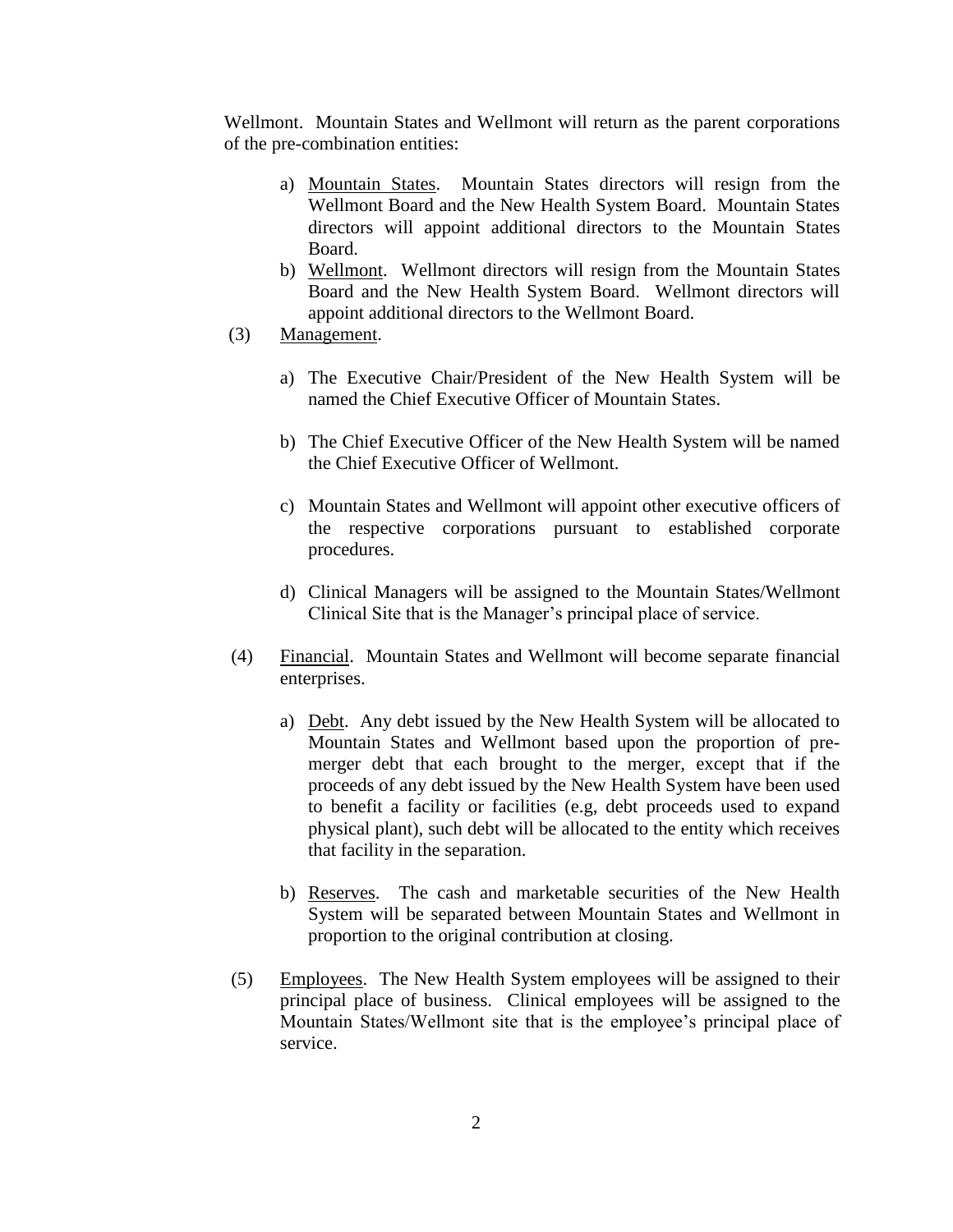- (6) Employee Benefits. To the extent employee benefit plans have been combined, a plan of separation addressing employee benefits will be submitted. Each of Mountain States and Wellmont will be free to change or modify plans under separation. Mountain States and Wellmont will provide all legacy employees with credit for their New Health System service.
- (7) Clinical Services. During the Short-Term Period, the New Health System expects the consolidation of any significant clinical services to be limited. To the extent clinical services are combined, a plan of separation addressing clinical services, including a transition services agreement, will be submitted to the Tennessee Department of Health for information prior to such combination.
- (8) Information Technology. During the Short-Term Period, the New Health System will develop a combined approach to information technology. While planning and implementation are expected to begin, it is not anticipated that the Common Clinical IT Platform will be fully implemented in the Short-Term Period. Mountain States/Wellmont will each establish separate information technology services as part of the plan of separation. Transition services agreements will be utilized to assure no interruption in operations for Mountain States or Wellmont postseparation.
- (9) Payers. During the Short-Term Period, the New Health System expects to negotiate payer agreements consistent with the terms and provisions of the COPA. In the event of any separation of the New Health System during the Short-Term Period, both Mountain States and Wellmont will honor the provisions of the New Health System payer agreements for the balance of any base term (without renewals). If any payer wishes to modify or replace its New Health System payer agreement, Mountain States and Wellmont will negotiate in good faith to reach a mutually acceptable modified or new agreement. All future payer agreements will be negotiated separately by Mountain States and Wellmont.
- (10) Physicians. During the Short-Term Period, the New Health System expects to plan, but not execute, a combination of its physician enterprises. To the extent any physician services are combined, a plan of separation addressing physician services, including actions to return physician and other clinic employees to the Mountain States or Wellmont entity that was his or her employer at the closing, will be submitted to the Tennessee Department of Health for information prior to action. Hospital-based physician contracts, such as radiology, pathology, anesthesia, hospitalists, and emergency medicine shall be assigned to the site of service. Mountain States and Wellmont shall honor the physician contracts for the remainder of the base terms (without renewals).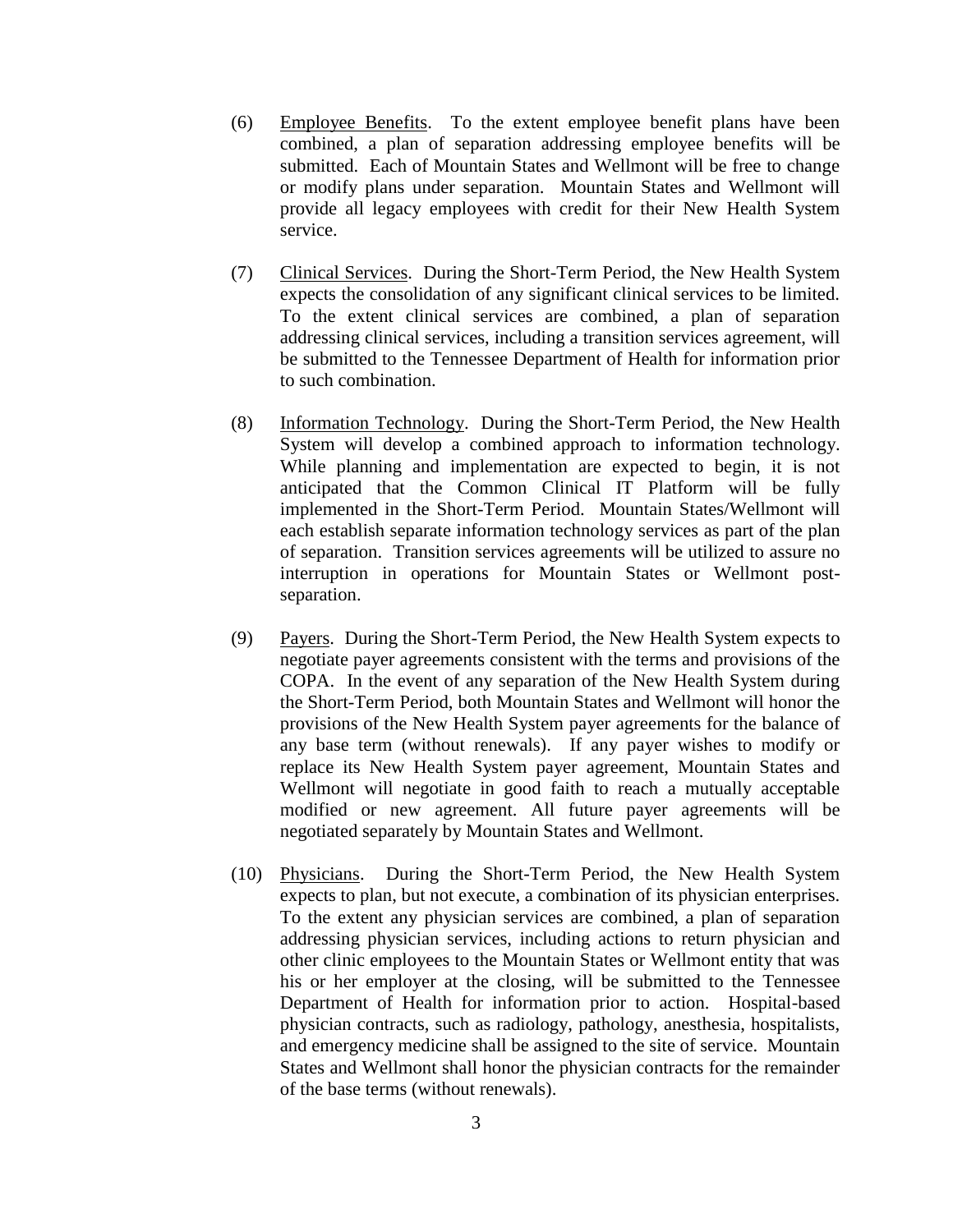- (11) Dissolution. Once Mountain States and Wellmont no longer require support services from the New Health System, the Board of Directors of the New Health System will follow the procedures for voluntary dissolution of the New Health System as provided by Tennessee law.
- 3. Long-Term Period Plan of Separation. (after 18 months post-closing)
	- A. Overview. The Long-Term Period plan of separation would be implemented if the Department terminates the COPA after determining that the benefits of the merger no longer outweigh the disadvantages by clear and convincing evidence. Due to the difficulty of predicting the health care environment in the long term, the Long-Term Period plan of separation of necessity is a description of a process for deciding how to separate the assets and operations of the New Health System.
	- B. The Process:
		- (1) Upon receipt of written notice from the Department that the COPA has been terminated, the New Health System will retain a qualified consultant ("the Consultant").
		- (2) The Consultant will assist the New Health System in complying with the written notice that the COPA has been terminated by analyzing competitive conditions in the markets subject to the Department's written notice and identifying the specific steps necessary to return the subject markets to a competitive state.
		- (3) The New Health System will submit a plan of separation to the Department (the "Proposed Plan). The Proposed Plan will address each of the substantive elements required of a Short-Term Period plan of separation and will be accompanied by a written report from the Consultant concerning the suitability of the Proposed Plan in addressing the competitive deficiencies that resulted in the termination of the COPA.
		- (4) The Proposed Plan shall be submitted within 180 days of receipt of written notice from the Department that the COPA has been terminated. The Proposed Plan shall include a timetable for action which shall be approved by the Department.
	- C. Upon the Department's approval of the Proposed Plan (or of any plan that contains revisions thereto) (the "Final Plan"), the New Health System will implement the Final Plan within the timetable prescribed in the Final Plan.
	- D. The Final Plan will provide that the Department may require that an independent third-party health care expert serve as a monitor ("the Monitor") to oversee the process of implementing the Final Plan. The New Health System will pay the fees and expenses of the Monitor.
- 4. Non-Exclusive Plan. To the extent the Parties or the New Health System reasonably determines (based upon the current facts and circumstances) that a competitive dynamic may be restored in another, more efficient or effective means, the Parties or the New